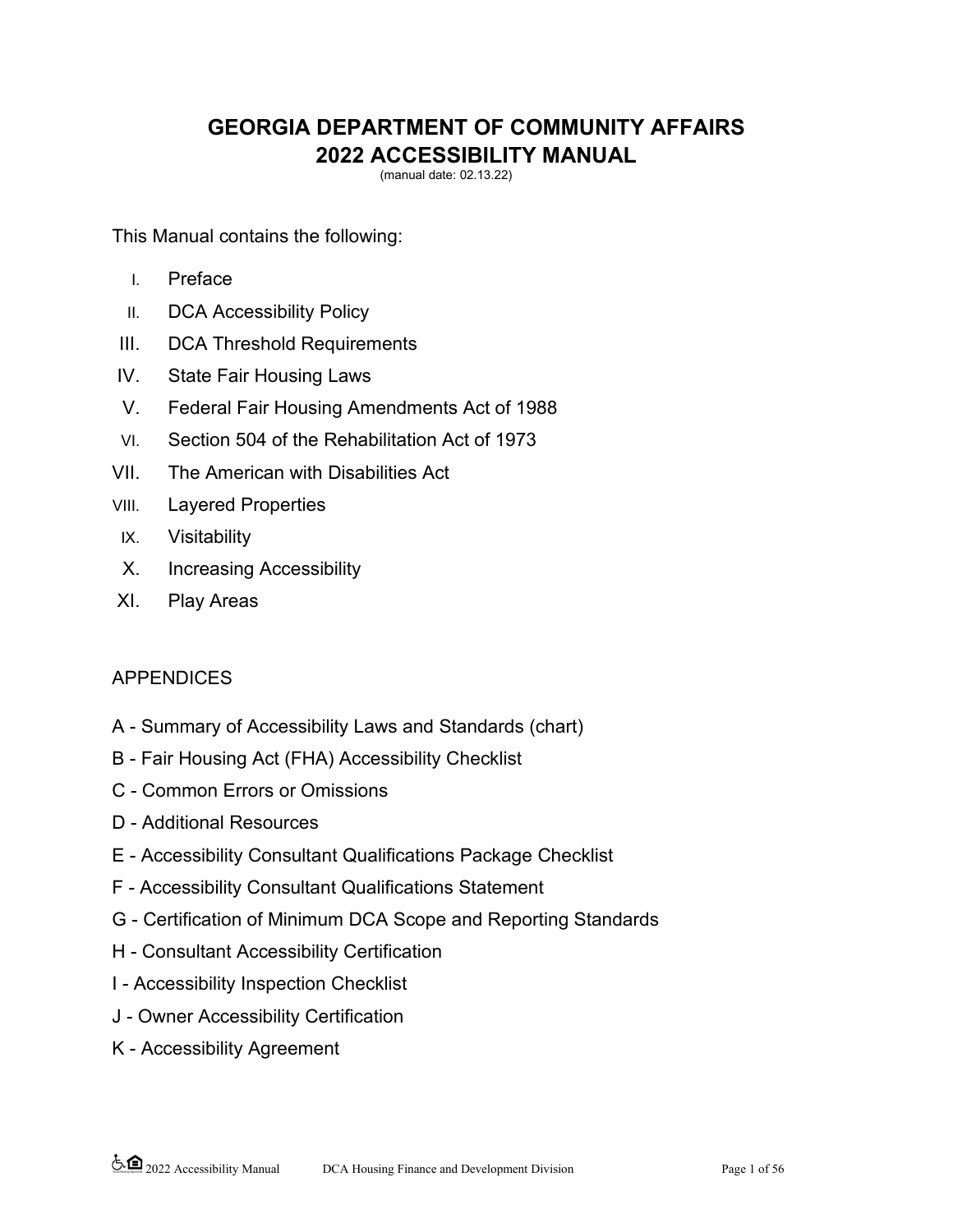### **I. Preface**

The "2022 Qualified Allocation Plan (QAP)" requires that all projects funded under the Plan meet all federal, state, and local accessibility standards, as well as all DCA accessibility requirements. Because accessibility requirements may differ depending on the funding sources of a particular project, as well as the type of construction contemplated for a project, identifying the correct standards may require a determination of the most restrictive requirements (see Appendix A "Summary of Accessibility Laws and Standards" chart).

Failure to comply with applicable accessibility, adaptive design and construction requirements of these laws may result in loss of *"tax credits"* and/or the loss of *"HUD program loan funds".* The Applicant should consult an attorney and/or design professional to ensure that the rehabilitation and/or construction of the multi-family development complies with the accessible and adaptive design and construction requirements of each applicable law. These additional accessibility modifications will be incorporated in the Declaration of Land Use Restrictive Covenants (LURC) for Low-Income Housing Tax Credits for the project.

DCA's acceptance of the "project plans" should not be construed as conclusive that the project is in compliance with local, state, and federal accessibility laws; and DCA QAP Accessibility Requirements. Each Project Owner is required to contract with a third party "qualified accessibility consultant" to make that determination.

The following "Accessibility Manual" provides an overview of the primary accessibility laws and requirements that are applicable to projects funded under the Plan, as well as a summary of the QAP Threshold Criteria for accessibility design and construction standards for properties funded with HOME, NHTF, CDBG-DR, TCAP and / or Low Income Housing Tax Credits.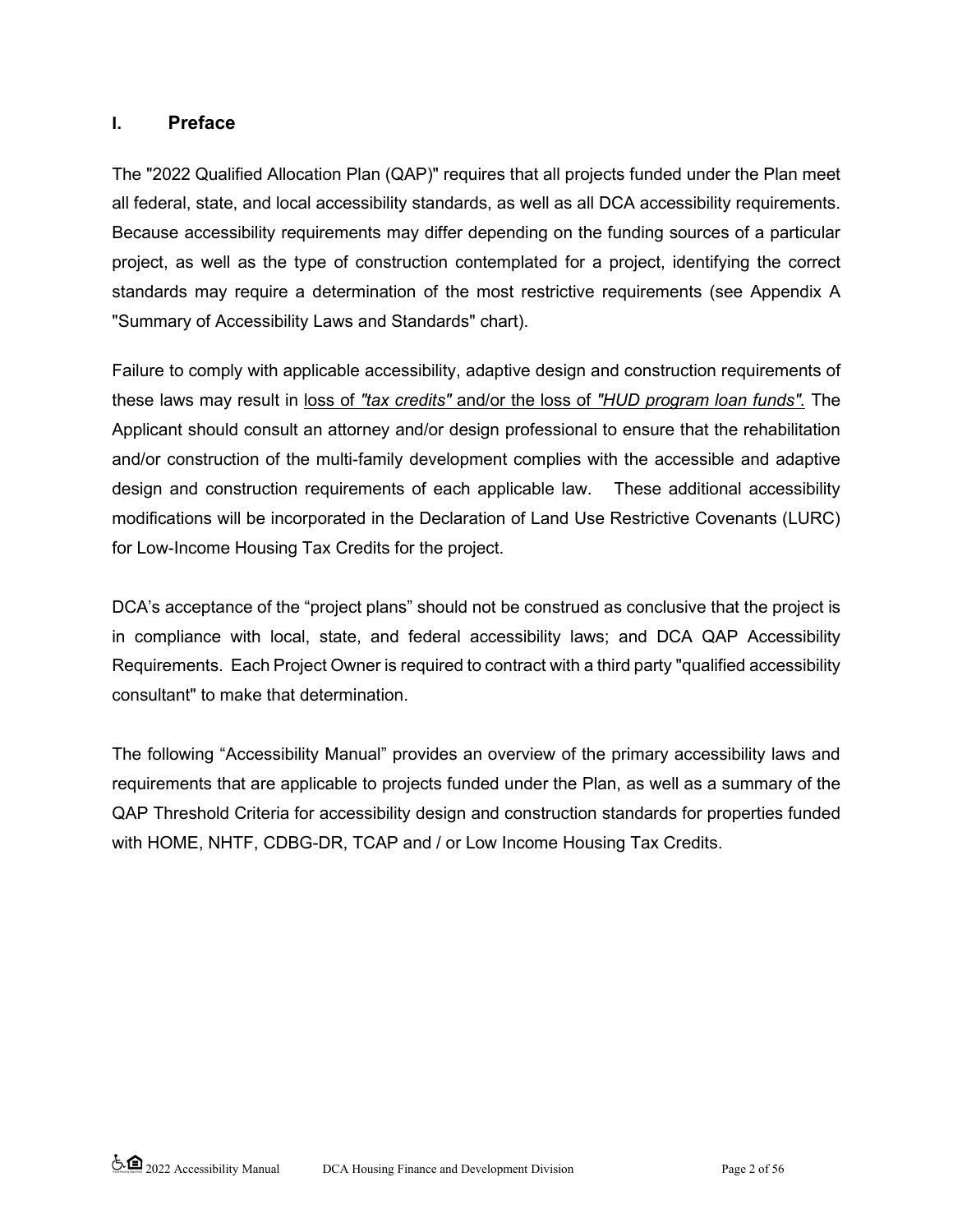## **II. DCA Accessibility Policy**

DCA requires that all projects which receive funding under the 2022 Qualified Allocation Plan (QAP) be designed and constructed in a manner so that the "units, common areas, facilities and services" are readily accessible to and usable by disabled persons. All projects that receive allocations of funding under the Plan must comply with DCA QAP accessibility requirements and all applicable Federal and State accessibility laws including but not limited to the laws set forth in the 2022 Accessibility Manual.

- The Fair Housing Amendments Act of 1988 (FHA)
- Americans with Disabilities Act (ADA)
- Section 504 of the Rehabilitation Act of 1973 (Section 504)
- Georgia Fair Housing Law
	- Georgia Access Law

When two or more accessibility standards apply, the provider is required to follow and apply both standards so that a *"maximum accessibility"* is obtained. DCA does not distinguish between new construction and rehabilitation regarding accessibility requirements and therefore may include moving partitions to accommodate required clearances.

#### **Exemptions/Waivers**

**Any** *"exemptions"* **to the applicable federal, state, local accessibility laws must be supported by a "legal opinion" that supports such exemptions.** In addition, DCA will review requests for exemptions from DCA's accessibility standards set forth in the Threshold Criteria Accessibility Standards section of the 2022 Qualified Allocation Plan (QAP). All requests must submit documentation from the project architect which outlines the basis for the "waiver" request, include a *"legal opinion"* supporting that that request as well as written approval from the accessibility consultant.

*NOTE: DCA's acceptance of such documentation should not be construed as conclusive that the project meets the legal requirements of the exception. Each Project Owner should consult their attorney and accessibility consultant to make that determination.*

In addition**,** DCA requires that the accessibility requirements of "Section 504" be incorporated into the design and construction of ALL new construction and/or rehabilitation projects funded under the 2022 Qualified Allocation Plan, regardless of whether or not the project will receive federal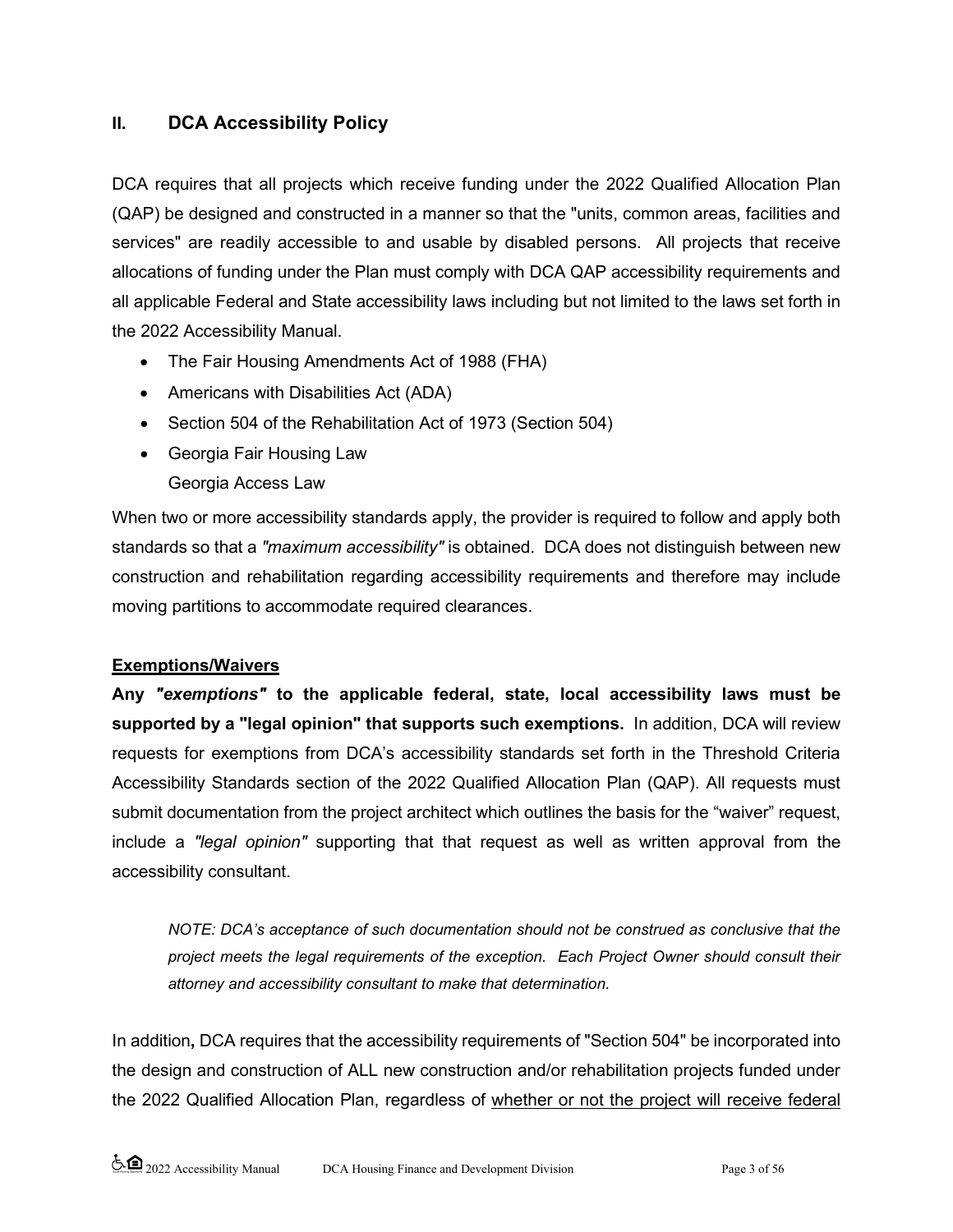financing assistance. This constitutes a higher standard of accessibility than what may be required under federal laws. This means projects financed only with tax exempt bonds which receive an allocation of 4% tax credits and projects financed only with 9% tax credits must incorporate at a minimum the requirements of the "UFAS" into the design and construction of the project.

DCA will NOT "waive" these additional Section 504 requirements for any new construction 4% tax credit and 9% tax credit only projects. Waivers for 4% tax credit and 9% tax credit only rehabilitation projects will be considered in accordance with the requirements set forth in Section 504. Section 504 provides that a recipient is not required to make a dwelling unit, common area, facility, or element accessible if doing so would impose *"undue financial and administrative burden"* on the operation of the project and if the rehabilitation is not substantial. Therefore, recipients are required to provide access for covered alterations up to the point of being infeasible or an undue financial and administration burden.

*NOTE: Any project that claims such an "exception" must submit documentation from the project architect which outlines the basis for the waiver request. A "legal opinion" supporting that the project falls within the requirements of the Section 504 exception must also be included as well as written approval from the accessibility consultant.*

# **Specific Modification Requirements**

DCA requires that all accessibility modifications be *"in place"* upon completion of new construction and/or completion of substantial rehabilitation, including kitchen and closet shelving, grab bars, and appliances. The ability of the applicant to *"adapt"* a unit to the required standard upon request is generally not sufficient to meet this requirement. However, removable or adaptable base cabinets will be permitted under kitchen and bathroom sinks and under kitchen work surfaces, provided that written instructions for the removal and adaptation of these cabinets is on file in the leasing office.

In addition, the following equipment may be stored onsite for installation at the tenant's request:

- under-sink pipe guards
- visual/hearing impaired equipment
- tub seats.

Refer to Uniform Federal Accessibility Standards (UFAS) 4.34 for additional design standards for dwelling units and consumer information that must be made available to the tenant in an accessible unit.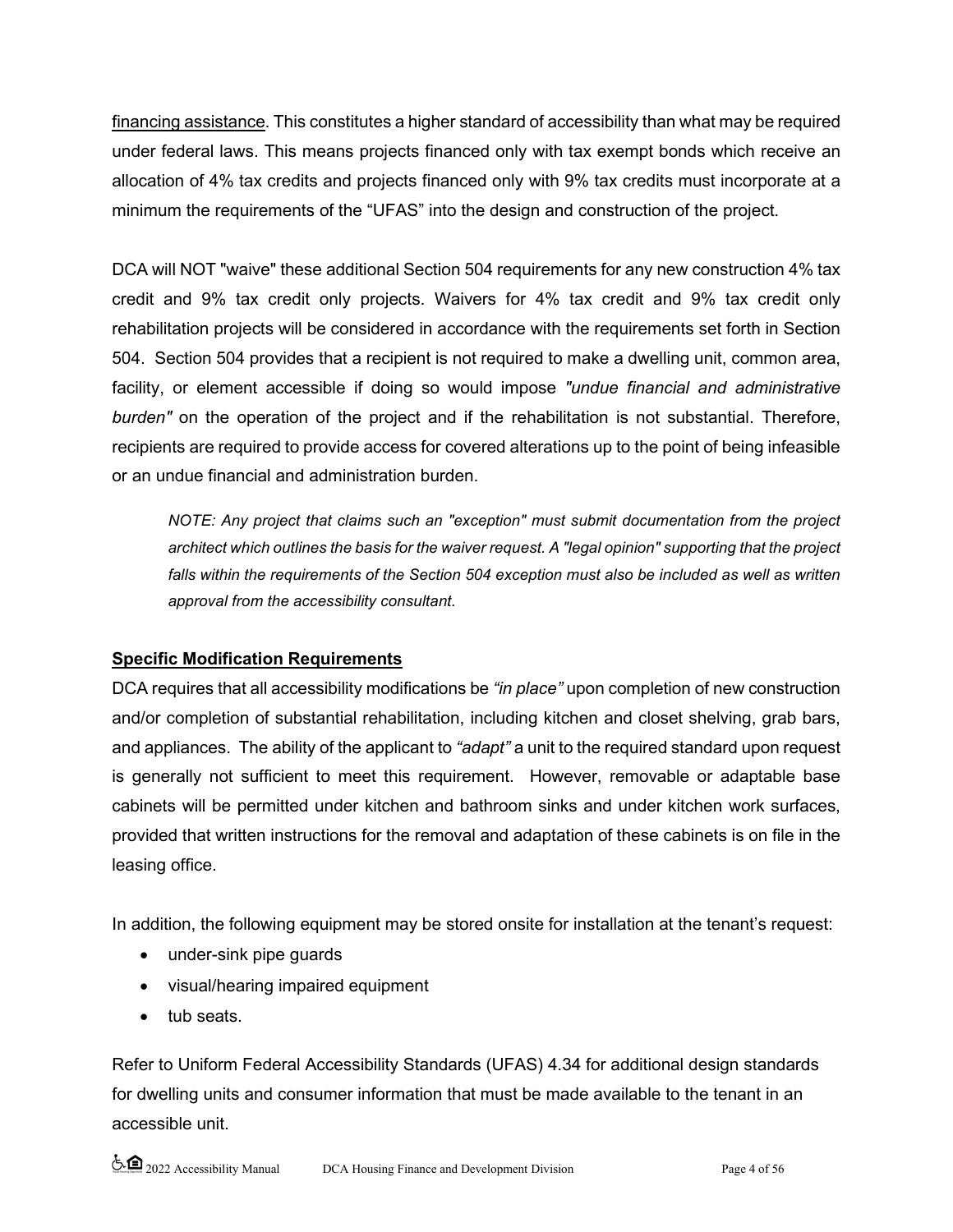## **III. DCA QAP Threshold Criteria Requirements**

To be considered for an allocation of DCA resources, Applications must meet each of the Threshold requirements described below (see 2022 QAP Threshold Criteria Accessibility Standards section for addition information).

*NOTE: Preservation of "existing affordable housing" that cannot be modified to meet accessibility requirements that are not required by law, may request a DCA waiver. Any project that claims such an exception must submit documentation from the project architect which outlines the basis for the waiver request. A legal opinion supporting that the project falls within the requirements of the exception must also be included.*

### **Accessibility Standards**

Regardless of whether a project anticipates using federal funds as a funding source, ALL proposed projects must include the following DCA requirements:

- Mobility Disabled At least "5%" of the total units (but no less than one unit) must be equipped for the mobility disabled, including wheelchair restricted residents.
- Roll-in showers Must be incorporated into "40%" of these units (but no less than one unit). Mobility units with "more than one bathroom" must have at least one bathroom with a roll-in shower.
- Hearing and Sight-Impaired At least an additional "2%" of the total units (but no less than one unit) must be equipped for hearing and sight-impaired residents.

To provide hearing and sight-impaired accessibility, HUD recommends compliance with ICC/ANSI A117.1 Section 1006, including audible and visual notification on fire alarms and audio and visual notification system at the primary unit entrance.

- 5% and 2% requirement. The same unit cannot be used to satisfy the 5% and 2% requirement.
- Qualified Accessibility Consultant Each project selected for allocation is required to retain a qualified accessibility consultant to monitor the project for accessibility compliance. The Consultant cannot be a member of the proposed Project Team nor have an "Identify of Interest" with any member of the proposed Project Team.

Developers must contact the qualified accessibility consultant directly and contract to provide the accessibility compliance services. All report must include a certification that the report was prepared by an individual who meets qualifications to be considered a "qualified" accessibility consultant as required by the QAP.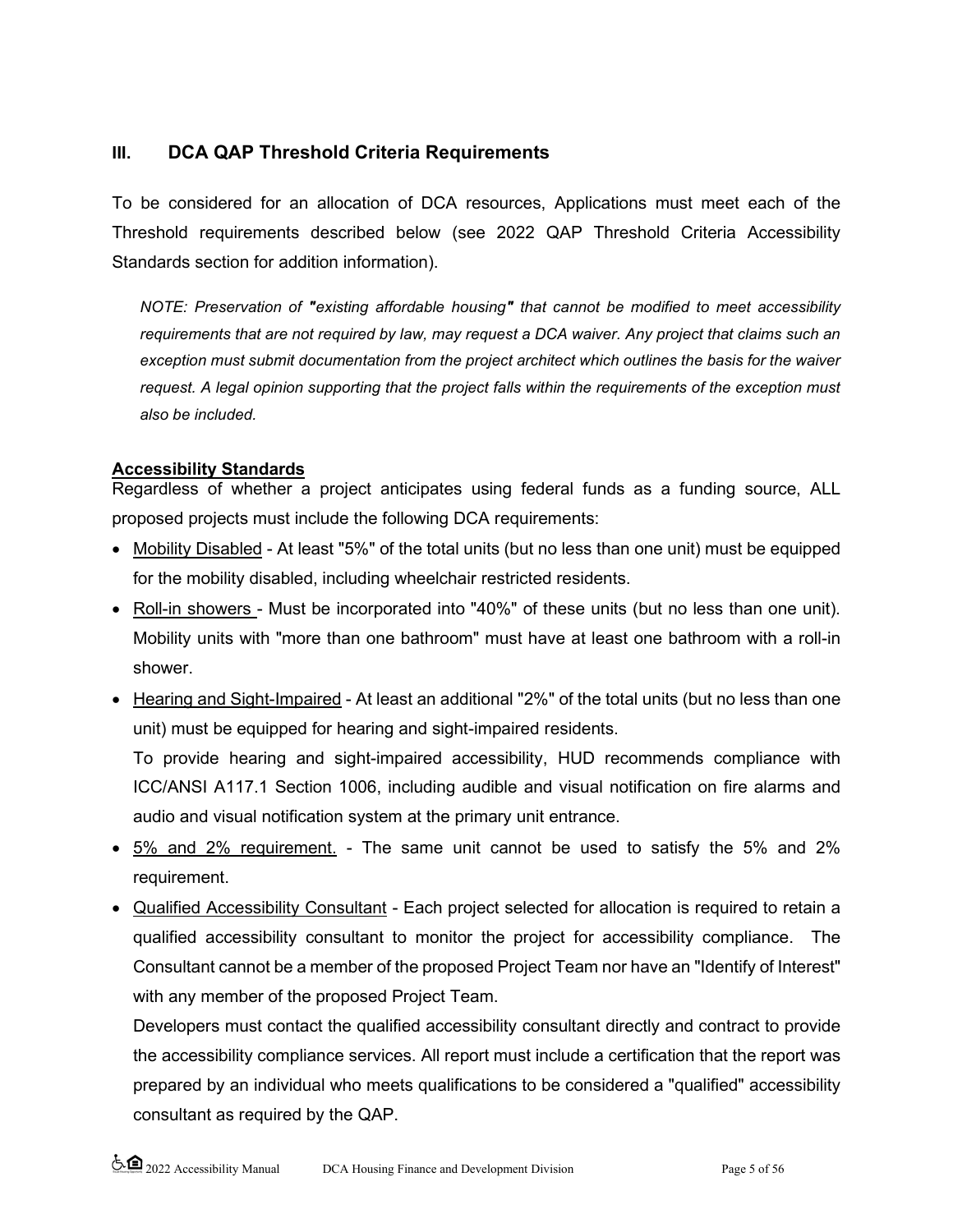*Note: See Appendix F "Accessibility Consultant Qualifications Statement" for DCA minimum accessibility consultant qualification requirements.*

The DCA "qualified" consultant must perform the following:

- $\circ$  A pre-construction "plan and specification review" to determine that the proposed property will meet all required accessibility requirements. The Consultant report must be included with the initial construction documents submitted to DCA. At a minimum, the report will include the initial comments from the consultant, all documents related to resolution of identified accessibility issues and a "certification" from the consultant that the plans appear to meet all accessibility requirements.
- o Provide at least two "training sessions" to the General Contractor and Subcontractors regarding accessibility requirements. One training must be on site.

*NOTE: A written description of the training sessions and documentation of the events should be maintained.* 

- $\circ$  An inspection of the construction site after "framing" is completed to determine that the property is following the approved plans and specifications as to accessibility. DCA must receive a copy of the report issued by the consultant as well as documentation that all issues, if any, have been resolved.
- $\circ$  A final inspection of the property after "completion" of construction to determine that the property has been constructed in accordance with all accessibility requirements. DCA must receive a copy of the report issued by the consultant as well as documentation that all issues, if any, have been resolved prior to submission of the project cost certification (see Appendix "Consultant Accessibility Certification" form).

*NOTE: The above outlines the DCA QAP minimum Accessibility Consultant work scope requirements. It is incumbent upon the Qualified Consultant to arrange enough visits with their client, the LIHTC Developer, to observe all areas of accessibility and to verify completion of recommended corrections. The project team should further discuss the scope of the specific project with the Accessibility Consultant to determine the actual number of site visits/reviews the project will require in order to issue the final clearance certification.*

#### **Required Amenities**

Additional Requirements and Amenities for "Senior Projects" (Elderly and Housing for Older Persons) that are more stringent than the requirements for family projects:

• Elevators -Must be installed for access to all units above the ground floor.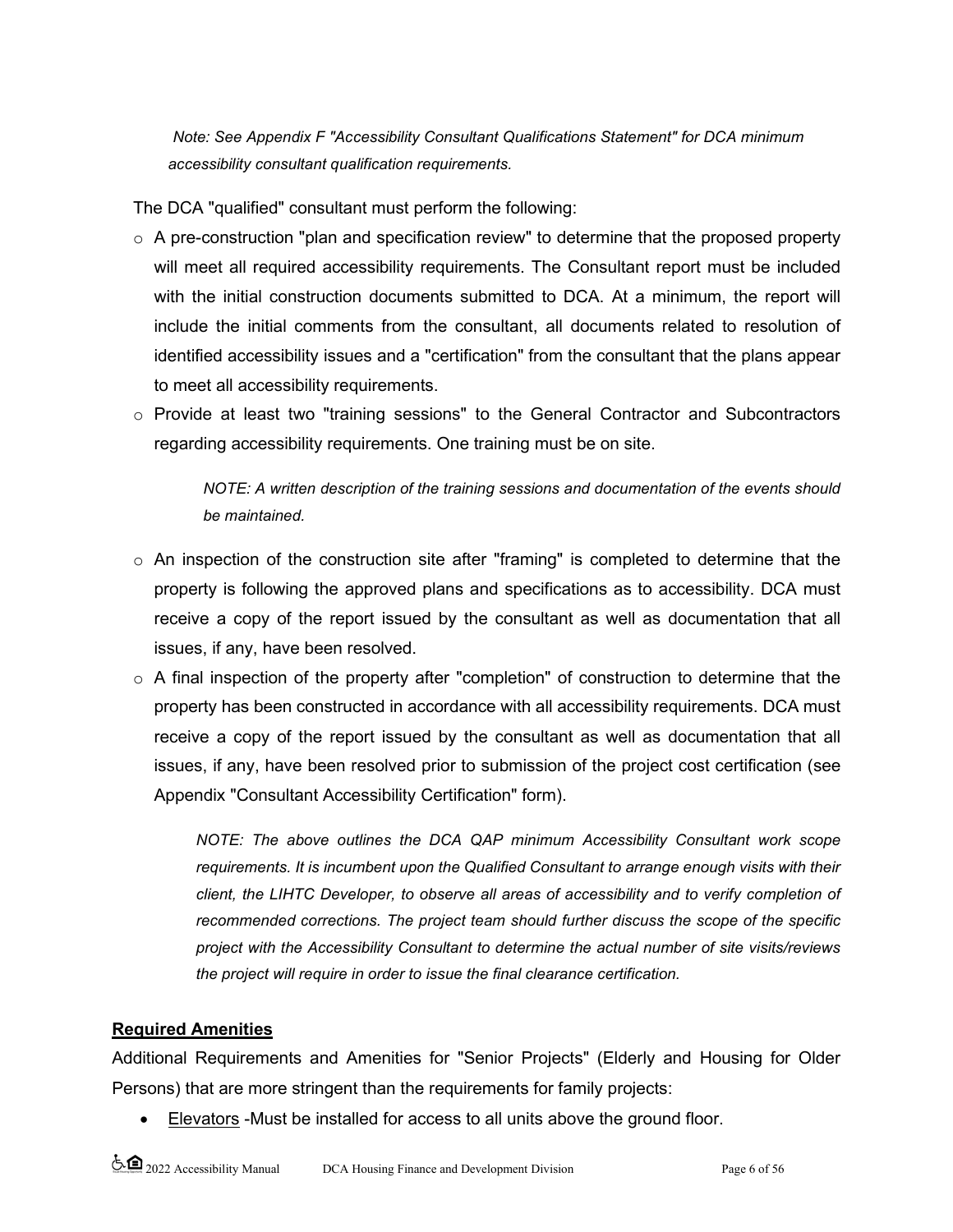- Furnished Gathering Areas Buildings with multi-story construction must have interior conditioned and furnished gathering areas located throughout the complex including but not limited to areas near elevators.
- Accessible and Adaptable 100% of the units must be accessible and adaptable, as defined by the Fair Housing Amendments Act of 1988.

### **Additional DCA Requirements**

Emergency Alert System: All *"Mobility Units and* Hearing and Sight-Impaired Units*"* must have a wireless or hard-wired emergency alert system installed that consists of a pull cord located in every bedroom and bathroom that either triggers an audible and visual notification outside of the dwelling unit or notifies the staff and 911 during work hours, and 911 after work hours when the emergency strings are pulled.

*NOTE: If buildings are required to have a building fire alarm system AND the owner decides NOT to designate the required "hearing and sight impaired units" and permanently install the required equipment into those units during construction, Then ALL units must be wired into the building fire alarm system by extending fire alarm wiring into all dwelling units.*

Refer to the DCA Architectural Standards for parking requirements and other additional requirements.

### **IV. State Accessibility Laws**

### **Georgia Fair Housing Law**

### (O.C.G.A. §8-3-200 to §8-3-223)

The Georgia Fair Law contains substantially the same requirements as the "Federal Fair Housing Act Law". It requires that the design and construction of covered multifamily dwellings for "first occupancy" after March 13, 1991 be designed and constructed to have at least one building entrance on an accessible route unless it is impractical to do so because of the terrain or unusual characteristics of the site.

### **Georgia Access Law**

### (O.C.G.A. §30-3 et. seq.)

The Georgia Access Law contains substantially the same requirements as the "Federal American with Disabilities Act". It was enacted to further the policy of the State of Georgia to encourage and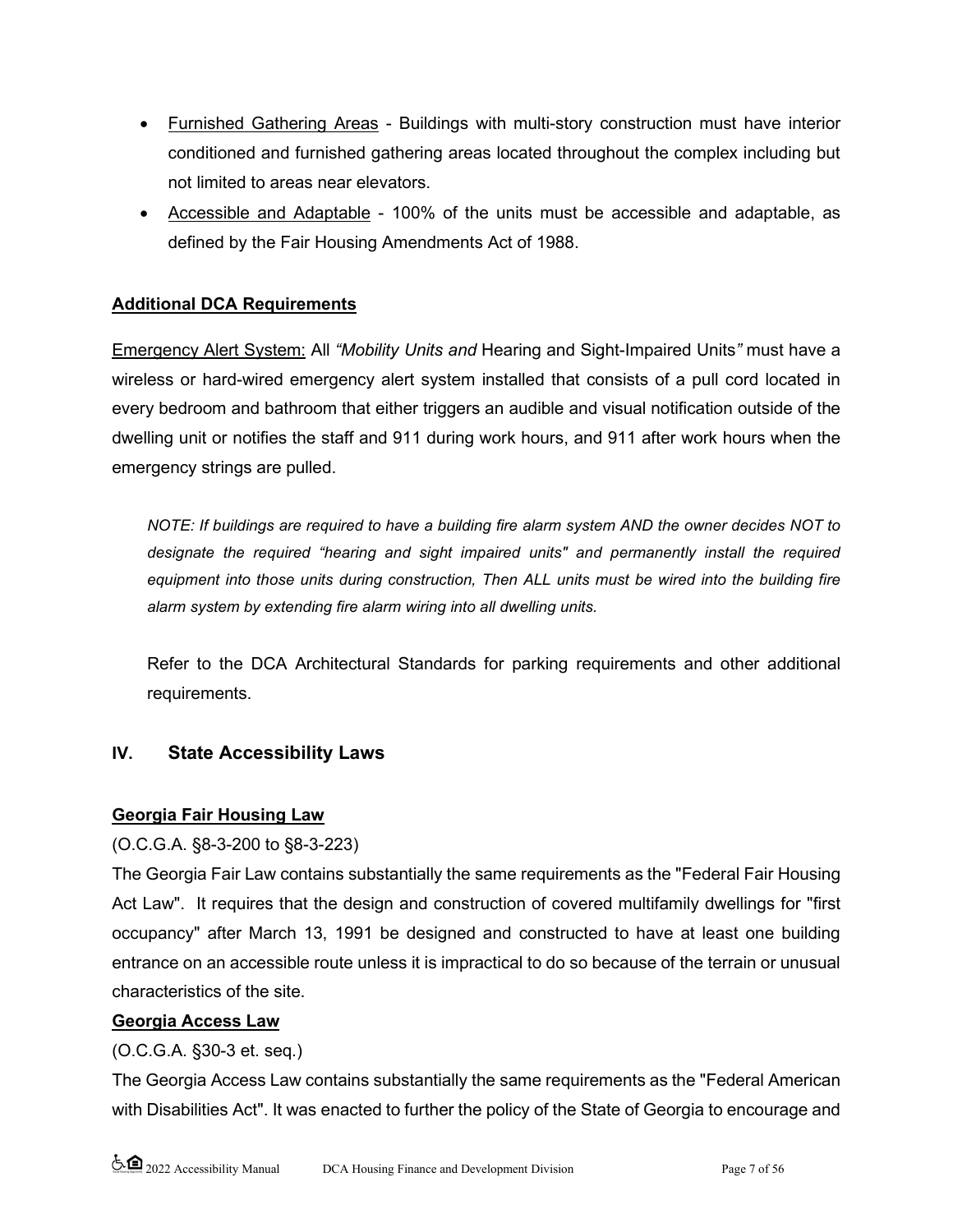enable persons with disabilities or elderly persons to participate fully in the social and economic life of Georgia and to encourage and promote their education and rehabilitation. It is the intent of the law to eliminate, insofar as possible, unnecessary physical barriers encountered by persons with disabilities or elderly persons whose ability to participate in the social and economic life of this state is needlessly restricted when such persons cannot readily use government buildings, public buildings, and other facilities used by the public.

## **Georgia Single Family Accessibility**

### (O.C.G.A. §8-3-172) [GA Code § 8-3-172 \(2019\)](https://law.justia.com/codes/georgia/2019/title-8/chapter-3/article-3/section-8-3-172/)

Georgia Law requires single-family affordable housing projects "awarded state or federal funds" and constructed for individuals and families of "low and very low incomes" be constructed to be accessible. *NOTE: DCA considers ALL single-family detached units which are part of a multifamily project funded under HUD programs to be covered under this statute.*

In addition, DCA "requires" that the accessibility requirements of "Section 504" be incorporated into the design and construction of ALL new construction and/or rehabilitation single family detached projects funded under the 2022 Qualified Allocation Plan, regardless of whether or not the project will receive federal financing assistance.

Specifically, at least "one entrance door", whether it is located at the front, side, or back of the building, has to be on an accessible route served by a ramp or no-step entrance and has to have at least a standard 36-inch door.

In addition, on the "first floor" of the building,

- each "interior door" must be at least a standard 32-inch door, unless the door provides access only to a closet of less than 15 square feet in area
- each "hallway" has a width of at least 36 inches and is level, with ramped or beveled changes at each door threshold
- each "bathroom" wall is reinforced for potential installation of grab bars
- each "electrical panel or breaker box, light switch, or thermostat" is not higher than 48 inches above the floor
- each "electrical plug or other receptacle" is at least 15 inches above the floor
- and the "main breaker box" is located inside the building on the first floor.

DCA will NOT waive these "additional Section 504 requirements" for any "new" construction project but waivers for "rehabilitation" projects will be considered in accordance with the requirements set forth in Section 504.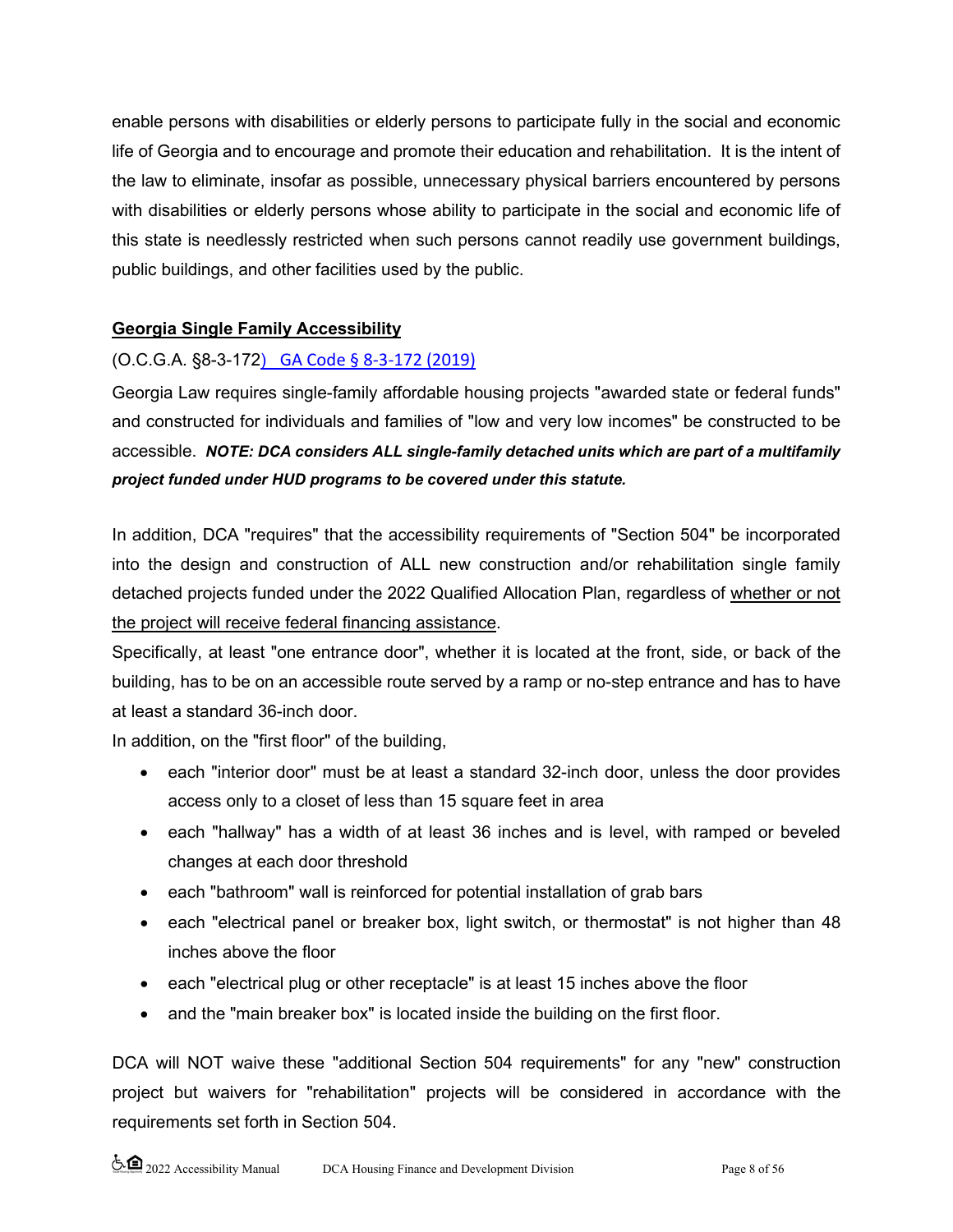For projects that are not classified as "substantial alteration" (cost of the alterations is 75 percent or more of the replacement cost of the completed facility), Section 504 provides that a recipient is not required to make a dwelling unit, common area, facility, or element accessible if doing so would impose "undue financial and administrative burden" on the operation of the project and if the rehabilitation is not substantial. Therefore, recipients are required to provide access for covered alterations up to the point of being infeasible or an undue financial and administration burden.

#### *24 CFR 8.23 - Alterations of existing housing facilities:*

*"Other" alterations to "dwelling units" in a multifamily housing project (including public housing) shall, to the "maximum extent feasible", be made to be "readily accessible" to and usable by individuals with handicaps. If alterations of "single elements or spaces" of a dwelling unit, when considered together, amount to an alteration of a dwelling unit, the "entire" dwelling unit shall be made accessible. Once "five percent" of the dwelling units in a project are readily accessible to and usable by individuals with mobility impairments, then no additional elements of dwelling units, or entire dwelling units, are required to be accessible under this paragraph. Alterations to "common areas" or parts of "facilities" that affect accessibility of existing housing facilities shall, to the "maximum extent feasible", be made to be accessible to and usable by individuals with handicaps. For purposes of this paragraph, the phrase to the "maximum extent feasible" shall not be interpreted as requiring that a recipient (including a PHA) make a dwelling unit, common area, facility or element thereof accessible if* 

*doing so would impose "undue financial and administrative burdens" on the operation of the multifamily housing project.*

*NOTE: Any project that claims such an "exception" must submit documentation from the project architect which outlines the basis for the waiver request. A "legal opinion" supporting that the project falls within the requirements of the Section 504 exception must also be included.*

# **V. Fair Housing Act (FHA)**

### **A. Applicability**

The federal "Fair Housing Amendments Act of 1988" (Fair Housing Act) amended title VIII of the Civil Rights Act of 1968 (Fair Housing Act) to add prohibitions against discrimination in housing on the basis of disability and familial status. The Fair Housing Amendments Act (effective March 12, 1989) requires that "covered" public and private multifamily dwelling units designed and constructed for "first occupancy" after March 13, 1991, shall be designed and constructed in a manner that the public and common use portions of such dwellings are readily accessible to and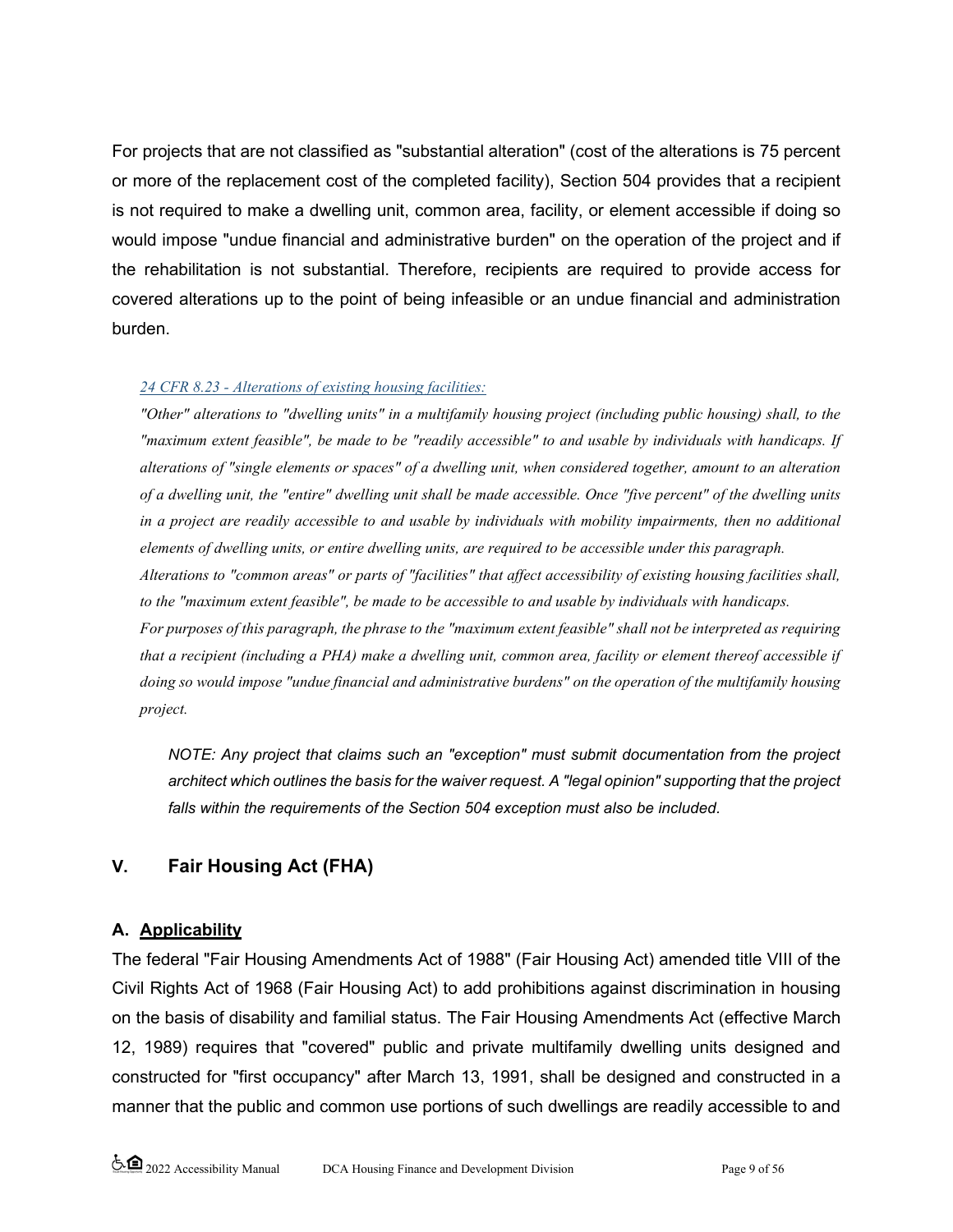usable by disabled persons. First occupancy is defined as a building that has never before been used for any purpose. The Amendments Act's construction and design requirements apply on a building-by-building basis.

"Covered multifamily dwellings" or covered multifamily dwellings subject to the Fair Housing Amendments means buildings consisting of "four or more" dwelling units if such buildings have one or more elevators; and ground floor dwelling units in other buildings consisting of four or more dwelling units. Dwelling units within a single structure separated by firewalls do not constitute separate buildings.

*NOTE: Any DCA "rehabilitation" project that claims such an "exception" from the Fair Housing Act itself, must submit documentation from the project architect which outlines the basis for the Fair Housing Act exception. A "legal opinion" supporting that the project falls within the requirements of the Fair Housing Act exception must also be included.*

The following guidance should not be construed as conclusive for determining which units of a proposed project "must meet" the Fair Housing Act accessibility standards. Each Project Owner should consult their attorney and accessibility consultant to make that determination. Section 100.205 of the United States Department of Housing and Urban Development (HUD) regulations at 24 CFR part 100 implements the Fair Housing Act's design and construction requirements and is a good resource when making that determination.

For an "overview" of how to determine which units and facilities of a proposed project "must meet" the Fair Housing Act accessibility standards the following guidelines can be utilized:

• Development has buildings containing "4 or more units" and was designed and constructed for "first occupancy" on or after March 13, 1991.

> *NOTE: Acceptable evidence of "first occupancy" is made on a building-by-building basis. The Fair Housing Act regulations provide that "covered" multifamily dwellings shall be deemed to be designed and constructed for first occupancy "on or before" March 13, 1991 and therefore exempt from the Act's accessibility requirements if they are occupied by that date, or if the last "building permit" or renewal thereof for the covered multifamily dwellings is issued by a state, county or local government "on or before" June 15, 1990.*

> *For buildings that did not obtain the final building permit on or before "June 15, 1990", proof of the date of first occupancy consists of:*

*(1) a Certificate of Occupancy, and*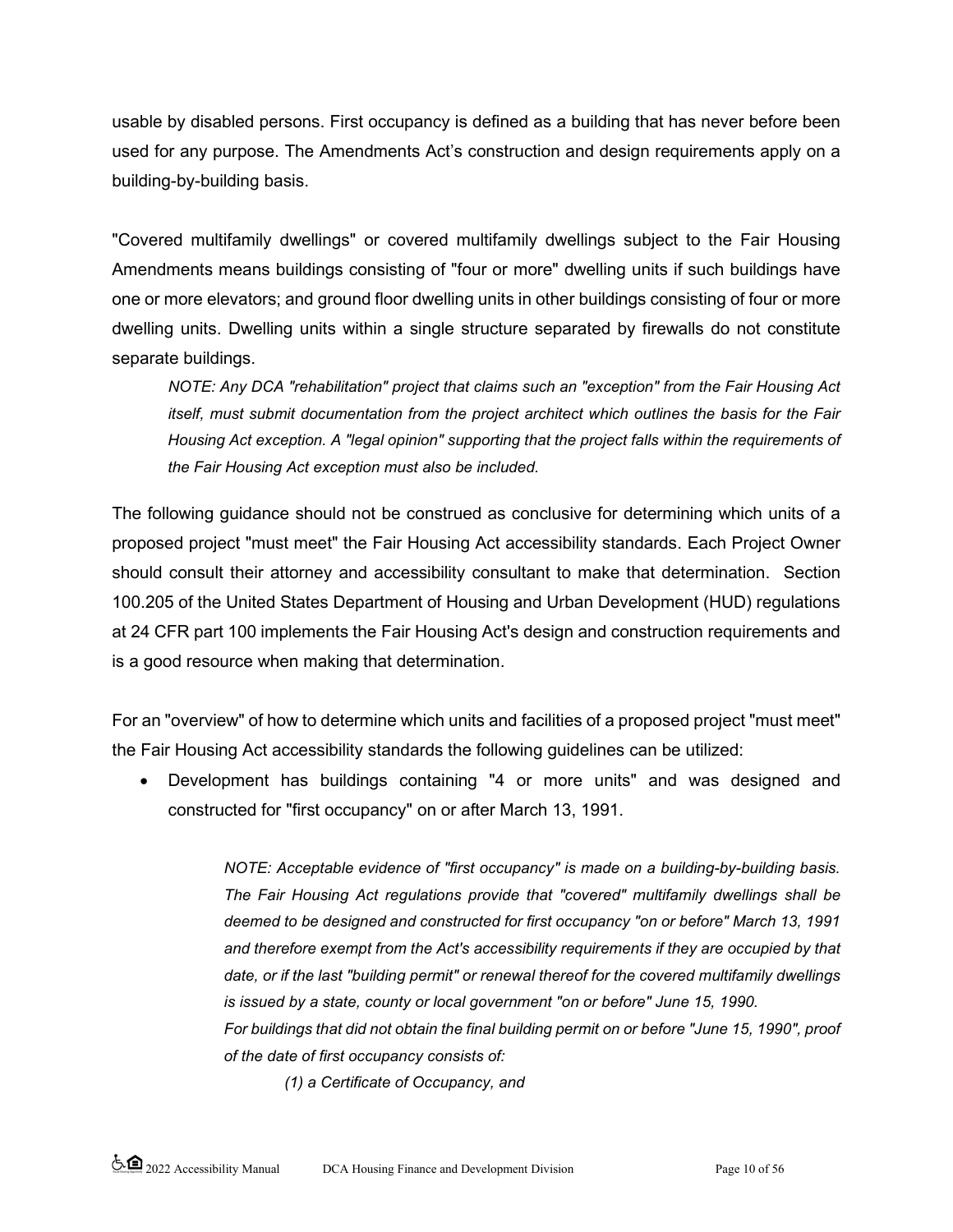*(2) a showing that at least one dwelling unit in the building actually was occupied by March 13, 1991*.

- Building contains an "elevator" so all units in building are "covered units".
- Building does not contain an elevator so only "ground-floor units" in building are "covered units"
- Development contains "covered units," so the "public and common use facilities" must be designed and constructed with features required by the Act.

These specific design and construction standards can also be found in the appropriate requirements of the American National Standards Institute (ANSI), Fair Housing Accessibility Guidelines (FHAG) and in HUD's Fair Housing Act Design Manual. If a project is built in compliance with HUD's Fair Housing Accessibility Guidelines (FHAG) requirements, a "safe harbor" for compliance purposes is created.

## **B. Seven Basic** *Design and Construction Requirements*

In order to be in compliance with the Fair Housing Act, the "Fair Housing Accessibility FIRST" initiative have identified the following seven basic *design and construction requirements* that must be met:

1. An accessible building entrance on an accessible route:

All covered multifamily dwellings must have at least one accessible building entrance on an accessible route unless it is impractical to do so because of the terrain or unusual characteristics of the site.

- $\circ$  An accessible route means a continuous, unobstructed path connecting accessible elements and spaces within a building or site that can be negotiated by a person with a disability who uses a wheelchair, and that is also safe for and usable by people with other disabilities.
- $\circ$  An accessible entrance is a building entrance connected by an accessible route to public transit stops, accessible parking and passenger loading zones, or public streets and sidewalks.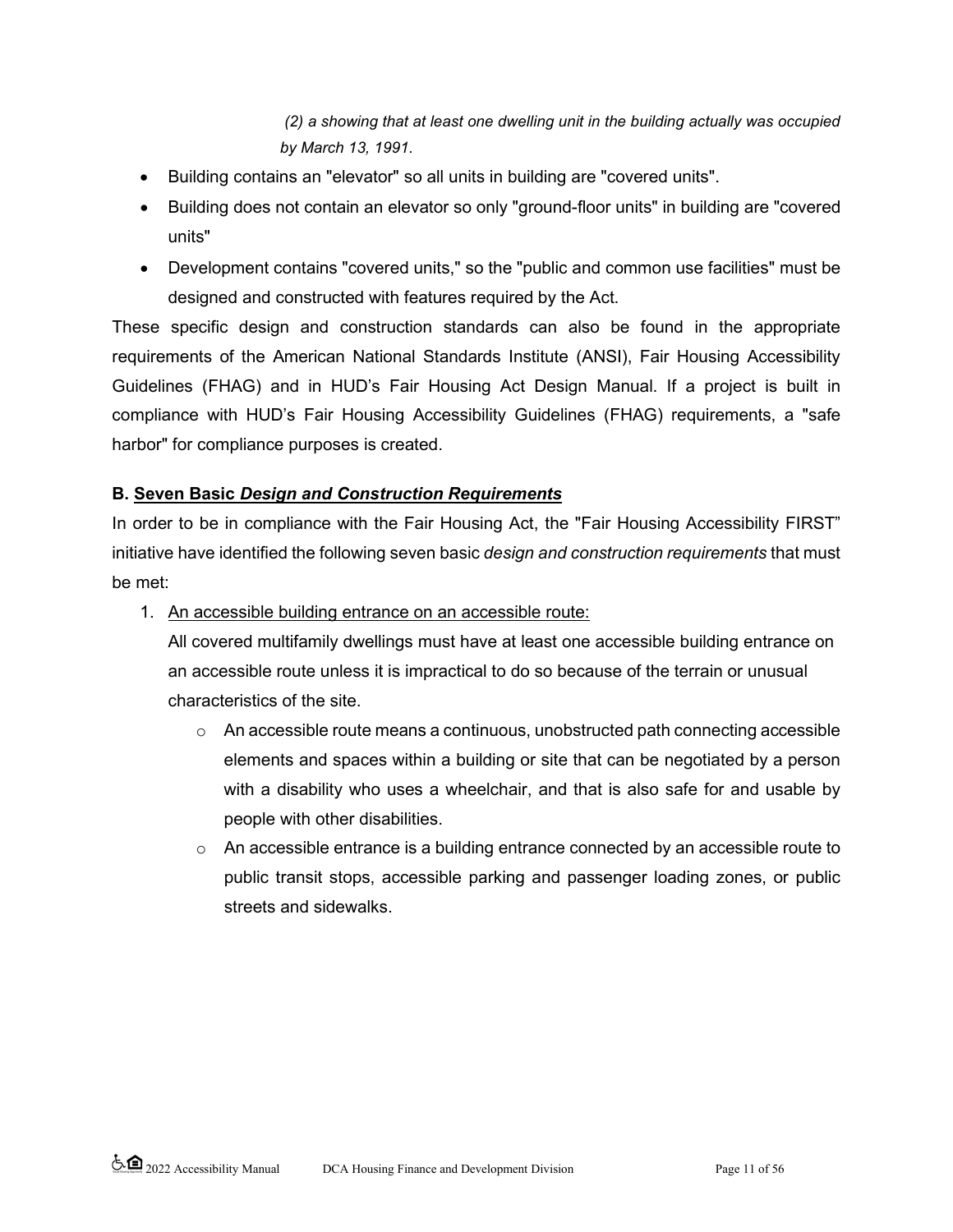### 2. Accessible public and common use areas:

Covered housing must have accessible and usable public and common-use areas. Public and common-use areas cover all parts of the housing outside individual units. They include -- for example -- building-wide fire alarms, parking lots, storage areas, indoor and outdoor recreational areas, lobbies, mailrooms and mailboxes, and laundry areas.

- 3. Usable doors (usable by a person in a wheelchair): All doors that allow passage into and within all premises must be wide enough to allow passage by persons using wheelchairs.
- 4. Accessible route into and through the dwelling unit: There must be an accessible route into and through each covered unit.
- 5. Light switches, electrical outlets, thermostats, and other environmental controls in accessible locations:

Light switches, electrical outlets, thermostats and other environmental controls must be in accessible locations.

- 6. Reinforced walls in bathrooms for later installation of grab bar: Reinforcements in bathroom walls must be installed, so that grab bars can be added when needed. The law does not require installation of grab bars in bathrooms.
- 7. Usable kitchens and bathrooms: Kitchens and bathrooms must be usable - that is, designed and constructed so an individual in a wheelchair can maneuver in the space provided.

### **C. Site Impracticality**

The Fair Housing Act Accessibility Guidelines contain a narrow "Site Impracticality Exception" which provides that first floor units do not have to meet all of the Act's requirements if it is impractical to have an accessible entrance to the building because of the natural hilly terrain or other unusual characteristics of the site.

*"Covered multifamily dwellings shall be designed and constructed to have at least one building entrance on an accessible route unless it is "impractical" to do so because of the terrain or unusual characteristics of the site. {{10-30-92 p.9646}} The burden of establishing impracticality because of terrain or unusual site characteristics is on the person or persons who designed or constructed the housing facility."*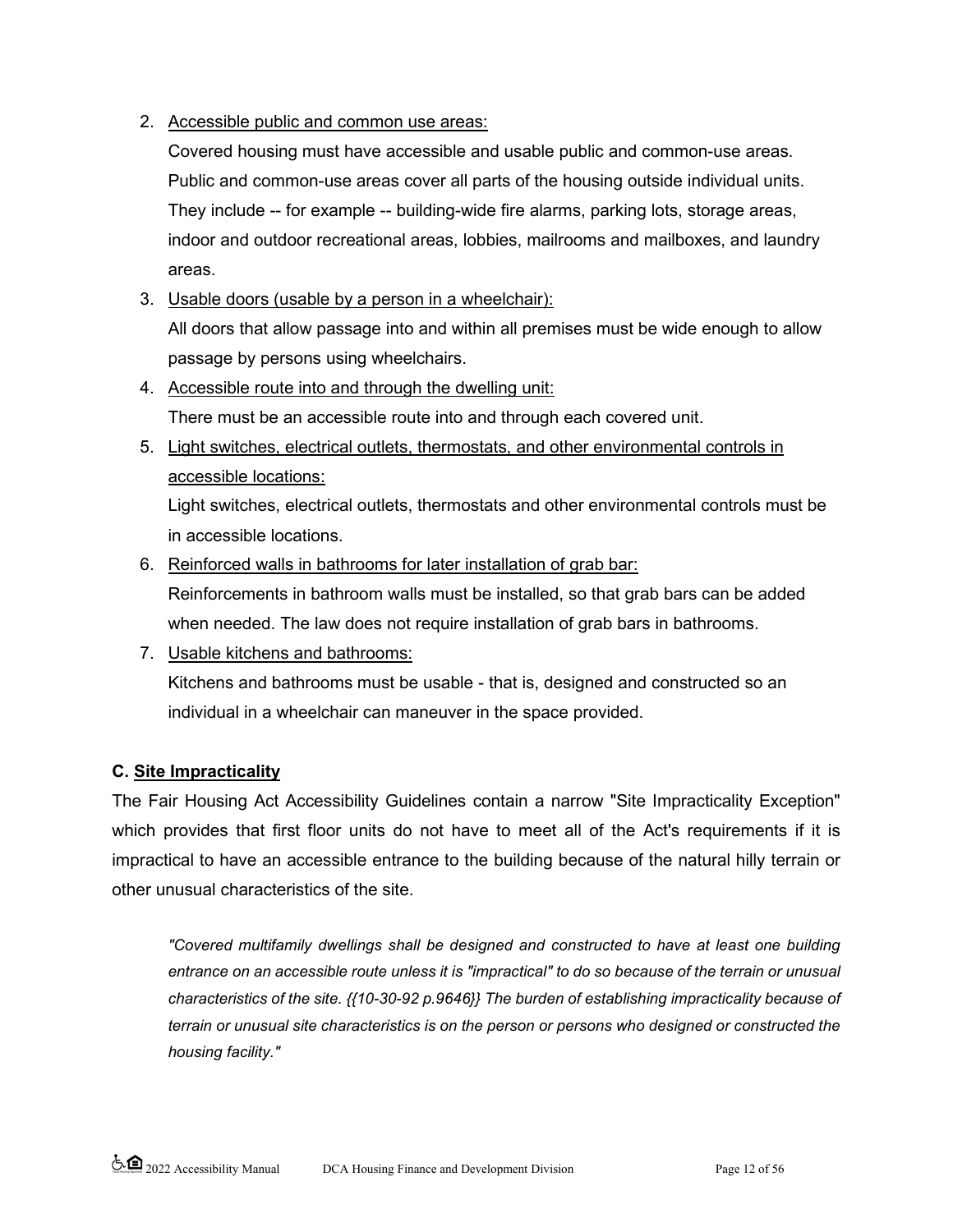*NOTE: Any project that claims such an exception must submit documentation from the "project architect" outlining the basis for the site exception. A "legal opinion" supporting that the project falls within the requirements of the Site Impracticality Exception must also be included.*

## **VI. Section 504 of the Rehabilitation Act of 1973**

### **A. Applicability:**

Section 504 of the "Rehabilitation Act of 1973" (Section 504) prohibits discrimination against persons with disabilities in the operation of programs "receiving federal financial assistance"**.**

*NOTE: In addition, DCA "requires" that the accessibility requirements of Section 504 be incorporated into the design and construction of ALL new construction and/or rehabilitation projects funded under the 2022 Qualified Allocation Plan regardless of whether or not the project will receive federal financing assistance. This means that ALL projects including those financed with tax exempt bonds which receive an allocation of "4% tax credits", and "9% tax credits" only projects, must incorporate at a minimum the requirements of the UFAS into the design and construction of the project.*

Specifically, Section 504 governs the "design and construction" of housing to ensure that federal programs are operated to be accessible to persons with disabilities, and to ensure that a portion of housing developed with federal funds is accessible to those with "mobility, visual, and hearing impairments". These programs include, but are not limited to HOME, CDBG, and other programs under the jurisdiction of the HUD Office of Multifamily Housing Program.

HUD regulations implementing Section 504 contain accessibility requirements for new construction and rehabilitation of housing as well as requirements for ensuring that the programs themselves are operated in a manner that is accessible to and usable by persons with disabilities. Both "individual units" and the "common areas" of buildings must be accessible under Section 504. These specific design and construction standards can be found in the "Uniform Federal Accessibility Standards" (UFAS).

### **B. Specific 504 Requirements:**

New Construction – A minimum of "5%" or at least one unit (whichever is greater) of the total units in the project must be accessible to individuals with "mobility impairments". In addition to the 5% of units made accessible to individuals with mobility impairments, a minimum of "2%" or at least one unit (whichever is greater) of the total units in the project must be accessible to individuals with "sensory impairments" (hearing or vision).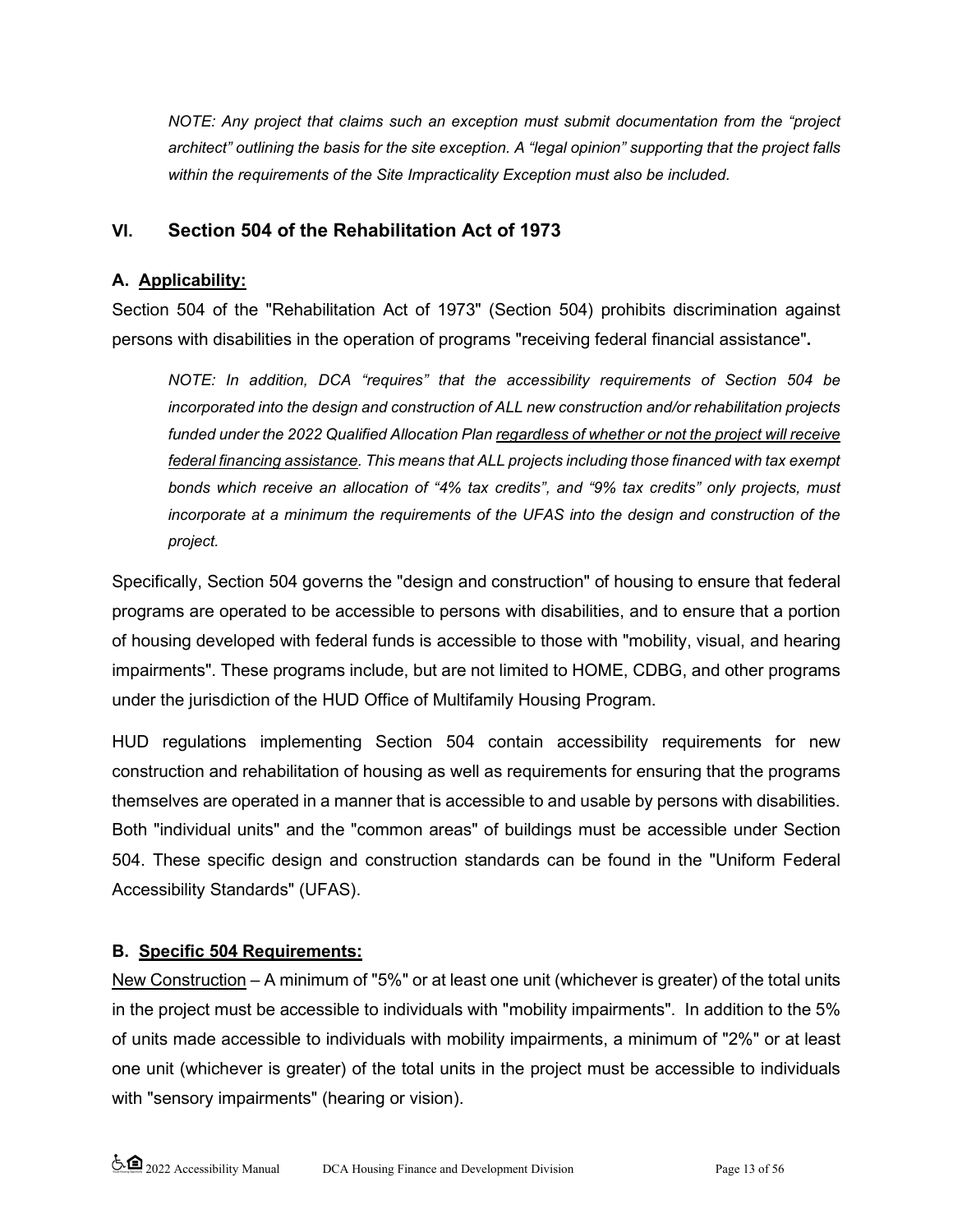*NOTE: Section 504 does not specify what constitutes compliant dwelling units for individuals with "hearing and visual impairments". HUD recommends following "ICC/ANSI A117.1-2009 Section 1006", including audible and visual notification on fire alarms and audio and visual notification system at the primary unit entrance.*

Substantial Rehabilitation – If alterations are undertaken to a project that has "15 or more units" and the cost of the alteration is "75% or more of the replacement cost" of the completed facility, then the accessibility requirements for the projects are the same as for newly constructed projects.

Other Alterations- When other alterations are undertaken, including but not limited to modernization and rehabilitation which does not meet the threshold of "Substantial Rehabilitation" under the Act, such alterations are required to be accessible to the "maximum extent feasible" up to the point where at least "5%" of the units in a project are accessible. If alterations of "single elements or spaces" of a dwelling unit when considered together amount to an alteration of a dwelling unit, then the entire dwelling unit shall be made accessible.

In some cases, Section 504 requirements may be "stricter" than requirements under the "Fair Housing Act". For instance, in regard to townhome development, Section 504 would be applicable to a new construction project composed of all two-story townhomes. HUD Notices CPD 00-09 and PIH 99-52 (HA) states that, "a development consisting entirely of multistory townhouses constructed with federal financial assistance is not a covered multifamily dwelling for purposes of the design and construction requirements at 24 CFR §100.205 (FHAG) but would still have to meet the Section 504 5% + 2% accessibility requirements at 24 CFR §8.22 (Section 504). A townhouse development of five (5) or more single-story units would still have to comply with the Fair Housing Act design and construction requirements. Whether or not the rehab of a development of two-story townhouses would need to meet the 504 requirements would depend on the extent of the rehabilitation and whether the applicant could present documentation that the modifications would not be feasible.

DCA will NOT waive these "additional Section 504 requirements" for *any* "new" construction project but waivers for "rehabilitation" projects will be considered in accordance with the requirements set forth in Section 504.

For projects that are not classified as "Substantial Rehabilitation" (cost of the alterations is 75 percent or more of the replacement cost of the completed facility), Section 504 provides that a recipient is not required to make a dwelling unit, common area, facility, or element accessible if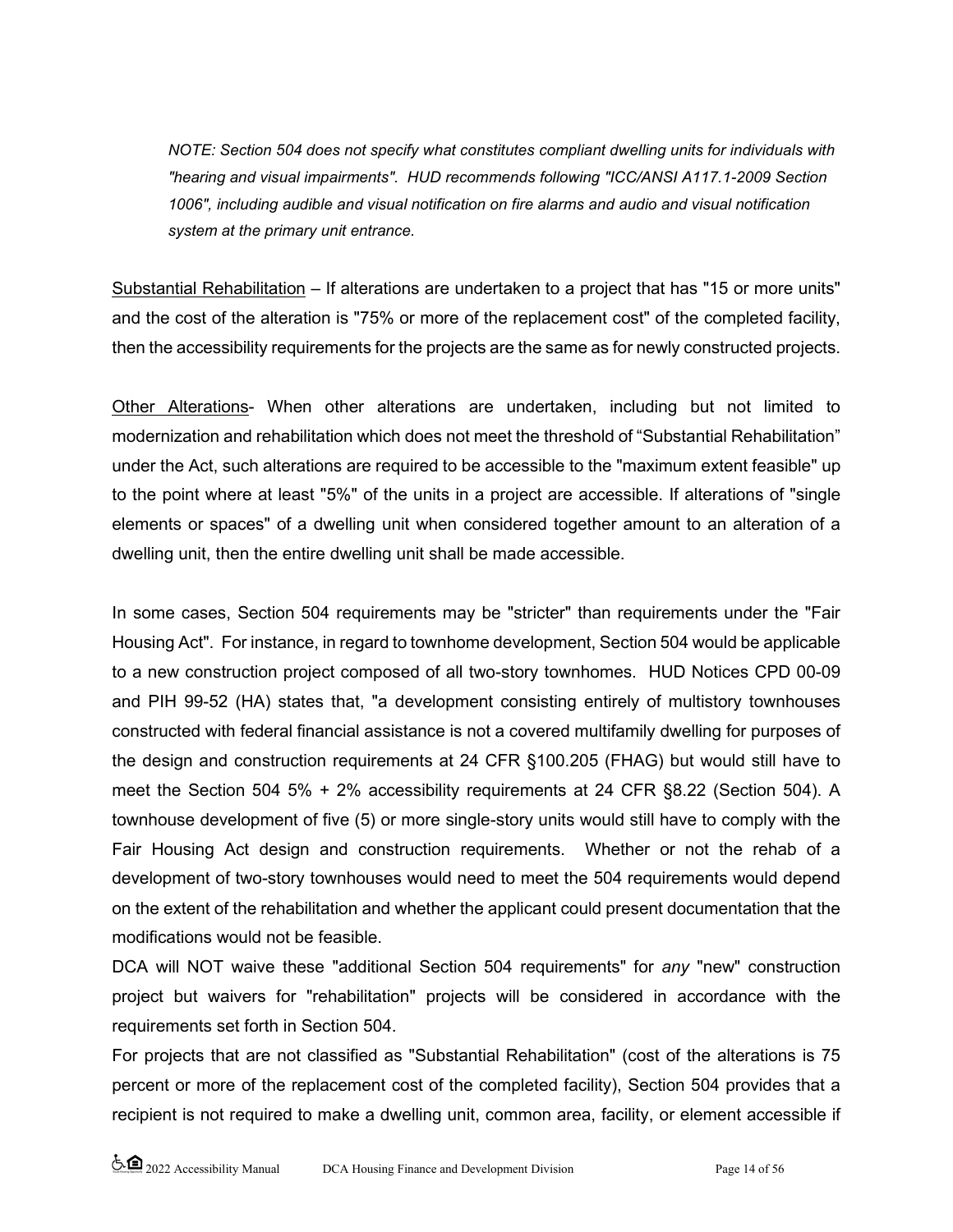doing so would impose "undue financial and administrative burden" on the operation of the project and if the rehabilitation is not substantial. Therefore, recipients are required to provide access for covered alterations up to the point of being infeasible or an undue financial and administration burden.

#### *24 CFR 8.23 - Alterations of existing housing facilities:*

*"Other" alterations to "dwelling units" in a multifamily housing project (including public housing) shall, to the "maximum extent feasible", be made to be "readily accessible" to and usable by individuals with*  handicaps. If alterations of "single elements or spaces" of a dwelling unit, when considered together, amount *to an alteration of a dwelling unit, the "entire" dwelling unit shall be made accessible. Once "five percent" of the dwelling units in a project are readily accessible to and usable by individuals with mobility impairments, then no additional elements of dwelling units, or entire dwelling units, are required to be accessible under this paragraph.* 

*Alterations to "common areas" or parts of "facilities" that affect accessibility of existing housing facilities shall, to the "maximum extent feasible", be made to be accessible to and usable by individuals with handicaps. For purposes of this paragraph, the phrase to the "maximum extent feasible" shall not be interpreted as requiring that a recipient (including a PHA) make a dwelling unit, common area, facility or element thereof accessible if doing so would impose "undue financial and administrative burdens" on the operation of the multifamily housing project.*

*NOTE: Any project that claims such an "exception" must submit documentation from the project architect which outlines the basis for the waiver request. A "legal opinion" supporting that the project falls within the requirements of the Section 504 exception must also be included.* 

#### **C. Increasing "Program" Accessibility**

Section 504 regulations also require that a recipient of federal funds ensure that its project, "when viewed in its entirety", is accessible to persons with disabilities. In order to meet this obligation, Section 504 requires that the Project Owner must:

- To the maximum extent feasible, "distribute" accessible units through the projects and sites and make them available in a sufficient range of sizes and amenities so as to not to limit choice.
- Adopt suitable means to assure that "information" regarding the availability of accessible units reaches eligible individuals with disabilities. Reasonable nondiscriminatory steps to maximize use of such units by eligible individuals must also be taken.
- When an accessible unit becomes "vacant", before offering the unit to an individual without a disability, offer the unit: first, to a current occupant of the project requiring the accessibility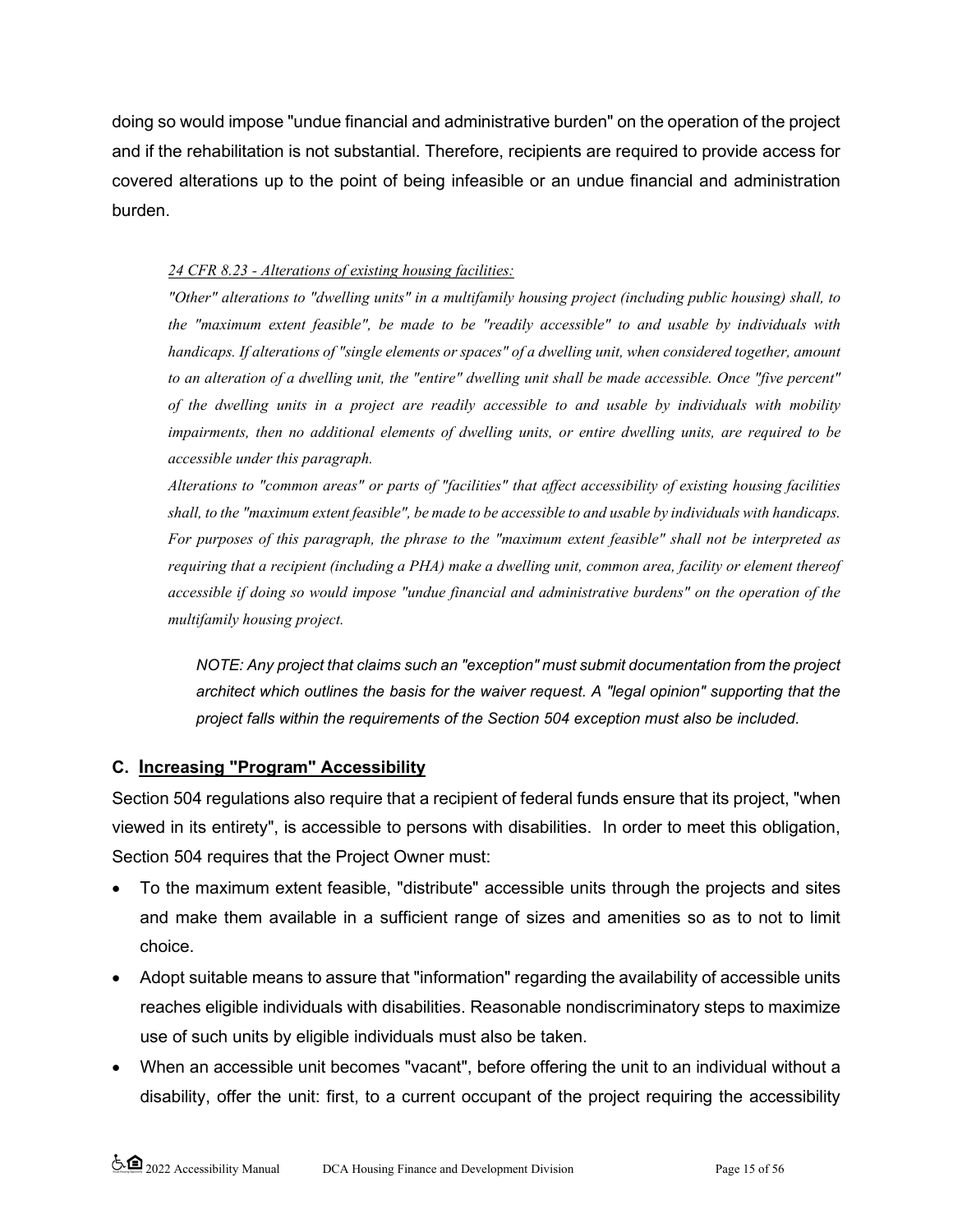feature; and second, to an eligible qualified applicant on the waiting list requiring the accessibility features.

- When an applicant or tenant requires an accessible feature or policy modification to "accommodate" a disability, a federally assisted project must provide such feature or policy modification unless doing so would result in a fundamental alteration in the nature of its program or an undue financial and administrative burden.
- Project Owners are required to ensure that information about their project is "disseminated" in a manner that is accessible to persons with disabilities.
- Include a "lease provision" that requires a non-disabled family occupying an accessible unit to move if a family with a disability needing that size unit applies and there is an appropriately sized non-accessible unit available for the relocating family.

# **VII. The American with Disabilities Act**

A summary of the 2010 ADA is below:

**A. Applicability.** The American with Disabilities Act guarantees equal opportunity for individuals with disabilities in "employment, public accommodations, transportation, state and local government services and telecommunication". It is divided into five titles. Two of which are primarily applicable to multifamily housing agencies.

- Title II. Public services, which include state and local government instrumentalities, cannot deny people with disabilities from participating in "programs or activities**"** which are available to people without disabilities.
- Title III.Prohibits disability-based discrimination and requires privately owned **"**places of public accommodation**"** be designed, constructed and altered in compliance with certain accessibility standards.

*NOTE: Under the "2022 Qualified Allocation Plan", the ADA is applicable to all new construction projects that are selected for funding. In "rehabilitation" projects, existing facilities must comply to the "*maximum extent feasible"*. Please note that generally the requirements of the ADA are not as restrictive as the requirements under "Section 504". Projects financed through an allocation of "4% or 9% tax credits" need to closely review the requirements of the ADA Standards for Accessible Design or UFAS as it pertains to these areas of "public accommodation".* 

### **B. Basic ADA Requirements**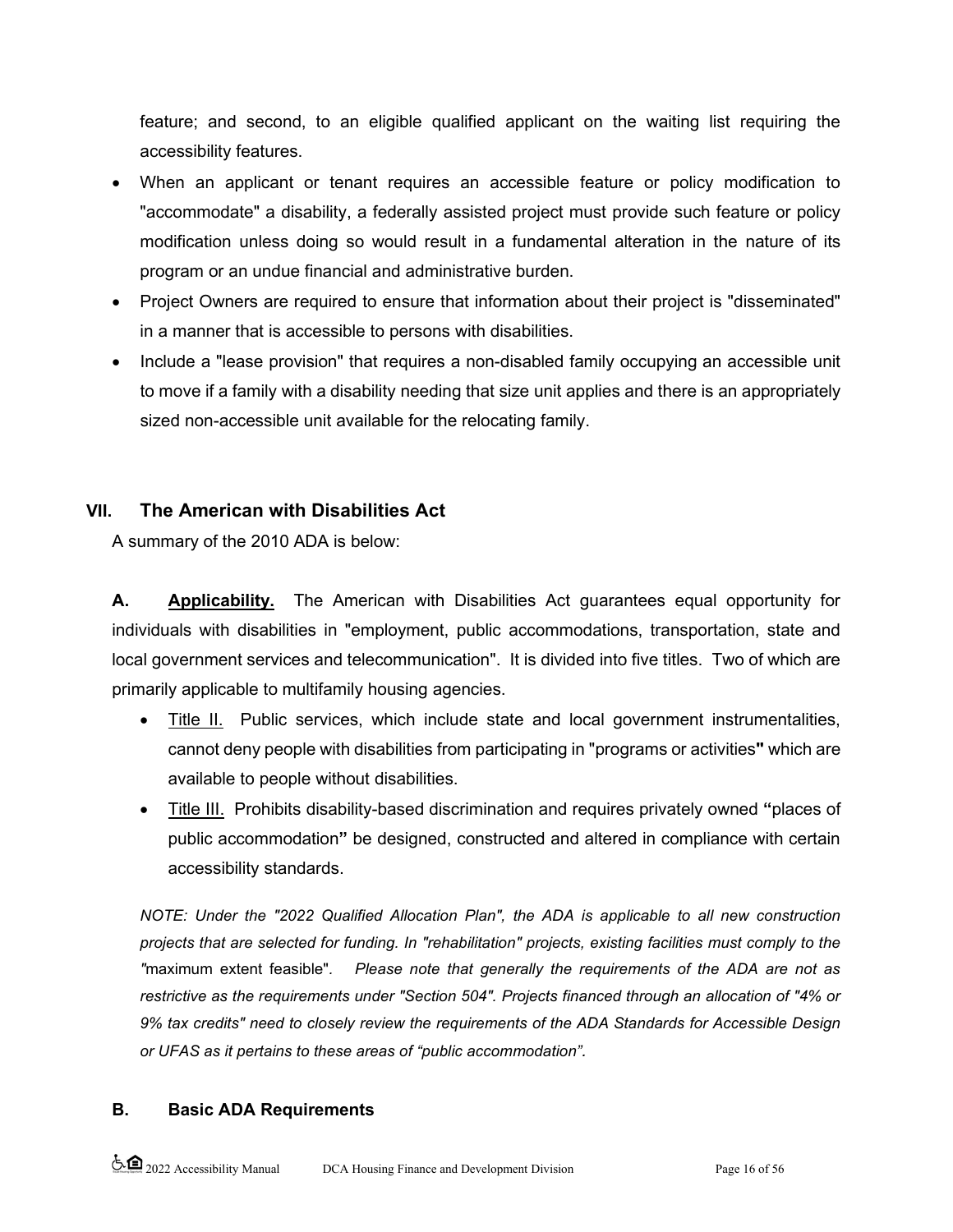For All DCA "new construction" projects the following requirements are applicable:

- The "common areas" that are for public use at "covered multifamily dwellings" under the Act must meet the ADAAG. For example, a "rental office" in a multifamily residential development or a convenience store located in that development would be covered under Title III of the ADA.
- Public accommodations do not include portions of privately owned rental housing used exclusively as residences, but does include areas within such facilities that are available to the general public such as "rental offices, parking areas and community rooms for rent by non-residents".
- Specifically, "rental offices" that serve the public must comply with the access requirements of the ADA, Title III (that is, if they are constructed for "first occupancy" after January 26, 1993), and they must be constructed to comply with ADAAG. If constructed before that date, "architectural barriers" must be removed if doing so is "readily achievable."
- Social service programs operated by a housing provider that are "available to nonresidents" would be considered public accommodations and must be accessible under Title III.

*Note: Design, construction, or alteration of facilities in conformance with ADAAG shall be "deemed to comply" with requirements of the ADA.*

For all "rehabilitation" projects, the following requirements are applicable to those areas covered by the ADA:

• All "architectural barriers" in existing facilities must be removed where such removal is readily achievable that is easily accomplished and able to be carried out. This would include adding grab bars, ramping a few steps, and lowering telephones. If barrier removal is "not readily achievable" then services must be made available through alternative methods.

*NOTE: In "rehabilitation" projects, existing facilities must comply to the "*maximum extent feasible"*. Any project that claims a required modification is not 'readily achievable' must submit documentation from the project architect which outlines the basis for the exception. A "legal opinion" supporting that the project falls within the requirements of the modification exception must also be included.* 

#### *2010 ADA Standards for Accessible Desi*gn:

*28 CFR part 36, subpart D – New Construction and Alterations - §36.402 Alterations:*

*(a) General. (1) Any alteration to a place of public accommodation or a commercial facility, after*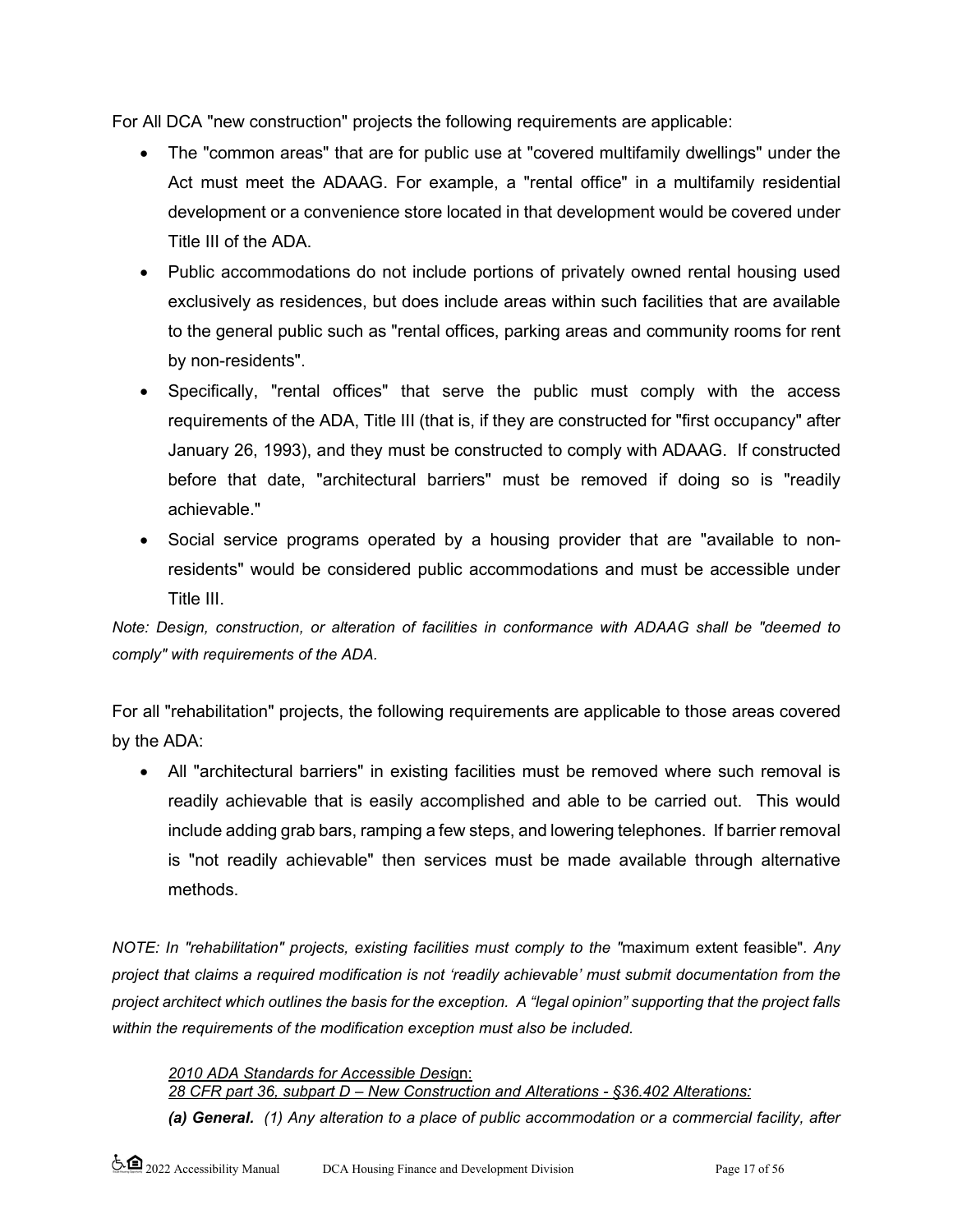*January 26, 1992, shall be made so as to ensure that, to the "maximum extent feasible", the altered portions of the facility are readily accessible to and usable by individuals with disabilities, including individuals who use wheelchairs.*

*(c) To the maximum extent feasible. The phrase "to the maximum extent feasible," as used in this section, applies to the occasional case where the nature of an existing facility makes it virtually impossible to comply fully with applicable accessibility standards through a planned alteration. In these circumstances, the alteration shall provide the maximum physical accessibility feasible. Any altered features of the facility that can be made accessible shall be made accessible. If providing accessibility in conformance with this section to individuals with certain disabilities (e.g., those who use wheelchairs) would not be feasible, the facility shall be made accessible to persons with other types of disabilities (e.g., those who use crutches, those who have impaired vision or hearing, or those who have other impairments).*

## **VIII. Layered Properties**

In many projects, multiple sources of funding may mean the projects must meet both the "Fair Housing" and "Section 504" new construction requirements. Where two or more accessibility standards apply, the Project Owner is required to follow and apply both standards so that maximum accessibility is obtained.

HUD has provided the following "examples" illustrating how these requirements would apply:

- A project building with an "elevator" constructed with HUD program funding would be required to have "5%" of its dwelling units meet the Section 504 accessibility requirements. The remaining "95%" of its units would be required to comply with the Fair Housing design and construction requirements.
- A newly constructed 100-unit two story garden apartment development with "no elevator" construction with HUD program assistance with half (50) of its dwelling units on the ground floor and half (50) on the second floor, would be required to have "5" of its ground floor dwelling units built to comply with Section 504 accessibility requirements and the remaining "45" ground floor dwellings built to comply with the Fair Housing Act design and construction standards.
- A development consisting entirely of "multistory rental townhouses" constructed with federal financial assistance is not a covered multifamily dwelling for purposes of the design and construction requirements of the Fair Housing Act. However, it would still have to meet the Section 504 "5%" accessibility requirements.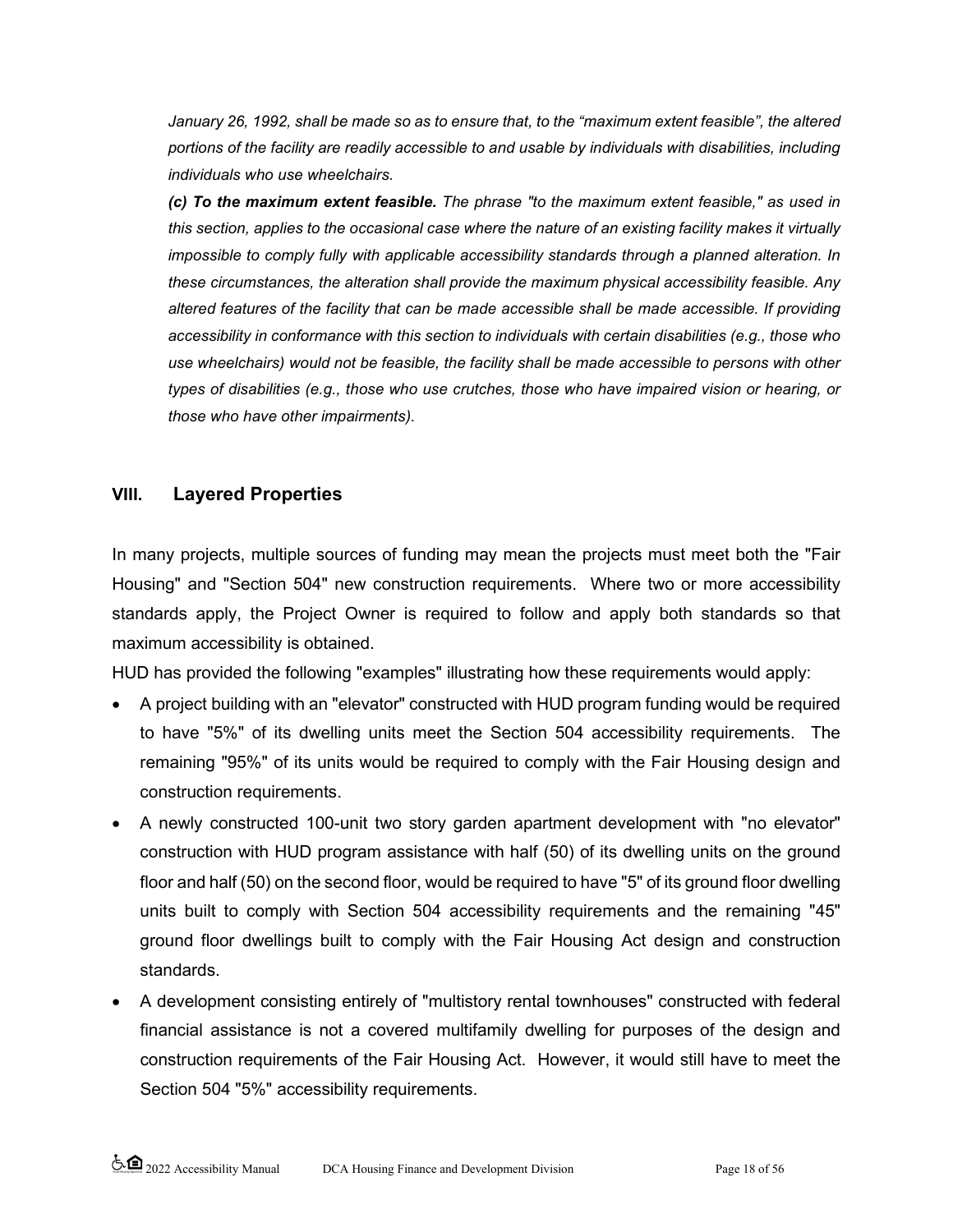### **IX. Visitability**

HUD "recommends" that all design, construction, and alterations for multifamily units, incorporate, whenever practical, the concept of visitability in addition to the requirements under Section 504 and the Fair Housing Act. Housing that is visitable has a very "basic level" of accessibility. Visitability is a "design concept", which, for "very little or no additional cost", enables persons with disabilities to visit relatives, friends, and neighbors in their homes within a community.

*NOTE: DCA has also adopted the concept of visitability as a recommended practice for ALL projects that receive funding under the 2022 Qualified Allocation Plan.*

Visitability design incorporates the following basic visitability design requirements in all construction or alterations, in addition to the applicable requirements of Section 504 and the Fair Housing Act, whenever "practical and possible for as many units" as possible within a development:

- Provide "32 inch clear" openings in all bathrooms and interior doorways.
- Provide at least one "accessible means of egress/egress" for each unit.

Visitability also expands the availability of housing options for individuals who may not require full accessibility. It will assist project owners in making reasonable accommodations and reduce, in some cases, the need for structural modifications or transfers when individuals become disabled in place.

*NOTE: Any project that claims such an exception from the above "basic visitability design requirements" must submit documentation from the project architect which outlines the basis for the visitability design concept exception. A "legal opinion" supporting that the project falls within the requirements of the visitability design concept exception must also be included.* 

# **X. Increasing Accessibility**

Projects funded with Low Income Housing Tax Credits are encouraged to "go beyond" federal, state, and local regulations and provide further low-cost accommodations for mobility, sight, and hearing-impaired tenants. Consider incorporating the following: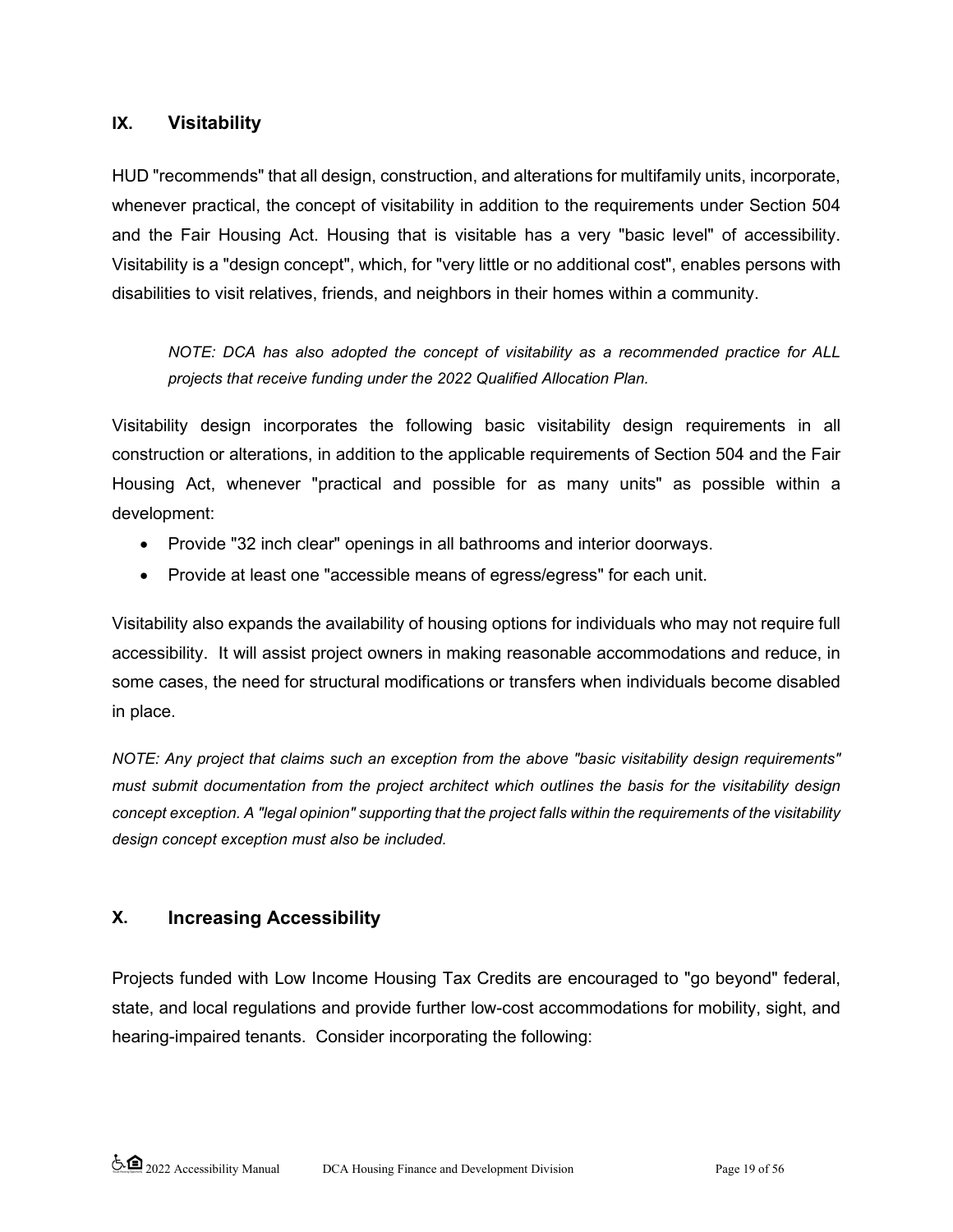**Entrance doors:** Install two "peep holes"- one for use by ambulatory people and one for use by wheelchair users. For the lowered one, install a wide lens peep hole. It has a much wider range of view which increases safety for user.

**Kitchen electrical outlets and switches:** The requirements for "switches and outlets" above counter often do not actually meet the needs of people in wheelchairs (reach range), even when the counter width does not exceed the maximum 28". Consider the following to make these switches more accessible:

- Place outlets toward the front on a side wall at the end of counter where it can be more readily reached.
- Place two switches for garbage disposal and stove hood; Under the sink in the area which has knee space and on wall (as low as possible) where it can be accessed from area in front of sink.

**Bathrooms:** Consider installing a vertical grab bar (minimum 18") in the shower per "ICC/ANSI A117.1-2009" where it can be held onto while entering the tub or shower.

**Parking spaces:** Parking should be laid out so that the access aisle is NOT an end space. When there is a parking space on both sides of the access aisle, it provides an opportunity for two vehicles to utilize the access aisle.

# **XI. Play Areas**

Specific guidance on what constitutes an accessible playground is not provided in Section 504 or Fair Housing regulations. The "Architectural Barriers Act" (ABA) has published the "ABA Accessibility Standards" that are not specifically applicable to tax credit projects (residential facilities under the purview of HUD, which references UFAS). [Section 1008 Play Areas](https://www.access-board.gov/guidelines-and-standards/buildings-and-sites/about-the-aba-standards/aba-standards/chapter-10-recreation-facilities#1008%20Play%20Areashttps://www.access-board.gov/guidelines-and-standards/buildings-and-sites/about-the-aba-standards/aba-standards/chapter-10-recreation-facilities) of the ABA Accessibility Standards are the basis for what DCA considers best practice in playground accessibility. A summary of the "DCA required" design features is as follows:

# **A. Ground Structure/Equipment**

At least "one of each type" of ground structure/equipment should be accessible. The accessibility of a piece of equipment includes the following:

1. Accessible Route. An accessible route shall extend from the play components to the rest of the accessible route on the property.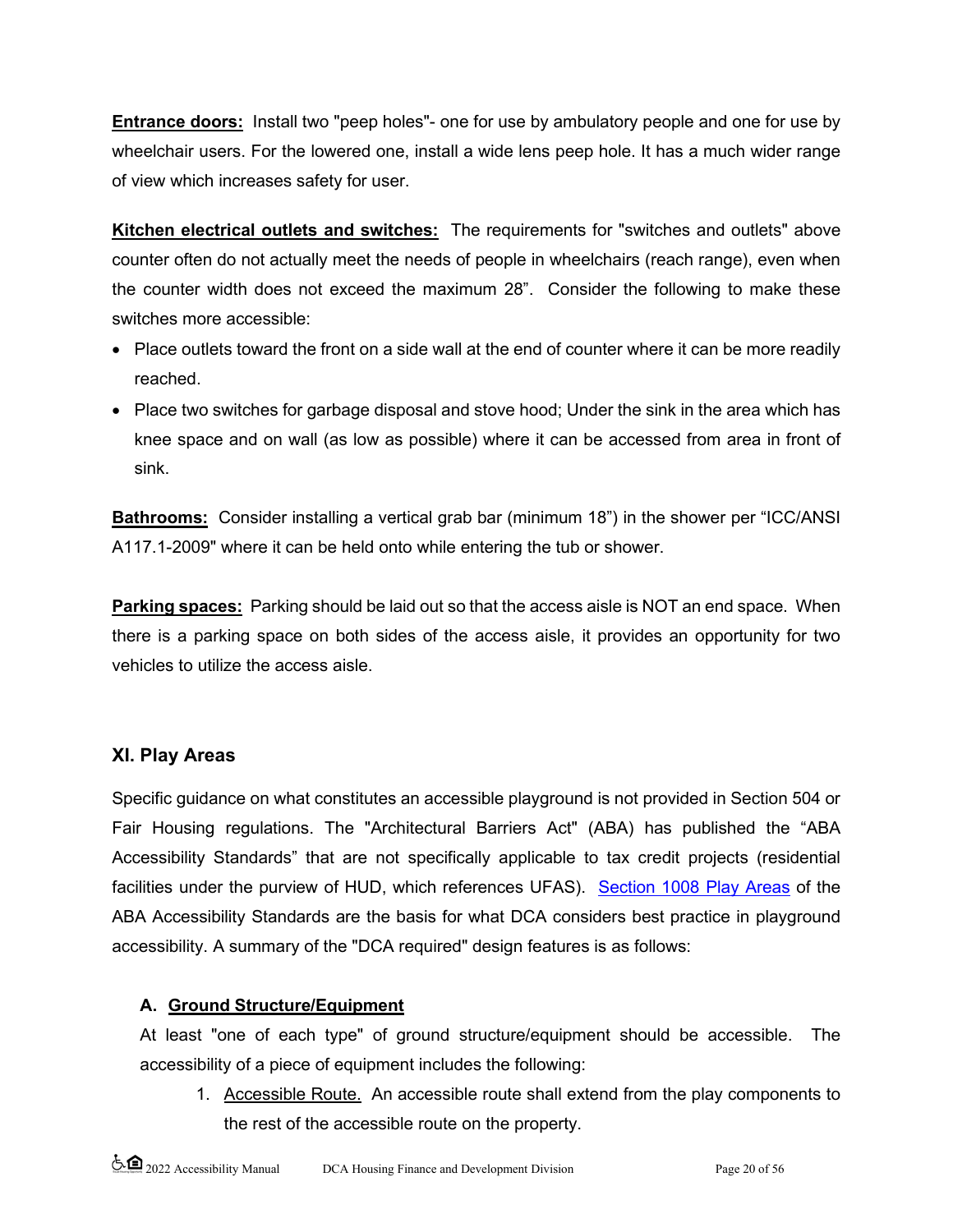- i. CLEAR WIDTH**:** The accessible routes connecting shall provide a clear width of 36 inches.
- ii. TURNING SPACE: At least one turning space shall be provided on the same level as play components. Where swings are provided, the turning space shall be located immediately adjacent to the swing.
- 2. Clear Floor or Ground Space. Clear floor or ground space shall be provided at play components. Clear floor or ground spaces, turning spaces, and accessible routes are permitted to overlap within play areas. A specific location has not been designated for the clear floor or ground spaces or turning spaces, except swings, because each play component may require that the spaces be placed in a unique location. Where play components include a seat or entry point, designs that provide for an unobstructed transfer from a wheelchair or other mobility device are recommended. This will enhance the ability of children with disabilities to independently use the play component.
	- i. When designing play components with "manipulative or interactive" features, consider appropriate reach ranges for children seated in wheelchairs.

|               | Ages 3 - 4 | Ages 5 - 8 | Ages 9 - 12 |
|---------------|------------|------------|-------------|
| High          | 36"        | 40"        | 44"         |
| (maximum)     |            |            |             |
| Low (minimum) | 20"        | 18"        | 16"         |

ii. Children's Reach Ranges **Forward** or Side Reach

3. Ground Surfaces. Ground surfaces shall comply with:

- i. ASTM F 1951 Standard Specification for Determination of Accessibility of Surface Systems Under and Around Playground Equipment. Ground surfaces shall be inspected and maintained regularly and frequently to ensure continued compliance with ASTM F 1951.
- ii. ASTM F 1292 Standard Specification for Impact Attenuation of Surface Systems Under and Around Playground Equipment.
- 2. Play Tables. Where play tables are provided, knee clearance 24 inches high minimum, 17 inches deep minimum, and 30 inches wide minimum shall be provided. The tops of rims, curbs, or other obstructions shall be 31 inches high maximum. EXCEPTION: Play tables designed and constructed primarily for children 5 years and younger shall not be required to provide knee clearance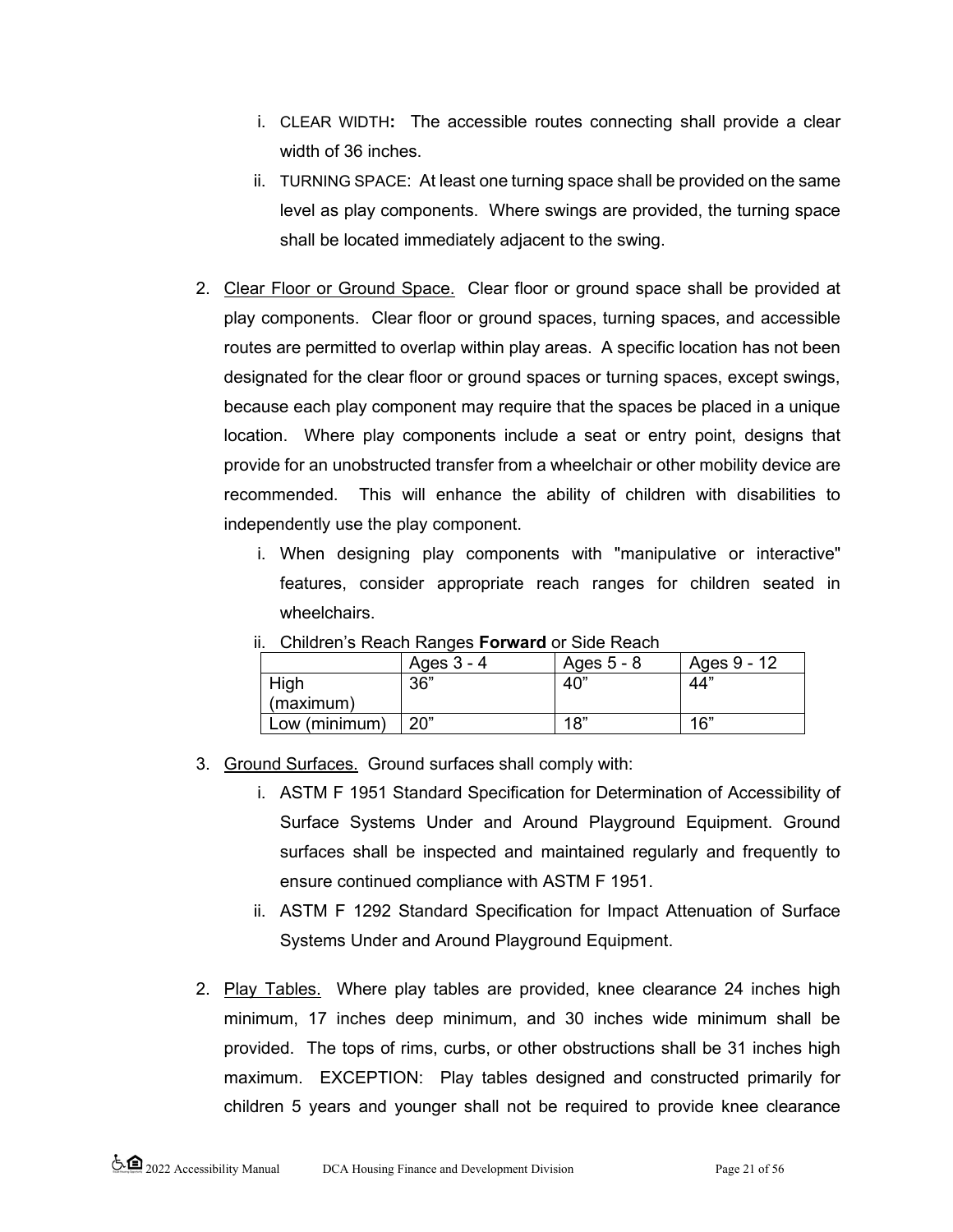where the clear floor or ground space required by is arranged for a parallel approach.

- 3. Entry Points and Seats. Where play components require transfer to entry points or seats, the entry points or seats shall be 11 inches minimum and 24 inches maximum from the clear floor or ground space. EXCEPTION: Entry points of slides shall not be required to comply with above.
- 4. Transfer Supports. Where play components require transfer to entry points or seats, at least one means of support for transferring shall be provided. Examples of supports include a rope loop, a loop type handle, a slot in the edge of a flat horizontal or vertical member, poles or bars, or D rings on the corner posts.

## **B. Elevated Structure**

At least one of each type of "elevated structure" should be accessible and ramps and transfer systems help provide access to elevated play structures. Transfer systems are a means of accessing composite play structures. Transfer systems generally include a "transfer platform" and a series of "transfer steps". Children who use wheelchairs or other mobility devices transfer from their wheelchair or mobility devices onto the transfer platform and lift themselves up or down the transfer steps and scoot along the decks or platforms to access elevated play components. Some children may be unable or may choose not to use transfer systems. Where transfer systems are provided, consideration should be given to the distance between the transfer system and the elevated play components. Moving between a transfer platform and a series of transfer steps requires extensive exertion for some children. Designers should minimize the distance between the points where a child transfers from a wheelchair or mobility device and where the elevated play components are located.

The transfer system to a piece of equipment includes the following:

- 1. Transfer Platforms**.** Transfer platforms should be provided where transfer is intended from wheelchairs or other mobility aids.
	- i. Transfer platforms should have level surfaces 14 inches deep minimum and 24 inches wide minimum.
	- ii. Height of transfer platforms should be 11 inches minimum and 18 inches maximum measured to the top of the surface from the ground or floor surface.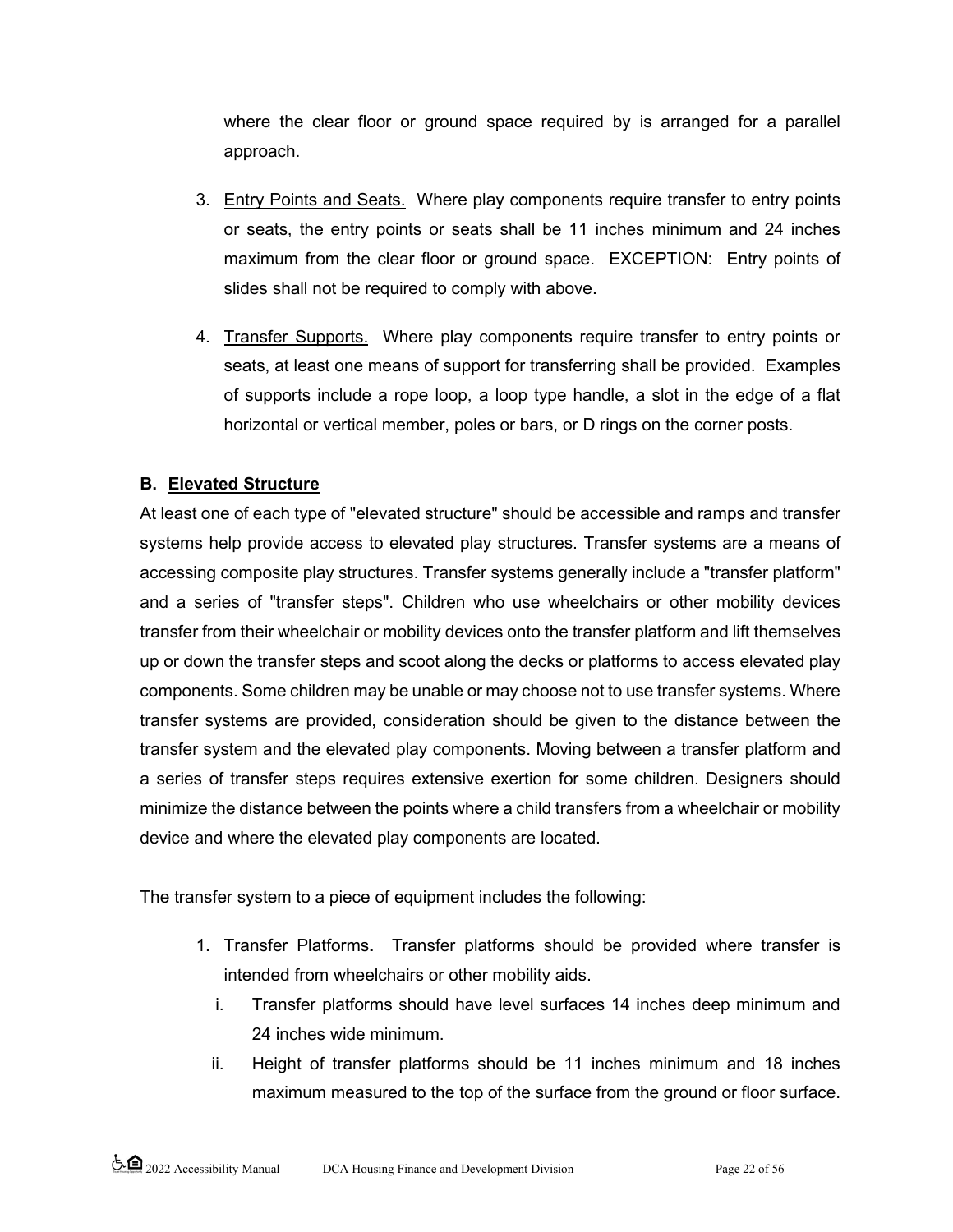- iii. A transfer space complying with 305.2 and 305.3 should be provided adjacent to the transfer platform. The 48-inch-long minimum dimension of the transfer space should be centered on and parallel to the 24 inch long minimum side of the transfer platform. The side of the transfer platform serving the transfer space should be unobstructed.
- iv. At least one means of support for transferring should be provided. Examples of supports include a rope loop, a loop type handle, a slot in the edge of a flat horizontal or vertical member, poles or bars, or D rings on the corner posts.
- 2. Transfer Steps**.** Transfer steps should be provided where movement is intended from transfer platforms to levels with elevated play components required to be on accessible routes.
	- i. Transfer steps should have level surfaces 14 inches deep minimum and 24 inches wide minimum.
	- ii. Each transfer step shall be 8 inches high maximum.
	- iii. At least one means of support for transferring shall be provided. Examples of supports include a rope loop, a loop type handle, a slot in the edge of a flat horizontal or vertical member, poles or bars, or D rings on the corner posts.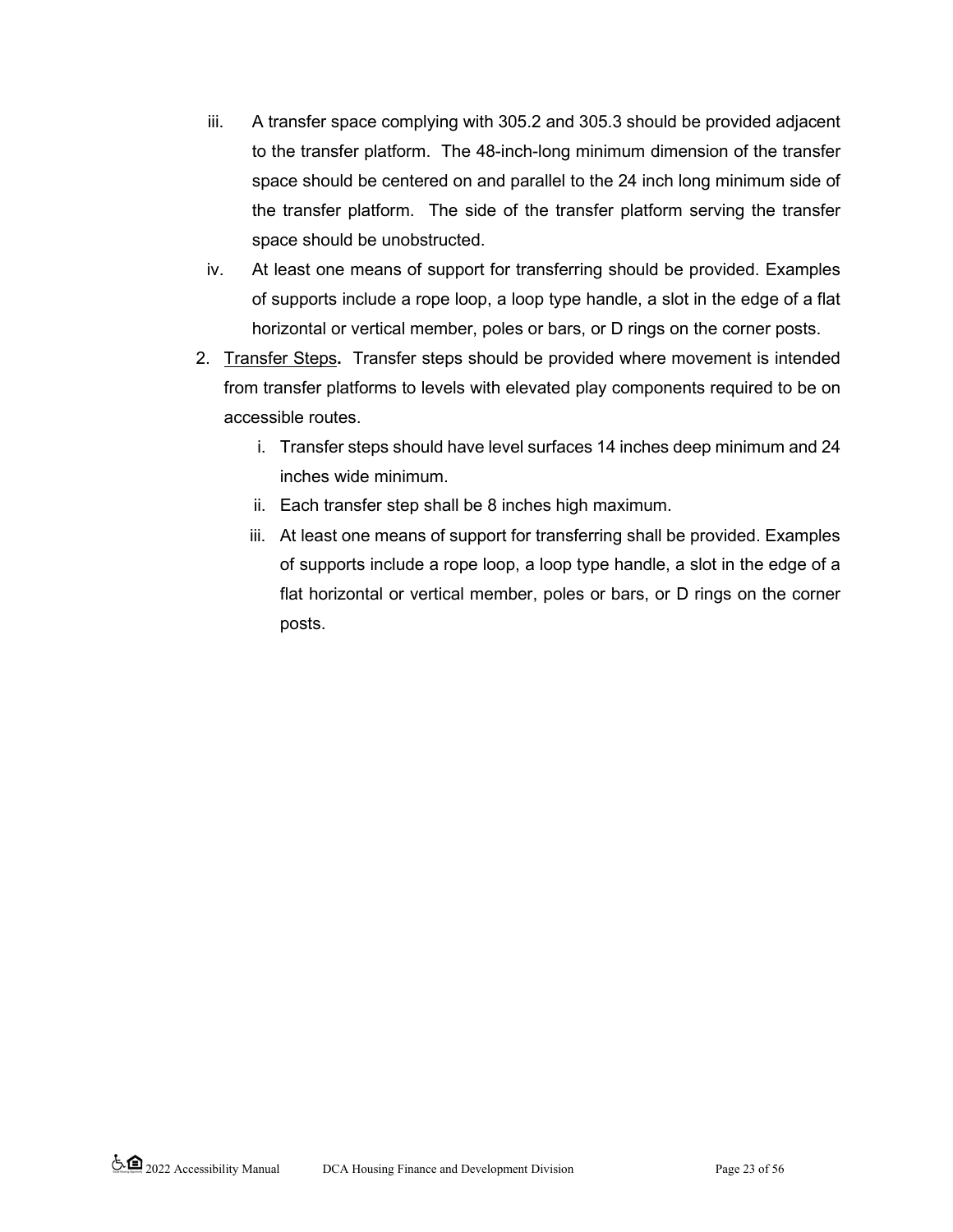# **Appendices**

- A Summary of Accessibility Laws and Standards (chart)
- B Fair Housing Act (FHA) Accessibility Checklist
- C Common Errors or Omissions
- D Additional Resources
- E Accessibility Consultant Qualifications Package Checklist
- F Accessibility Consultant Qualifications Statement
- G Certification of Minimum DCA Scope and Reporting Standards
- H Consultant Accessibility Certification
- I Accessibility Inspection Checklist
- J Owner Accessibility Certification
- K Accessibility Agreement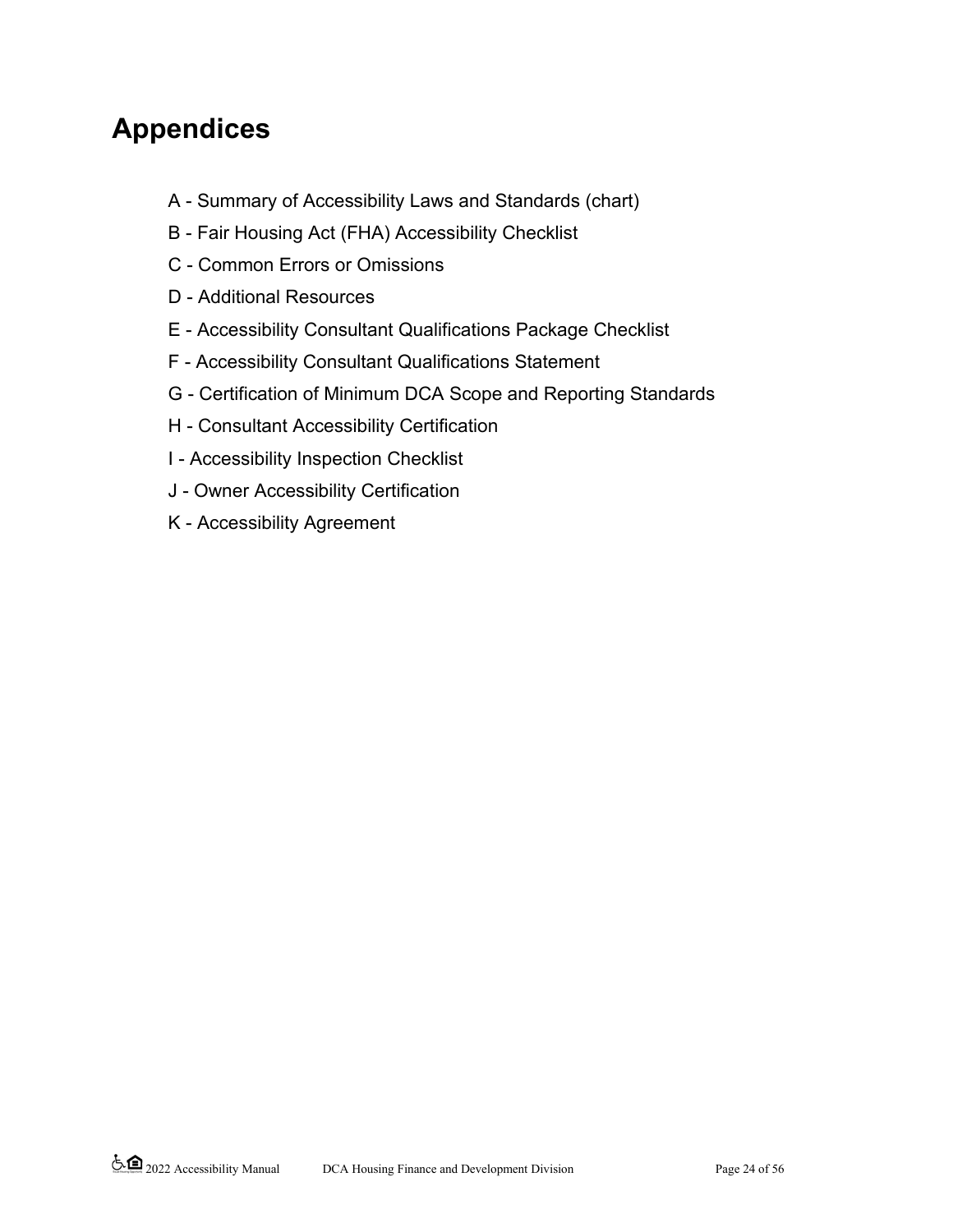# 2022 Accessibility Manual - Appendix A

# **Summary of Accessibility Laws and Standards**

The "Summary of Accessibility Laws and Standards**"** chart can be used to assist with determining the appropriate design standards that should be incorporated into a project. Project Architects, Engineers, Contractors and Accessibility Consultants should be familiar with the requirements of each standard to ensure that the appropriate requirements are met.

*NOTE: See separate Excel file for this referenced appendix.*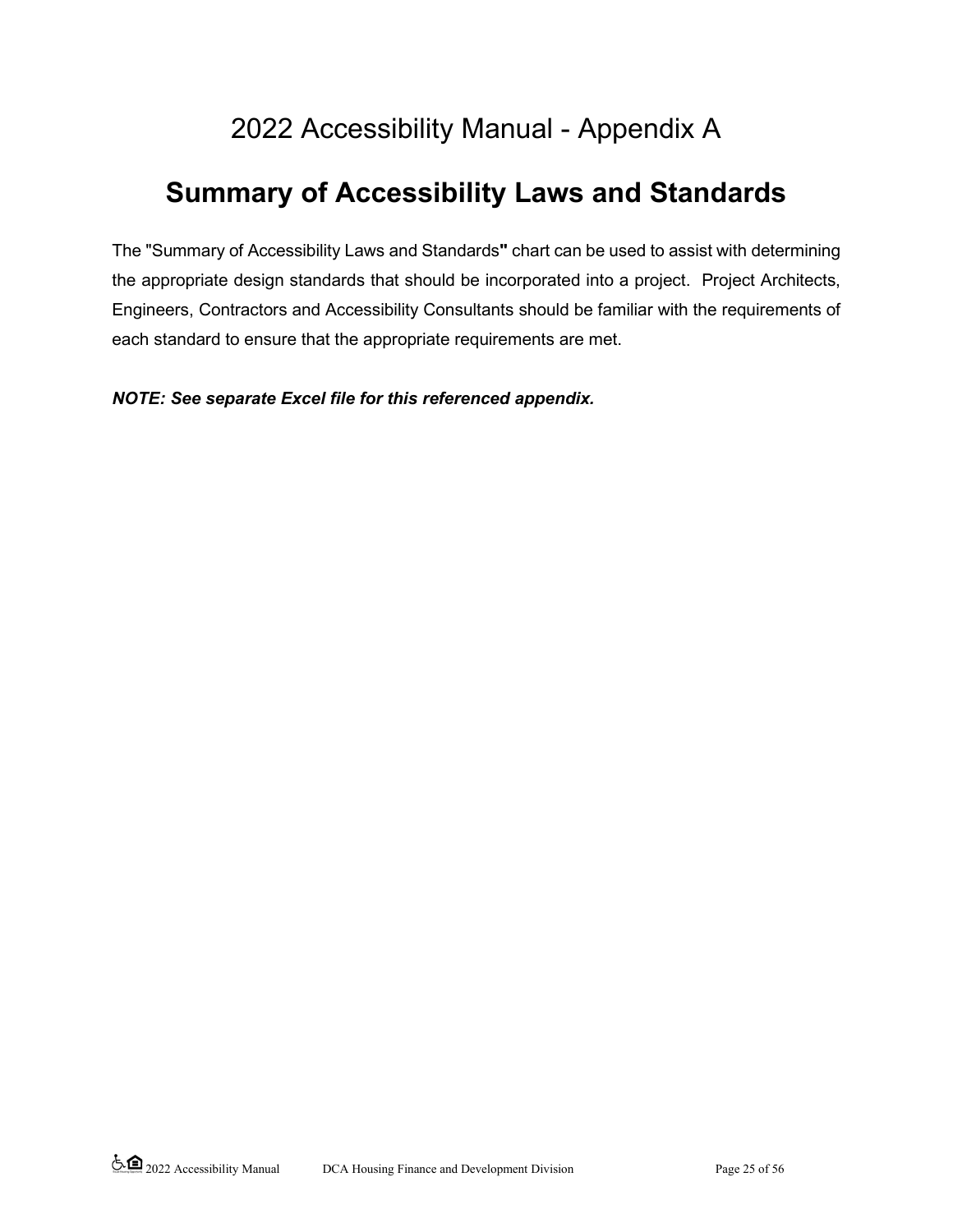# 2022 Accessibility Manual - Appendix B

# **Fair Housing Act (FHA) Accessibility Checklist**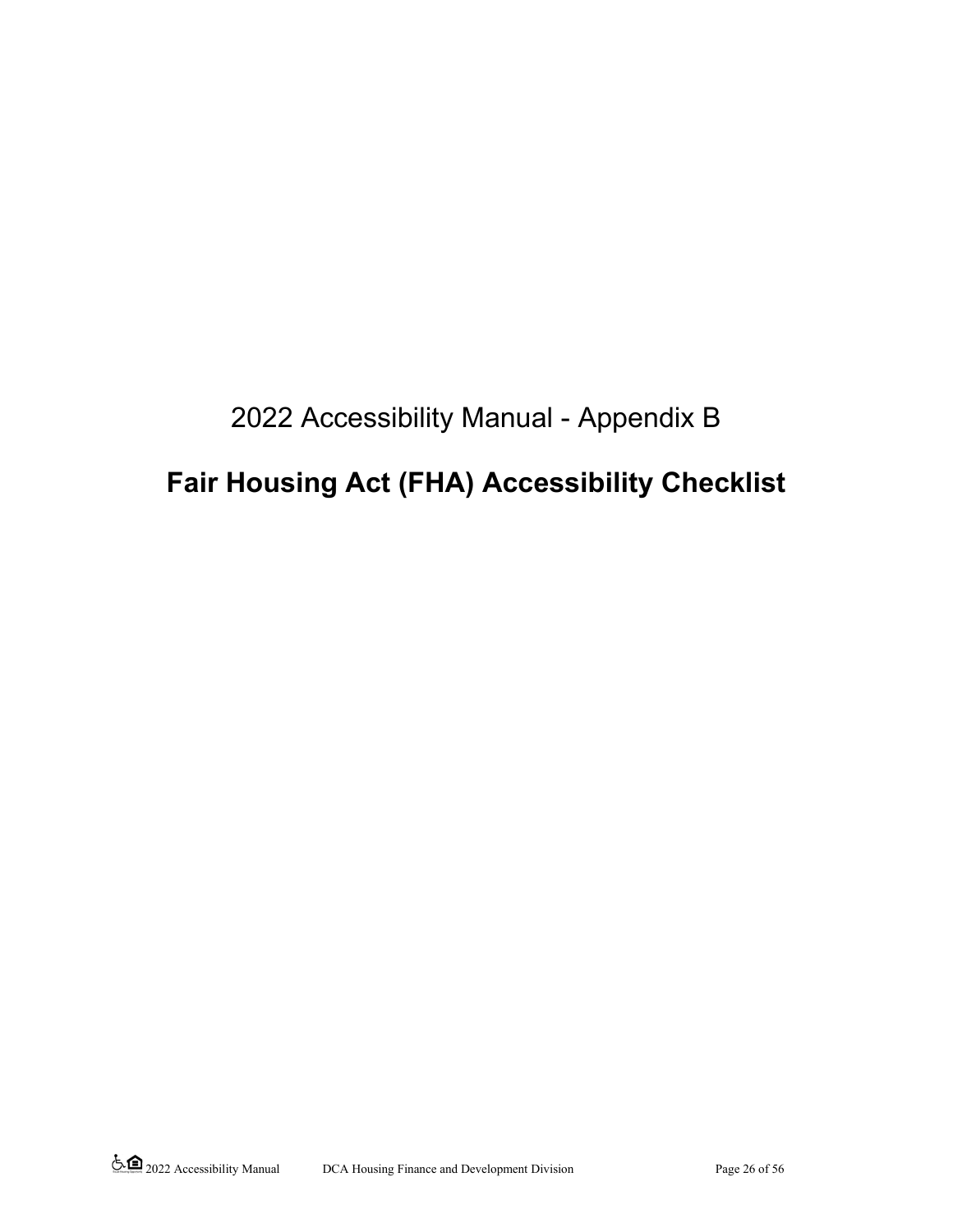# **2022 Fair Housing Act (FHA) Accessibility Checklist**

The following FHA Accessibility Checklist represents some, but not all of the accessible and adaptive design and construction requirements of the Fair Housing Act. The Internal Revenue Service (IRS), Department of Justice (DOJ) and HUD have jointly prepared it. Adoption of these items into the design and construction of a project will not guarantee that the project complies with all applicable FHA accessibility requirements. The project architect must utilize all requirements set forth in the Fair Housing Act, regulations and FHAG to ensure that the project is accessible in accordance with the law.

### 1. ACCESSIBLE BUILDING ENTRANCE ON AN ACCESSIBLE ROUTE

- The accessible route is a continuous, unobstructed path (no stairs) through the development that connects all buildings containing covered units and all public and common use facilities.
- The accessible route also connects to parking lots and to at least one public street, public sidewalk, and to a public transportation stop, when provided.
- All slopes on the accessible route are no steeper than 8.33%.
- All slopes on the accessible route between 5% and 8.33% have handrails.
- Covered units have at least one entrance on an accessible route.
- There are sufficient numbers of curb cut ramps for a person using a wheelchair to reach every building in the development.
- Ramp slope and cross slope specifications.

### 2. ACCESSIBLE COMMON AND PUBLIC USE AREA

- At least 2 percent of all parking spaces serving covered units are designated as accessible handicapped parking spaces.
- At least one parking space at each common and public use amenity is designated as handicapped accessible parking.
- All handicapped accessible parking spaces have adequate signage.
- All handicapped accessible parking spaces are at least 96" wide with a 60" wide access aisle that can be shared between two spaces.
- The accessible aisle is adjacent to the accessible route.
- The rental or sales office is readily accessible and usable by persons with disabilities as required by both the Fair Housing Act and the Americans with Disabilities Act.
- A sufficient number of mailboxes, swimming pools, tennis courts, clubhouses, rest rooms, showers, laundry facilities, trash facilities, drinking fountains, public telephones, and other common and public use amenities offered by the development that are readily accessible and usable by persons with disabilities.

### 3. USABLE DOORS

- All doors into and through covered units and common use facilities provide a clear opening of at least 32" nominal width.
- All doors leading into common use facilities have lever door handles or other operating hardware that does not require grasping and twisting.
- Thresholds at doors to common use facilities are no greater than  $\frac{1}{2}$ ".
- All primary entrance doors to covered units have lever door handles or other operating hardware that does not require grasping and twisting.
- Thresholds at exterior primary entrance doors to covered units are beveled and no greater than  $\frac{3}{4}$ ".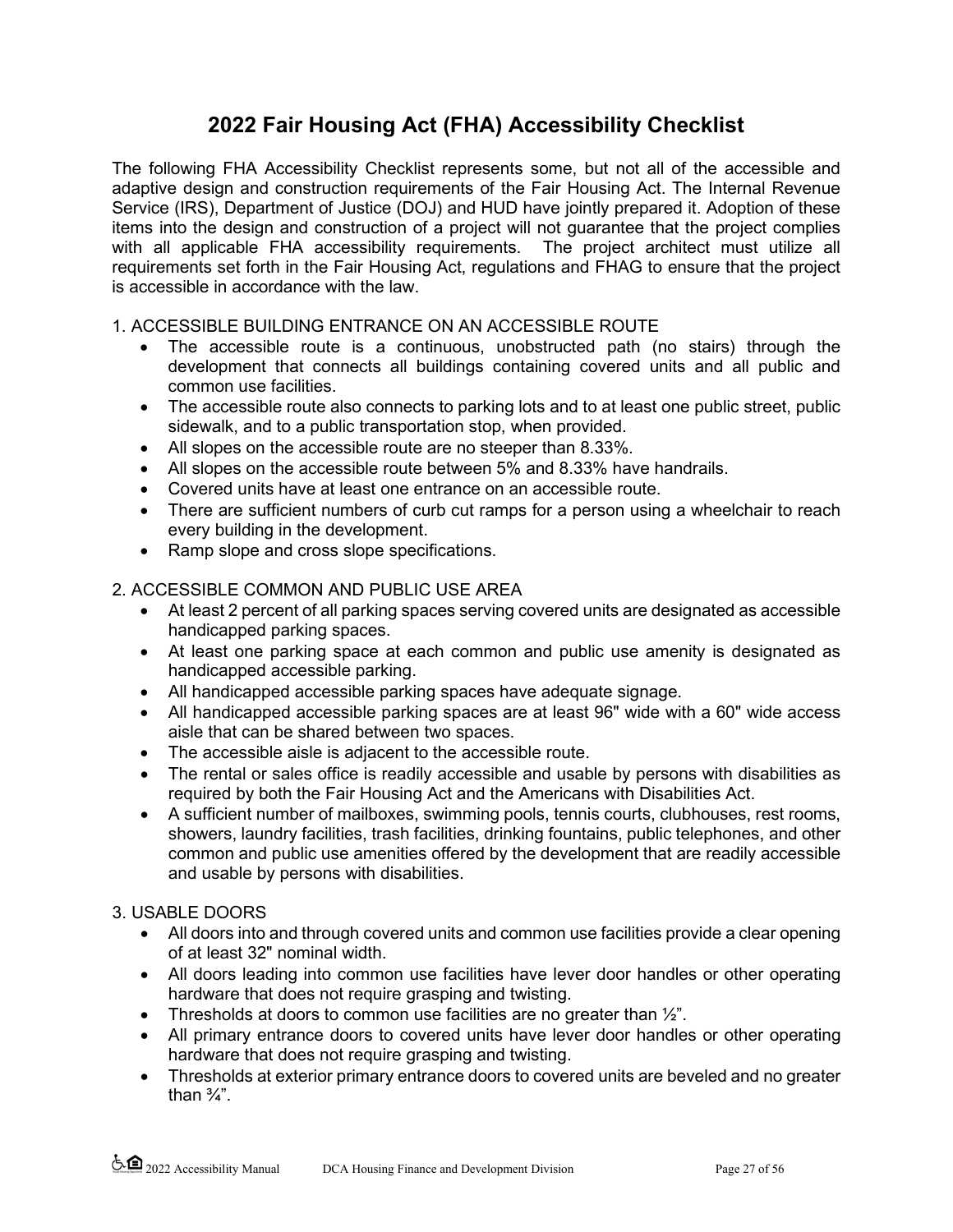#### 4. ACCESSIBLE ROUTE INTO AND THROUGH THE COVERED UNIT

• All routes through all rooms in the covered units are no less than 36" wide.

#### 5. ACCESSIBLE ENVIRONMENTAL CONTROLS

• All light switches, electrical outlets, thermostats, and other environmental controls are no less than 15" and no greater than 48" from the floor.

#### 6. REINFORCED BATHROOM WALLS FOR GRAB BARS

Reinforcements are built into the bathroom walls surrounding toilets, showers, and bathtubs for the later installation of grab bars.

#### 7. USABLE KITCHEN AND BATHROOMS

#### USABLE KITCHENS

- 30 x 48" clear floor space centered at each fixture and appliance
- 40" of clear floor space between opposing elements (i.e. cabinets, appliances, etc.)
- U-shaped kitchens with sink or cooktop at end have 60" diameter turning space or have sink or cooktop base with removable cabinets
- Appliances and controls shall conform to the required accessibility design standards.

#### USABLE BATHROOMS

Type A Bathroom

- 30 x 48" clear floor space outside the swing of the door
- 30 x 48" clear floor space at lavatory (if centered for parallel approach cabinet may be fixed)
- Toilet next to the tub allowing a perpendicular approach
- Centerline of toilet is 18" from bathtub and 15" from lavatory
- Toilets shall comply with the required design standards for height and location.

#### Type B Bathroom

- 30 x 48" of clear floor space outside swing of door
- 30 x 48" of clear floor space centered in front of sink
- 30 x 48" of clear floor space adjacent to the bathtub
- If at least one Type B bathroom is included the other bathroom(s) is exempt from only the maneuvering space requirements
- Toilets shall comply with the required design standards for height and location.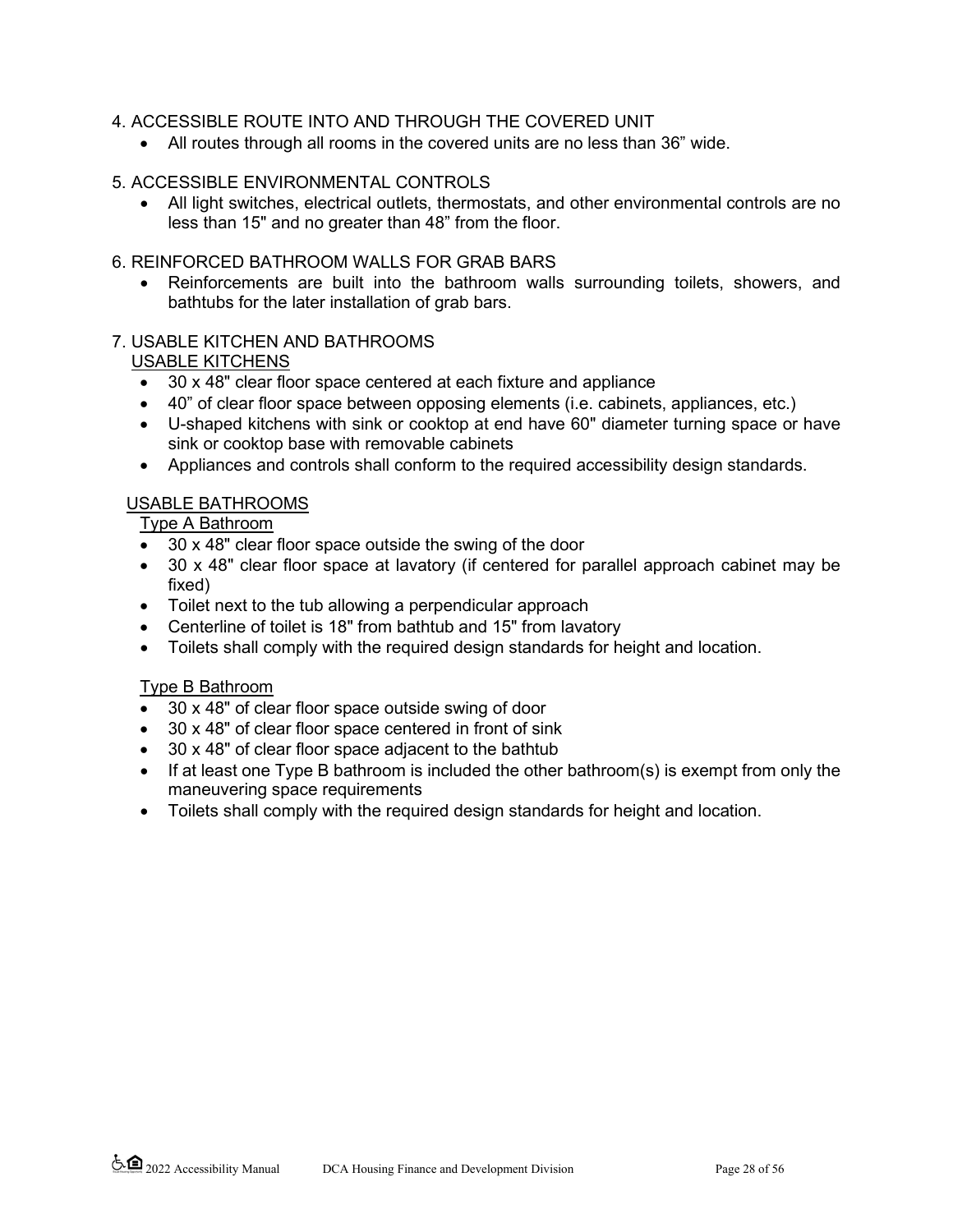# 2022 Accessibility Manual - Appendix C

# **Common Errors or Omissions**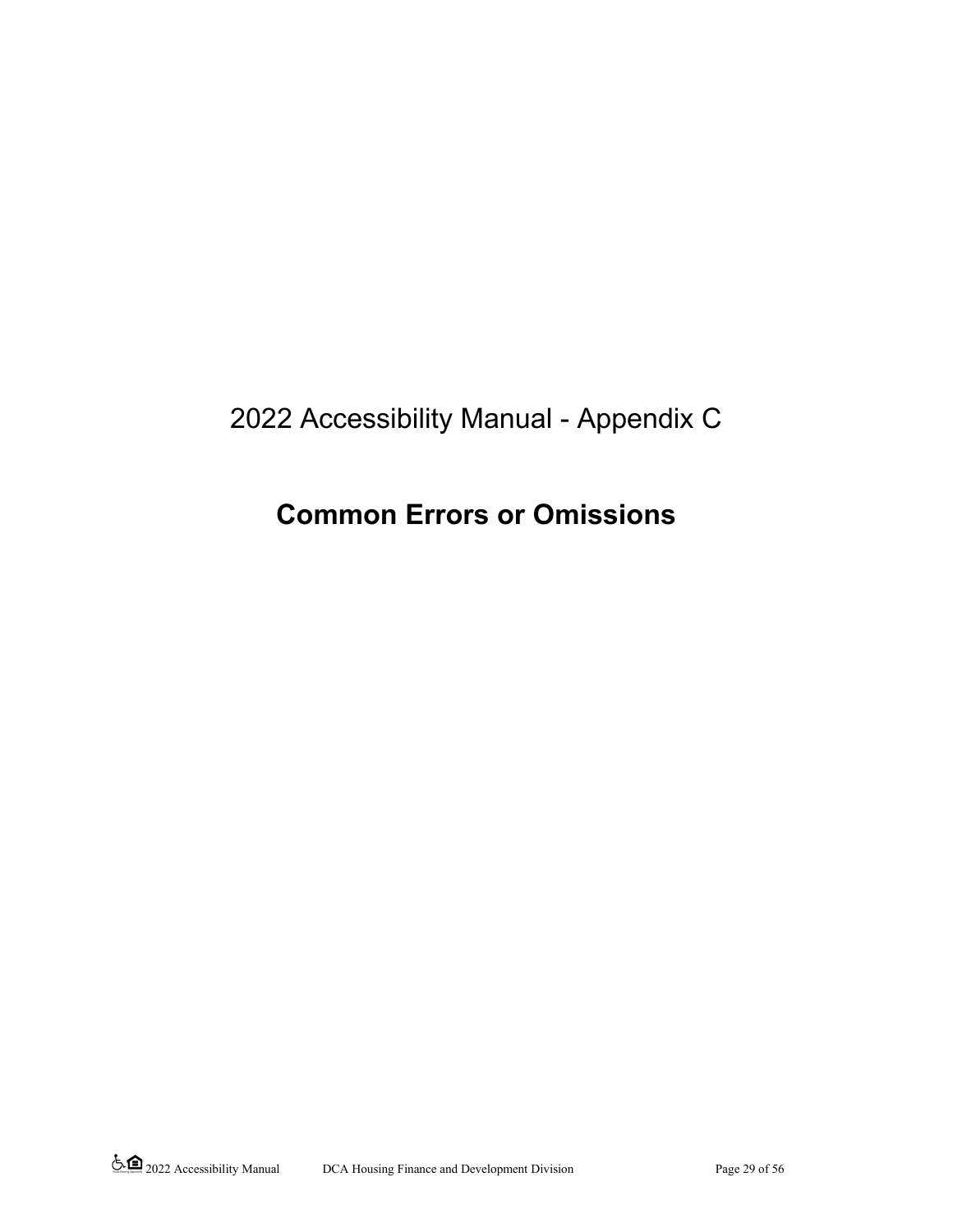# **Common Errors or Omissions**

The following list reflects items commonly found out of compliance at DCA's final construction inspection. Since this list is not intended to be comprehensive of all accessibility regulations, please read the Accessibility Manual thoroughly.

- Mailboxes are not coordinated with handicap-designed units such that all "mailboxes" for the mobility impaired are within accessible reach ranges.
- A Clear floor space of 30"x48" is not provided at "mailbox" for forward or parallel approach.
- Community "gardens" do not provide an accessible route into the garden space nor provide any planting beds within accessible reach ranges.
- "Accessible routes" (concrete sidewalks, ramps, and curb cuts) exceed maximum slopes and distances.
- Trash dumpsters not on an accessible route or do not provide a disposal opening that meets requirements for ease of operation to open are is within accessible reach ranges.
- Opposing "kitchen elements" (cabinets and refrigerators) do not have adequate clearance.
- Showers and tubs are not equipped with the proper number or location of "grab bars".
- Showers and tubs are missing "shower seat, handheld shower, offset controls".
- Location of "shower controls" in roll-in shower when a seat is provided on a side wall.
- Clear space is not centered on "appliance" (range).
- "Closet rods" not placed within accessible reach range (clothes and laundry closets).
- Toilet "flush handle" not placed on the outside (not in the corner against the wall) for accessible reach.
- Back "grab bar" at toilet is not the correct length.
- Highest control at "thermostat" is too high.
- Top of bottom "shelf" at the cabinet over work counter is too high.
- An accessible surface for "door maneuvering" clearance at exterior door is not provided.
- Width of "linen and pantry" closet doors is less than the minimum width.
- Protection panels provided at bathroom and kitchen sinks do not provide the correct profile for "knee/toe clearance".
- Accessible route not extended beyond the property to the "public street or sidewalk".
- An accessible route to a bench or bench area at playground" is not provided.
- Depth of "shallow" closet is greater than what is allowed for a door that does not allow user passage.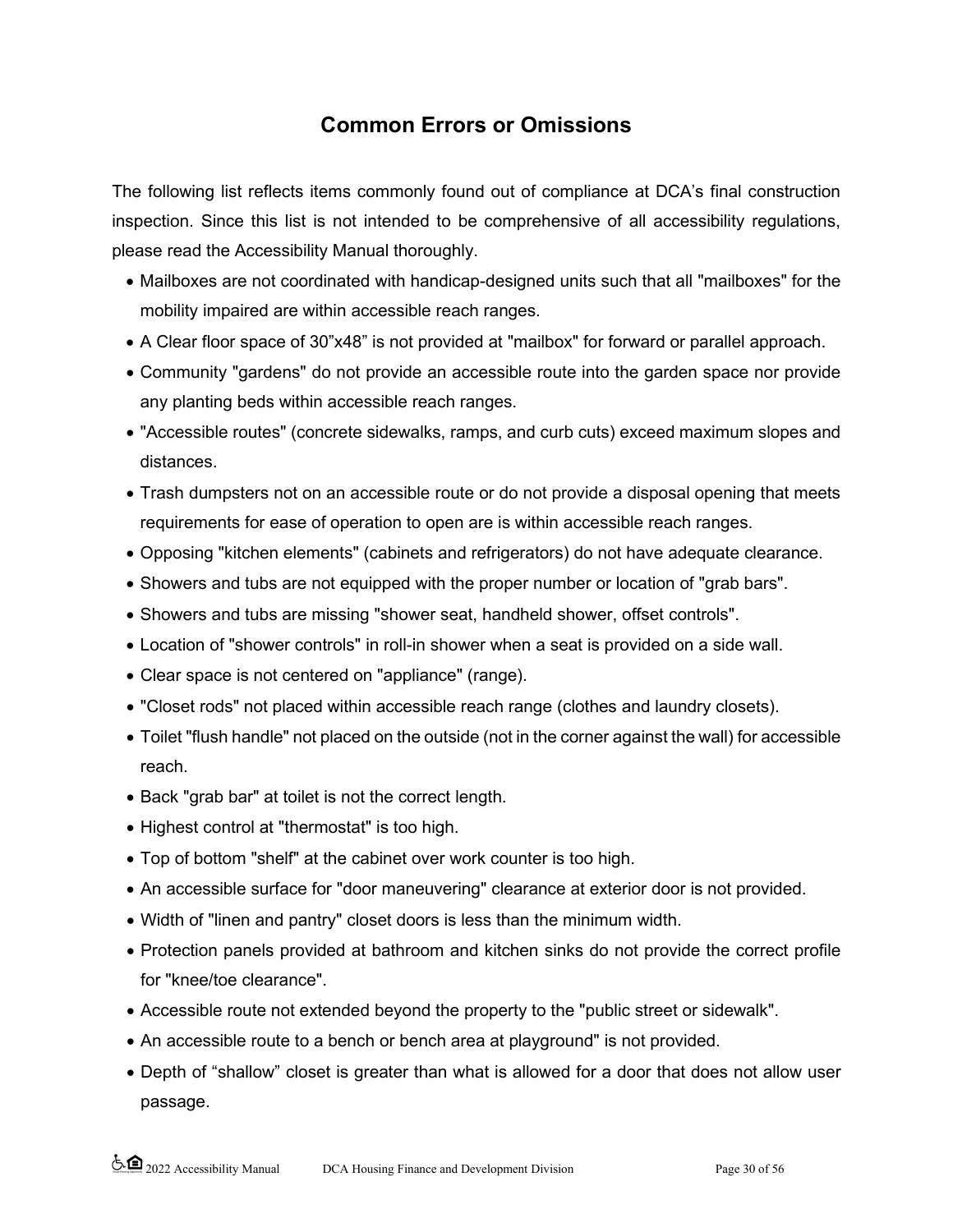- Door maneuvering clearances at door not provided per "latch approach or hinge approach".
- "Threshold" height at primary entrance door exceeds ½"
- Wall outlets lower than minimum allowed to "lowest receptacle".
- Wall outlets over "counter" with top receptacle higher than maximum allowed.
- Centerline of "bathroom sink**"** does not allow sink to be centered on clear floor space.
- Doors to back "porches and patios**"** are not accessible.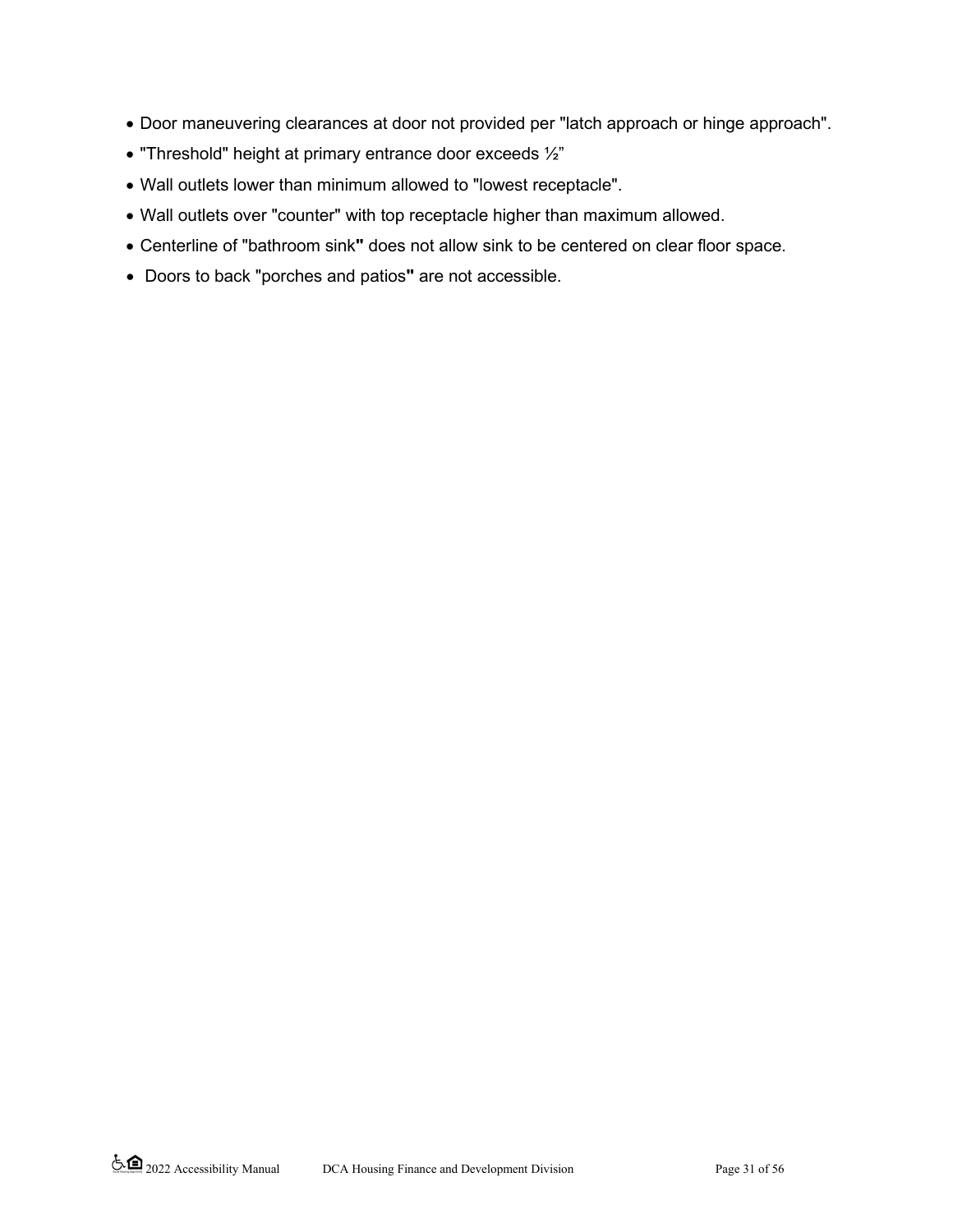# 2022 Accessibility Manual - Appendix D

# **Additional Resources**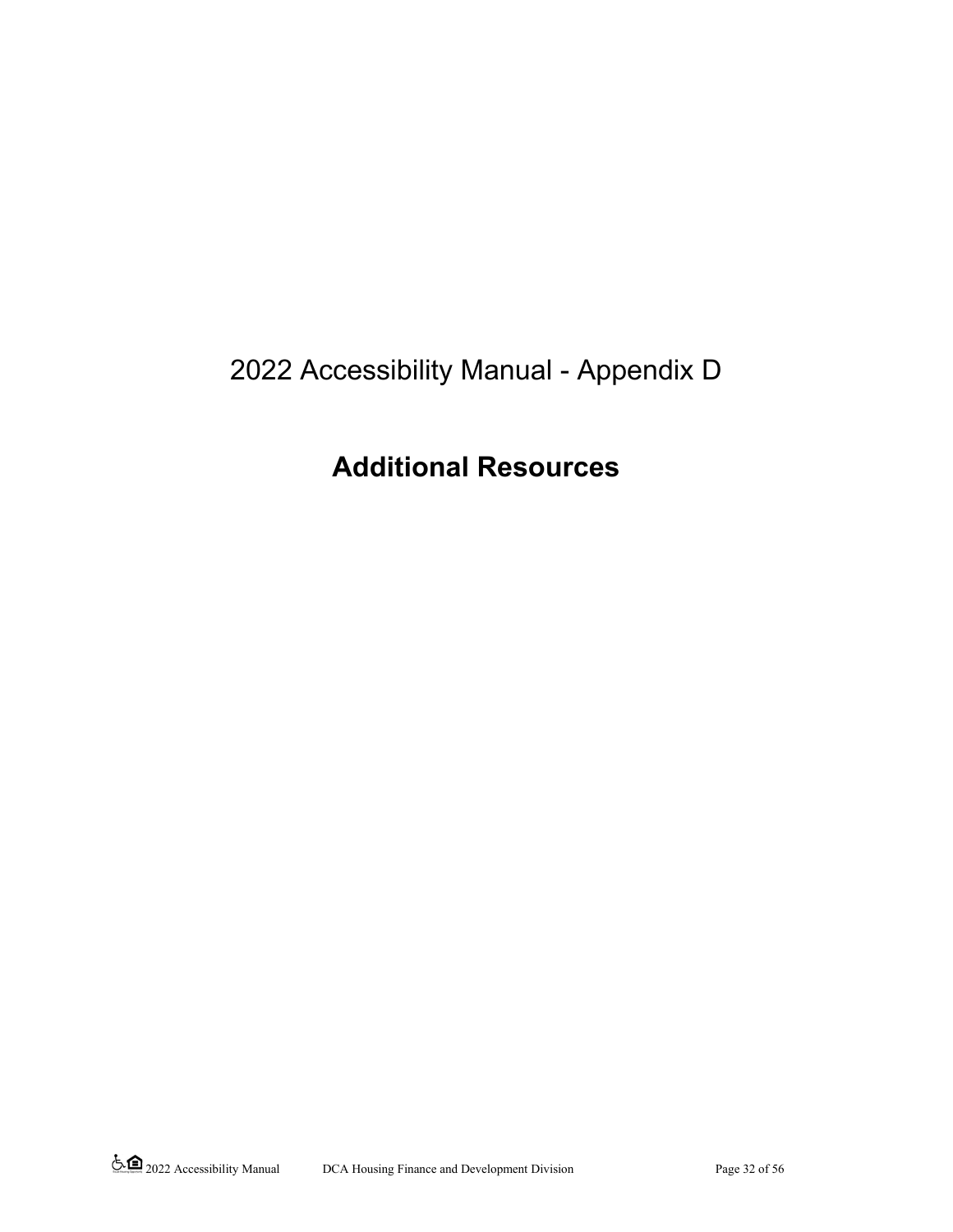# **Additional Resources**

The below referenced links may be used to access different accessibility standards and information:

*NOTE: DCA does not endorse any of the above sites but provides them as a resource only. Please consult with your Project Architects, Engineers, Contractors and Attorneys to determine how the requirements of each standard will be met.* 

### FAIR HOUSING ACT (FHA)

Fair Housing Accessibility First:

[http://www.FairHousingFIRST.org](http://www.fairhousingfirst.org/) 

*Fair Housing Accessibility FIRST is an initiative sponsored by the U.S. Department of Housing and Urban Development (HUD) designed to promote compliance with the Fair Housing Act design and construction requirements.*

Fair Housing Accessibility Guidelines (FHAG):

<http://www.hud.gov/offices/fheo/disabilities/fhefhag.cfm>

*This document presents guidelines adopted by the Department of Housing and Urban Development to provide "builders and developers" with technical guidance on how to comply with the specific accessibility requirements of the Fair Housing Amendments Act of 1988.*

Fair Housing Accessibility Guidelines (HUD): Questions and Answers about the Guidelines: <http://www.hud.gov/offices/fheo/disabilities/fhefhasp.cfm>

*This document reproduces the questions that have been most frequently asked by members of the public, and the Department's answers to these questions.*

*NOTE: This notice of questions and answers about the Fair Housing Accessibility Guidelines will be codified in the 1994 edition of the Code of Federal Regulations as Appendix IV to the Fair Housing regulations (24 CFR Ch.I., Subch.A, App. IV).*

2013 HUD and DOJ Joint Statement – "Accessibility (Design and Construction) Requirements for Covered Multifamily Dwellings Under the Fair Housing Act"

<https://portal.hud.gov/hudportal/documents/huddoc?id=JOINTSTATEMENT.PDF>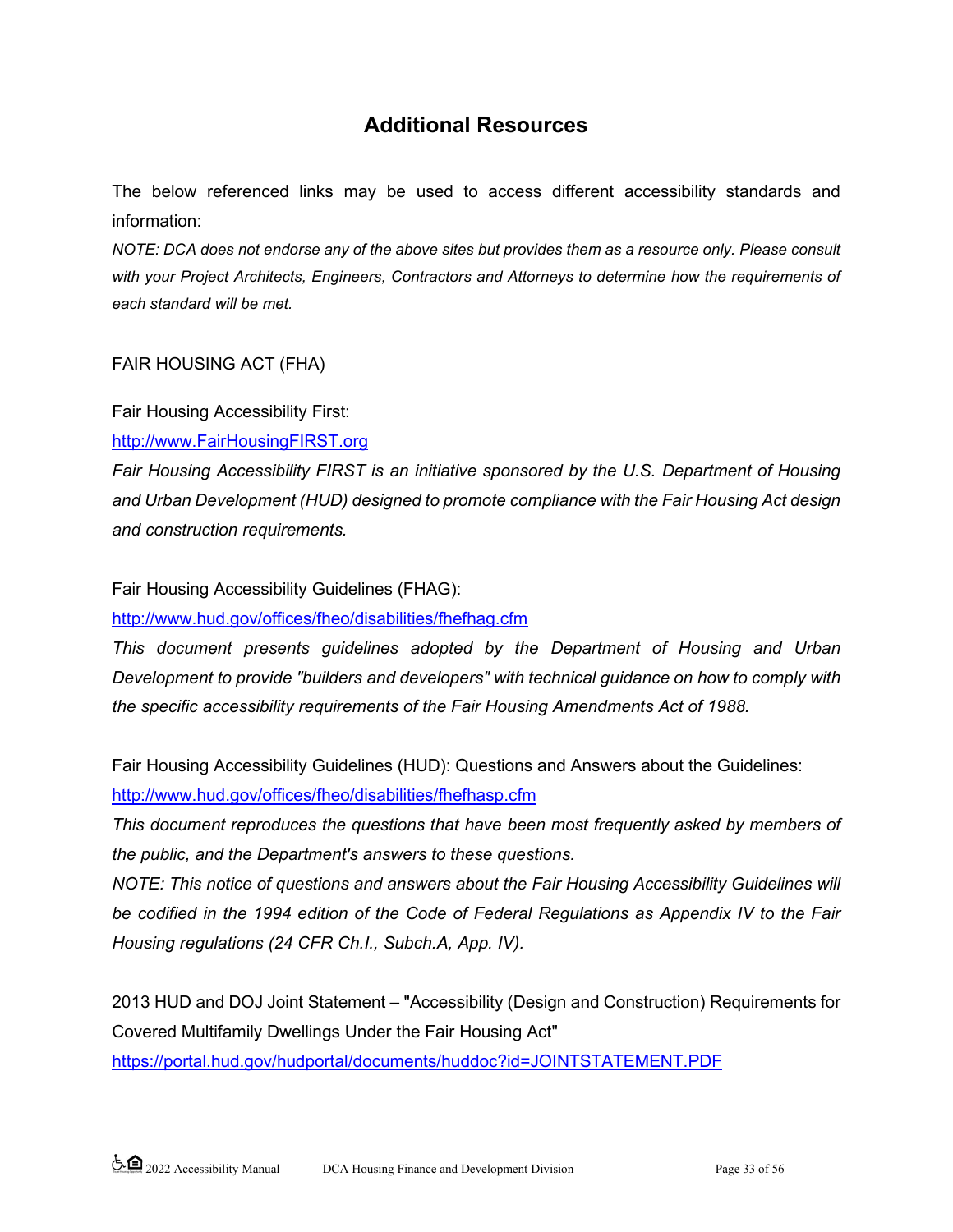*This Joint Statement provides guidance regarding the persons, entities, and types of housing and related facilities that are subject to the accessible design and construction requirements of the Act (hereinafter, "design and construction requirements"). See 42 U.S.C. § 3604(f)(3).*

Fair Housing Act Design Manual (designed and developed by Barrier Free Environments, Inc. For HUD.):

[http://www.huduser.org/publications/destech/fairhousing.html](https://www.huduser.gov/portal/publications/destech/fairhousing.html) 

*First published in 1996, the Fair Housing Act Design Manual: A Manual to Assist "Designers and Builders" in Meeting the Accessibility Requirements of The Fair Housing Act provides clear and helpful guidance about ways to design and construct housing which complies with the Fair Housing Act.*

## SECTION 504

HUD's Section 504 One-Stop Web Site

<http://www.hud.gov/offices/fheo/disabilities/sect504.cfm>

*To provide recipients of HUD financial assistance with information regarding their obligations under Section 504, an overview of relevant regulatory provisions, and information about steps they may take to ensure that they are in compliance.*

Section 504 notices, regulations and supportive documents (HUD)

[https://portal.hud.gov/hudportal/HUD?src=/program\\_offices/fair\\_housing\\_equal\\_opp/disabilities/](https://portal.hud.gov/hudportal/HUD?src=/program_offices/fair_housing_equal_opp/disabilities/sect504docs) [sect504docs](https://portal.hud.gov/hudportal/HUD?src=/program_offices/fair_housing_equal_opp/disabilities/sect504docs)

*This Section 504 Web site is part of HUD's effort to help ensure that its programs are accessible to everyone.*

*Uniform Federal Accessibility Standards (UFAS)*:

[https://www.access-board.gov/guidelines-and-standards/buildings-and-sites/about-the-aba](https://www.access-board.gov/guidelines-and-standards/buildings-and-sites/about-the-aba-standards/ufas)[standards/ufas](https://www.access-board.gov/guidelines-and-standards/buildings-and-sites/about-the-aba-standards/ufas)

*This document presents uniform standards for the design, construction and alteration of buildings so that physically handicapped persons will have ready access to and use of them in accordance with the "Architectural Barriers Act", 42 U.S.C. 4151-4157.*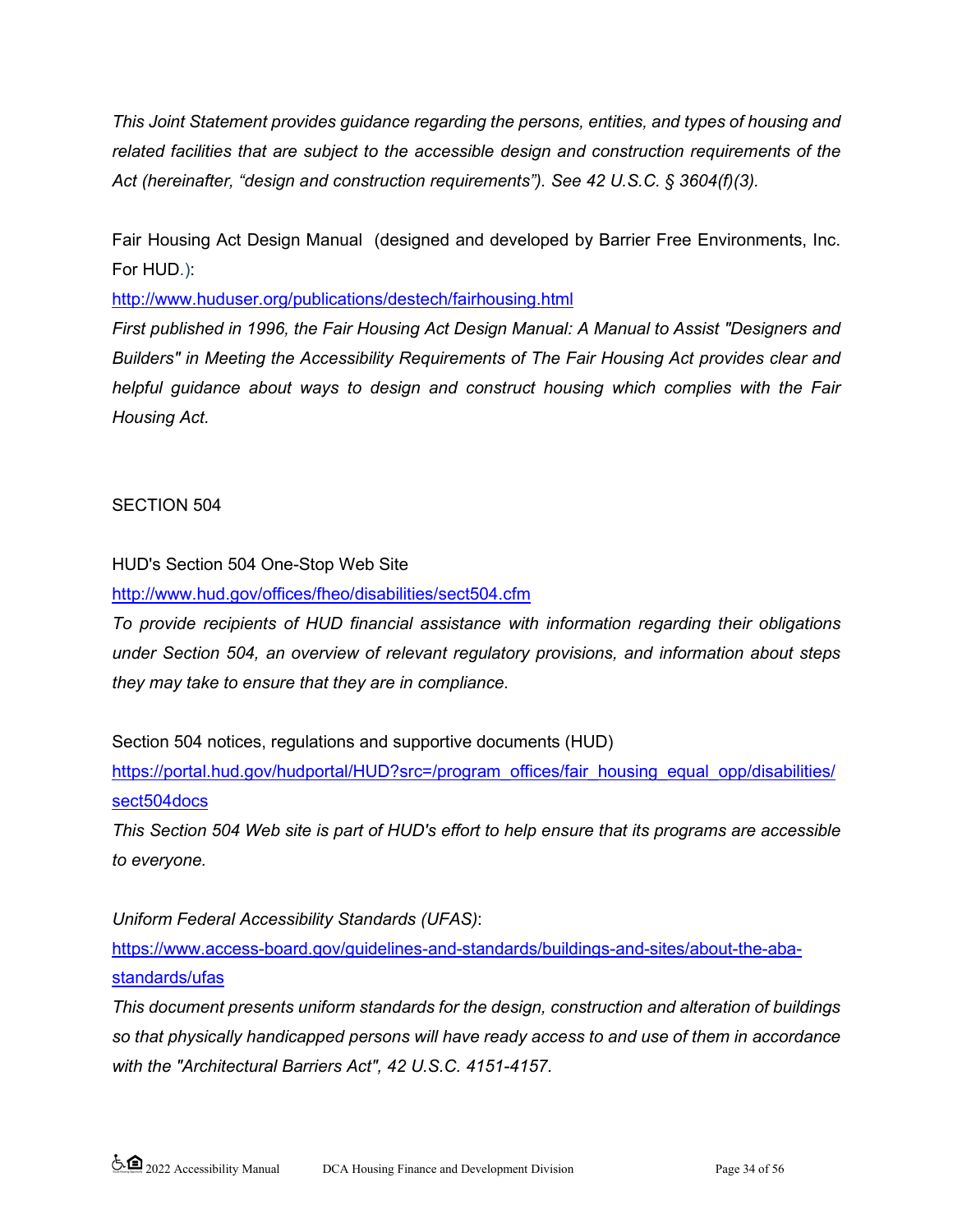UFAS *Accessibility Checklist* (HUD)

<https://www.hud.gov/offices/fheo/library/UFASAccessibilityChecklistforPHAs-5-7-08.pdf>

*This checklist is intended for accessibility reviews of properties owned, operated and/or managed by recipients of Federal financial assistance. See "Section 504" of the Rehabilitation Act of 1973 (Section 504), 29 U.S.C. § 794; 24 C.F.R. Part 8.*

## AMERICANS WITH DISABILITES ACT (ADA)

### ADA.GOV

<https://www.ada.gov/>

*Information and Technical Assistance on the Americans with Disabilities Act*

2010 ADA Standards for Accessible Design (includes Title II and ADAAG):

<http://www.ada.gov/regs2010/2010ADAStandards/2010ADAstandards.htm>

*The 2010 Standards set minimum requirements – both scoping and technical -- for newly designed and constructed or altered State and local government facilities, public accommodations, and commercial facilities to be readily accessible to and usable by individuals with disabilities.*

Accessibility Guidelines for "Play Areas" (U.S. Access Board)

<https://www.access-board.gov/guidelines-and-standards/recreation-facilities/guides/play-areas> *This guide is designed to assist in using the play area guidelines which are a supplement to the "Americans with Disabilities Act" Accessibility Guidelines (ADAAG)*

Designing for Inclusive Play: Applying the Principles of Universal Design to the Playground <http://www.ncaonline.org/resources/articles/playground-universaldesign.shtml>

*When we design for these purposes and apply the Principles of Universal Design, we design for inclusive play where every child, regardless of ability or disability, is welcomed and benefits physically, developmentally, emotionally and socially from the environment.*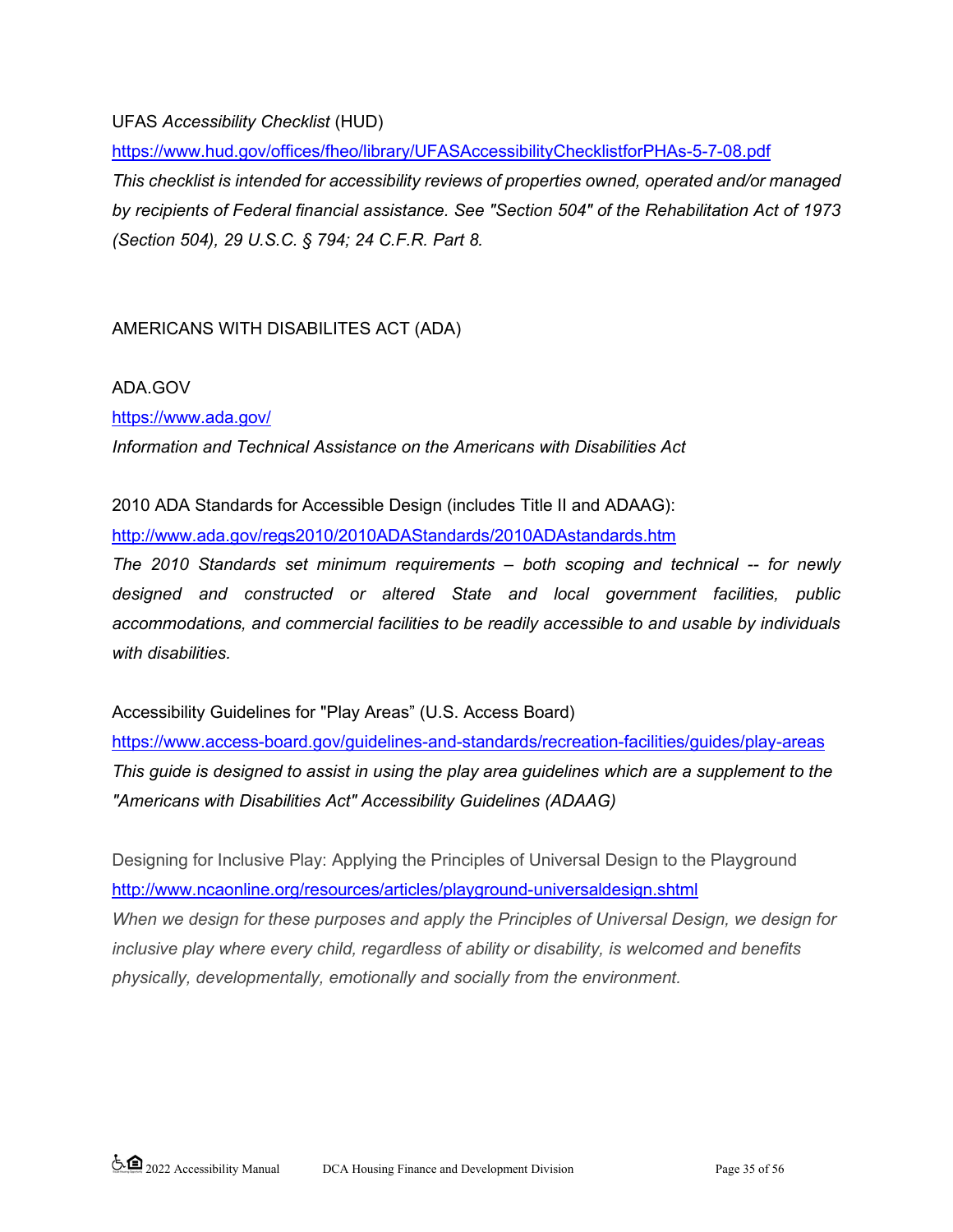### STATE OF GEORGIA

#### Official Code of Georgia Unannotated:

<http://www.lexis-nexis.com/hottopics/gacode/default.asp>

*The statutory portion of the codification of Georgia laws enacted by the General Assembly of Georgia. When so published shall be known and may be cited as the "Official Code of Georgia Annotated."*

#### State Fire Marshal's Office

<https://www.oci.ga.gov/FireMarshal/Home.aspx>

*The responsibilities of the Fire Marshal's Office fall into five main categories: building inspection, manufactured housing inspection, engineering, hazardous materials inspections, and licensing.*

Fire Marshal Rules and Regulations <https://www.oci.ga.gov/Firemarshal/Rules%20and%20Regulations.aspx> *Fire Marshal historical rules and regulations, including current regulations.*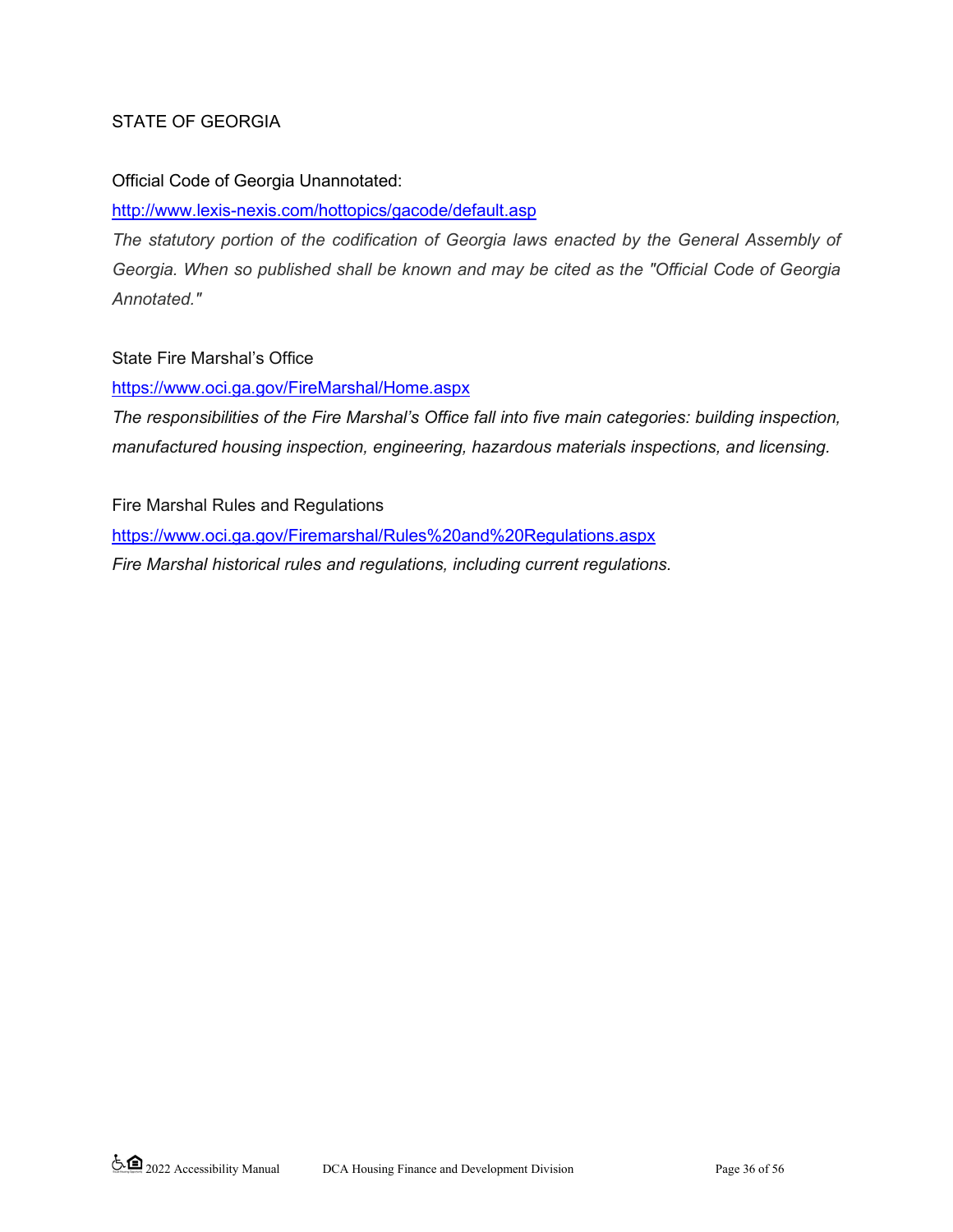# **Appendix "E"**

# **Accessibility Consultant Qualifications Package Checklist**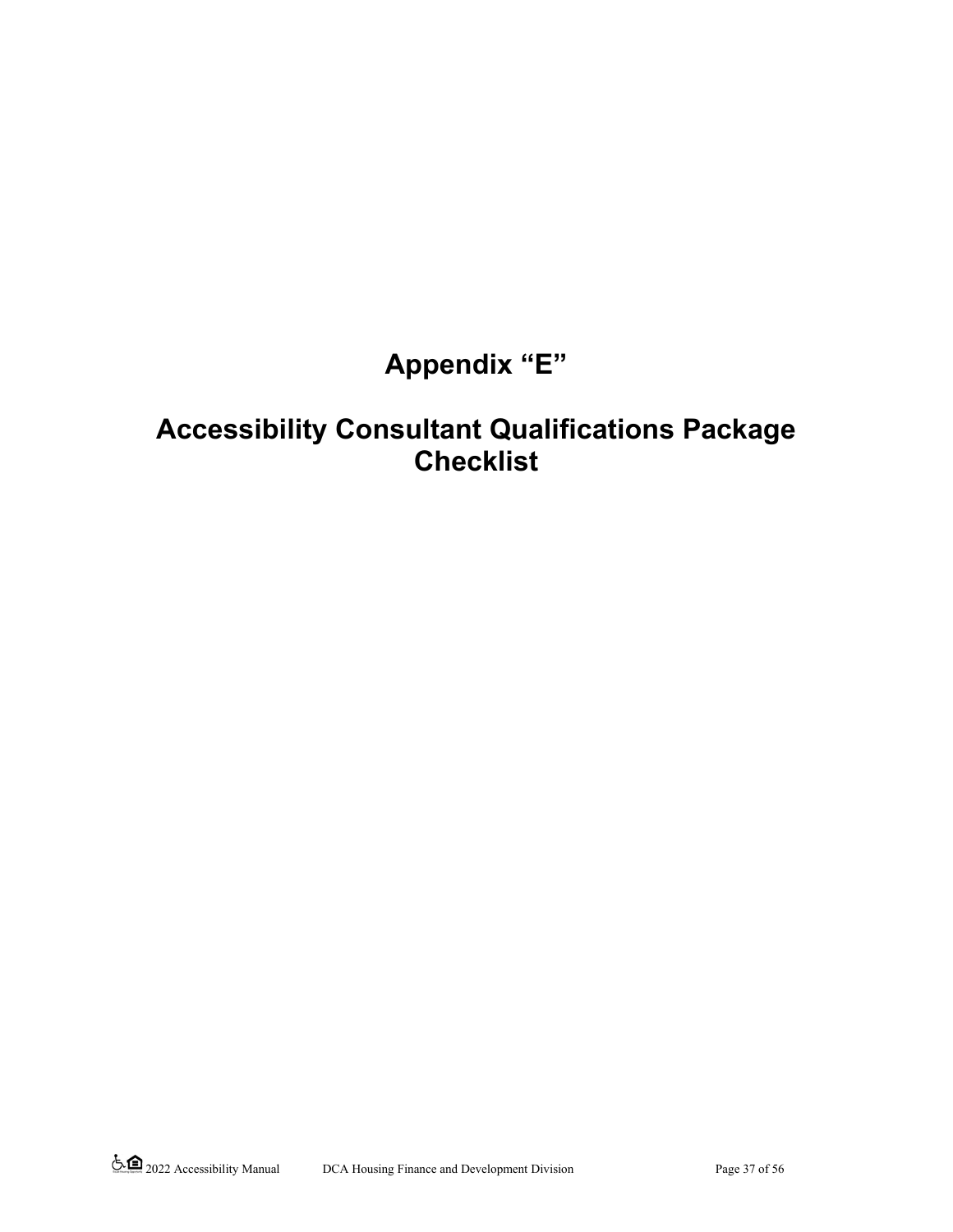# **2022 DCA Accessibility Consultant Qualifications Package Checklist**

The Qualification Package must be and contain the following information in the order shown and numbered as follows (please scan each document separately):

- Cover Letter: A cover letter which provides the company name, mailing address; contact name, telephone number, and email address of the individual to whom DCA may communicate regarding the Qualifications Package.
- References: Three current customer references for accessibility reviews must be included. Of special interest to DCA are any customer references from multi-family housing developers, state, or local housing agencies and/or financial institutions. Please provide the customer reference contact person's name and telephone number
- Resumes: Copies of resumes for all proposed individuals who will be working directly on the inspections if the Consultant is qualified (Resumes should include any and all trainings and certifications related to accessibility)
- Report Samples: At least two samples of accessibility reports (one for new construction, one for substantial rehabilitation) that your firm recently completed for a multi-family housing development. (Consultants currently qualified by DCA to perform accessibility inspections and in good standing need not submit sample reports).
- Project List: A listing of multi-family rental housing projects on which Consultant has performed accessibility reviews. This listing should indicate the project name, number of units, proposed tenancy (senior, family or 'other'), source of financing and whether the project was assisted with government funding.
- Qualifications Statement: Executed Copy of the DCA "Accessibility Consultant Qualifications Statement".
- Scope and Reporting Standards: Executed Copy of the DCA" Certification of Minimum Scope and Reporting Standards".
- •

**Certification Statement:** Certifies that all items listed above are included in the Qualifications Package and are deemed to comply with the stated requirements listed above and in the DCA "Accessibility Consultant Qualifications Statement":

| Company Name:        | Phone: |
|----------------------|--------|
| <b>Contact Name:</b> | Email: |
| Signature:           | Date:  |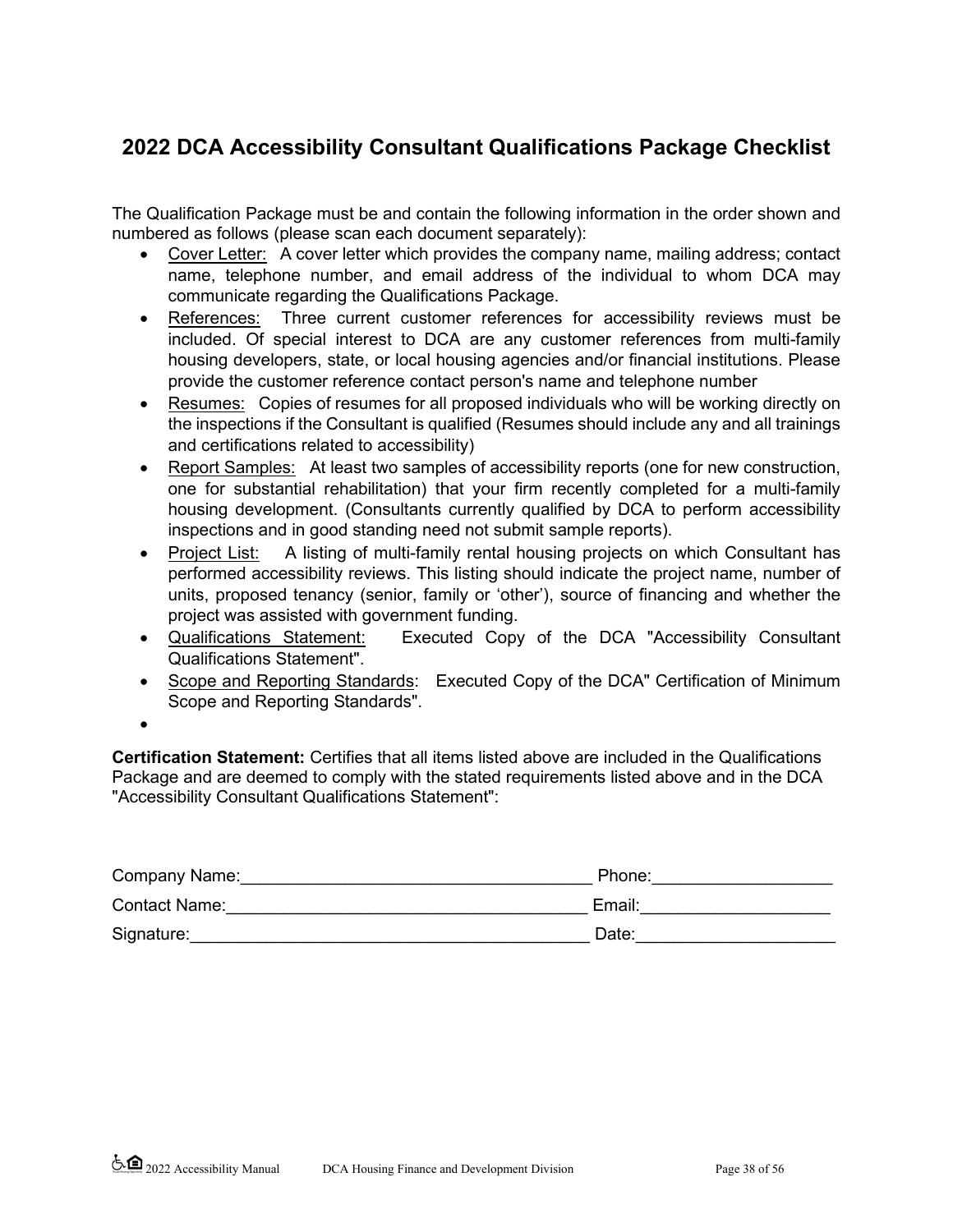# **Appendix "F"**

# **Accessibility Consultant Qualifications Statement**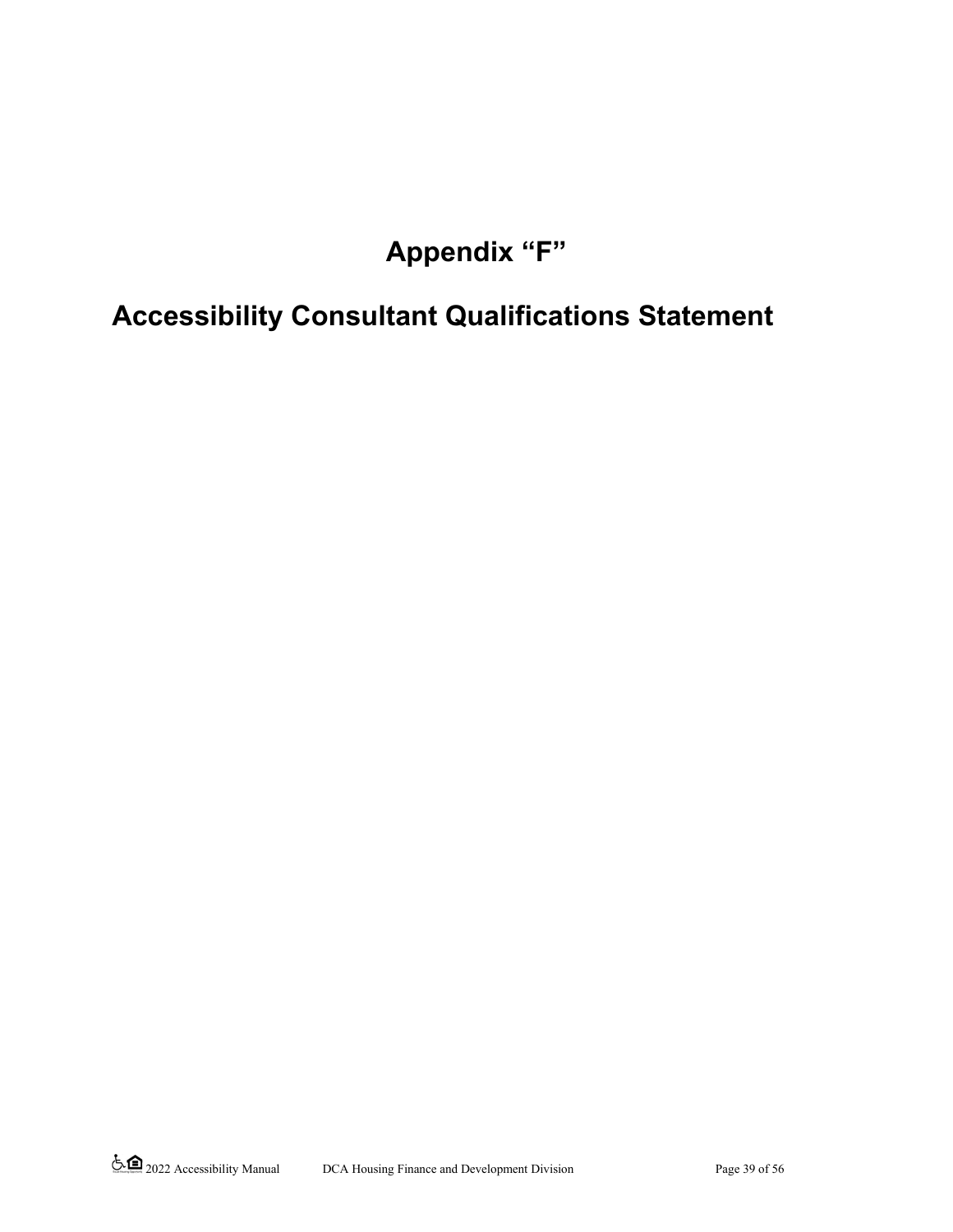# **2022 DCA Accessibility Consultant Qualifications Statement**

A "Qualified Accessibility Consultant" is any individual who possess the required knowledge to inspect multifamily properties for compliance with all federal, state and agency accessibility requirements and meets the following experience requirements and qualifications:

- The Consultant will perform tasks necessary to review LIHTC and/or other DCA federally funded properties for compliance with federal, state, and agency accessibility laws and requirements, including, but not limited to:
	- $\circ$  Title II and III of the Americans with Disabilities Act and all applicable compliance standards
	- o Section 504 of the Rehabilitation Act of 1973 and all applicable compliance standards
	- o The Fair Housing Act and all applicable compliance standards
	- o The Georgia Access Law (O.C.G.A. §30-3 et. seq.) and all applicable compliance standards
	- o Georgia Fair Housing Law (O.C.G.A. §8-3-200 et. seq.) and all applicable compliance standards
	- o The requirements of the DCA Qualified Allocation Plan ("QAP") applicable to the Project and the DCA Accessibility Manual
	- o Any other accessibility laws and regulations applicable to the project.
- Consultant is not to be a member of the Project Team nor have an Identity of Interest with any member of the Project Team.
- Consultant has the capacity to render a high-quality report in accordance with the instructions and requirements set forth in the DCA "Certification of Minimum Scope and Reporting Standards".
- Consultant has no less than five (5) years of experience performing accessibility compliance assessments for affordable rental housing projects.
- Consultant is not presently debarred, suspended, proposed for debarment or suspension, declared ineligible or excluded from participation by any state or federal department, agency, or program.
- Consultant agrees to comply with all applicable laws, including, but not, limited to federal, state and local laws, codes, regulations, ordinances, rules and orders, including all laws concerning fair housing and equal opportunity that protect individuals and groups against discrimination on the basis of race, color, national origin, religion, disability, familial status, or sex.
- Consultant agrees to comply with the Immigration Reform and Control Act of 1986 (IRCA), D.L. 99-603, the Georgia Security and Immigration Compliance Act, the Illegal Immigration Reform and Enforcement Act of 2011 (O.C.G.A. §13-10- 90 et. seq.), and any other applicable state or federal immigration laws. Consultant must be registered with and using E-Verify.
- Consultant agrees to comply with Drug Free Workplace requirements:
	- o If Consultant is an individual, he or she must not engage in the unlawful manufacture, sale distribution, dispensation, possession or use of controlled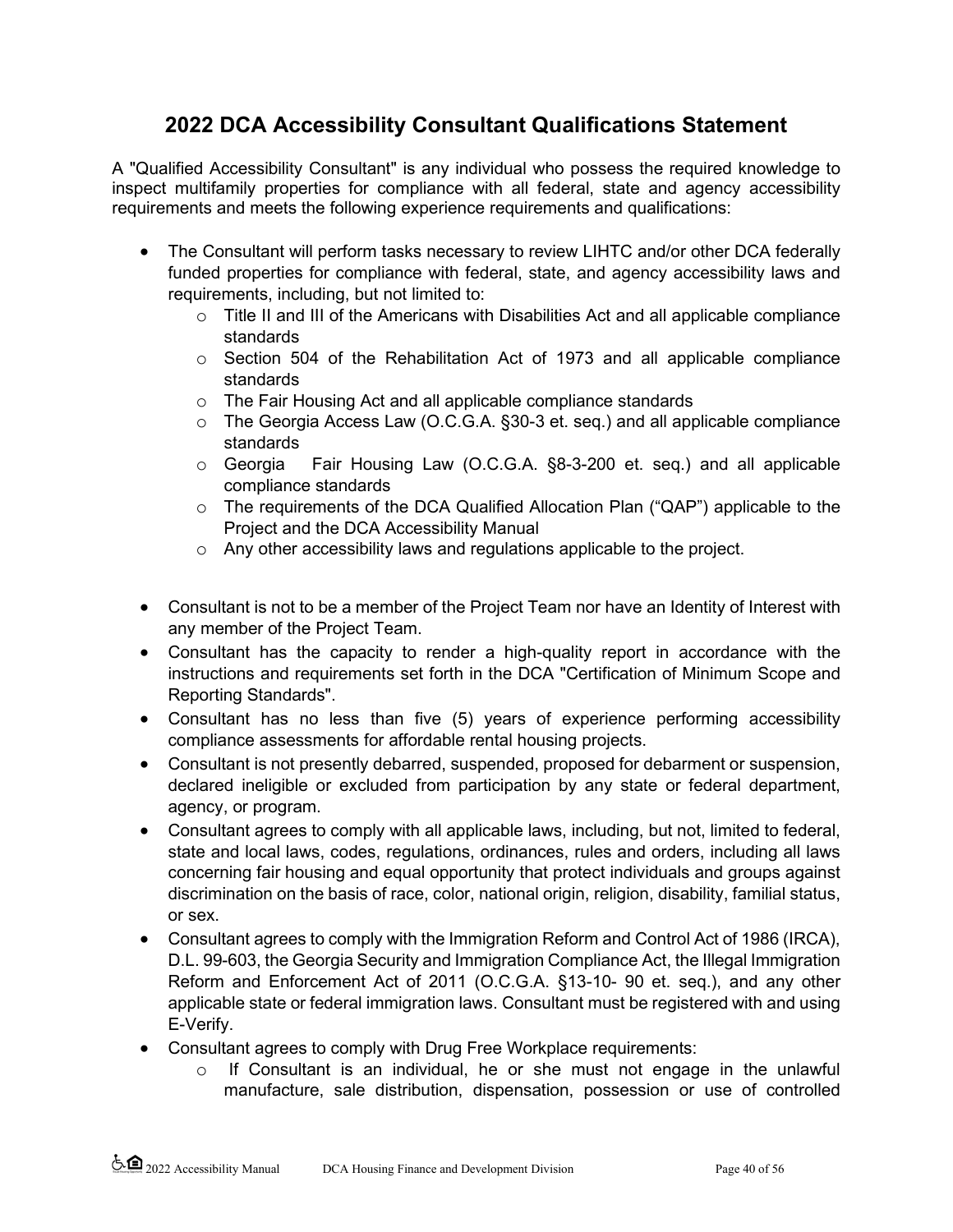substance or marijuana during the performance of accessibility compliance services.

- o If Consultant is an entity other than an individual, the entity certifies that a drugfree workplace will be provided for the Consultant's employees during the performance of accessibility compliance services.
- Consultant shall carry the minimum insurance coverage as required by current industry standards. The developer who contracts with Consultant will bear the responsibility of verifying the insurance coverage and determining its adequacy.
- Consultant certifies that the information provided as outlined in the DCA "Accessibility Consultant Qualifications Package Checklist" is accurate.

**Certification Statement:** Consultant agrees to comply with all requirements as stated above.

| Company Name:           | Phone: |
|-------------------------|--------|
| <b>Consultant Name:</b> | Email: |
| Signature:              | Date:  |
|                         |        |

*Note: Executed copy to be included with each report.*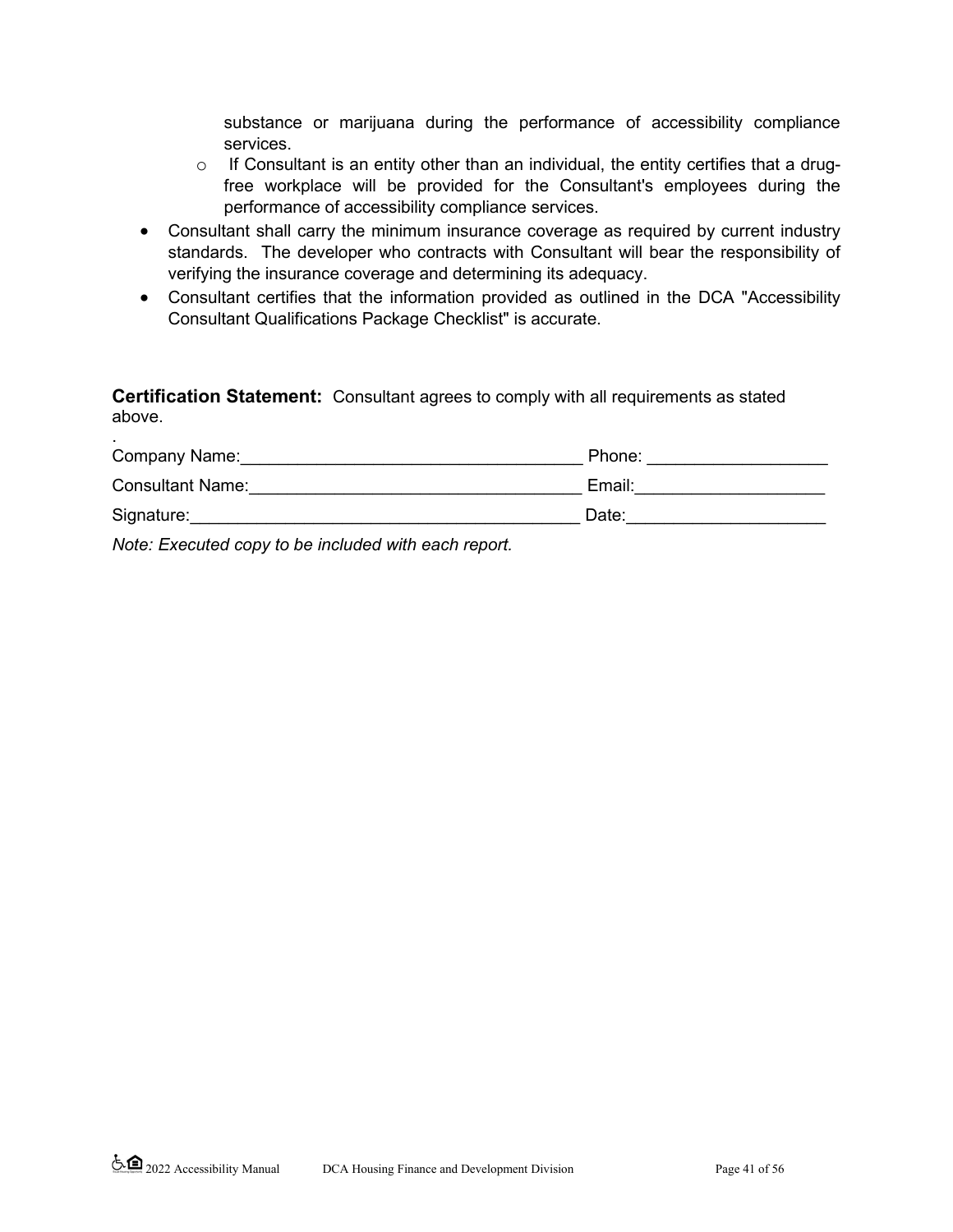# **Appendix "G"**

# **Certification of Minimum Scope and Reporting Standards**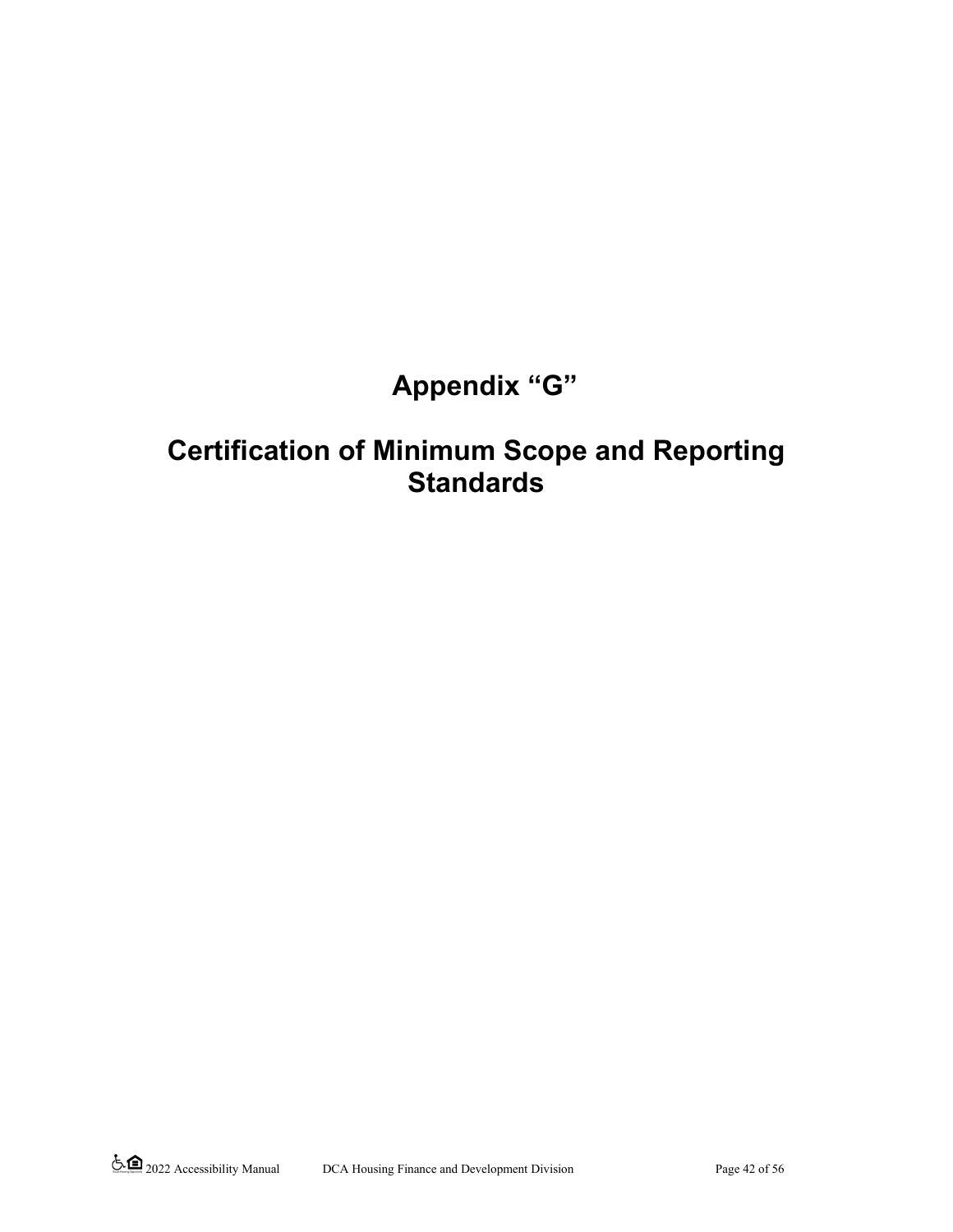# **2022 DCA Certification of Minimum Scope and Reporting Standards**

The Accessibility Consultant will perform tasks necessary to review and report LIHTC and/or other DCA federally funded properties for compliance with federal, state, and agency accessibility laws and requirements, including, but not limited to:

- Title II and III of the Americans with Disabilities Act and all applicable compliance standards.
- Section 504 of the Rehabilitation Act of 1973 and all applicable compliance standards.
- The Fair Housing Act and all applicable compliance standards.
- The Georgia Access Law (O.C.G.A. §30-3 et. seq.) and all applicable compliance standards.
- Georgia Fair Housing Law (O.C.G.A. §8-3-200 et. seq.) and all applicable compliance standards.
- The requirements of the DCA Qualified Allocation Plan ("QAP") applicable to the Project and the DCA Accessibility Manual.
- Any other accessibility laws and regulations applicable to the project.

The following identifies the minimum DCA accessibility work scope and reporting standards:

#### Plans and Specification Review Report

**Scope:** A pre-construction plan and specification review to determine that the proposed construction documents will meet all accessibility requirements.

**Reporting:** Include the following minimum standards in the report:

- Identify all applicable federal, state, and agency accessibility laws and requirements.
- Include the documents reviewed.
- The review comments from the Consultant, all documents related to resolution of identified accessibility issues.
- Certification from the Consultant that the plan/spec review comments have been incorporated in the construction documents.

#### Framing Inspection (and additional needed interim inspections) Report

**Scope:** An inspection of the construction site after framing is completed to determine that the property is following the approved plans and specifications as to accessibility.

**Reporting:** Include the following minimum standards in the report:

- Identify all applicable federal, state, and agency accessibility laws and requirements.
- Description of the general progress of construction activities.
- Description of the level of compliance with accessibility achieved to date.
- Details on all areas of inconsistencies, including areas where the project is out of compliance with federal and state laws and regulations.
- Recommendations that would bring the project in compliance with accessibility regulations.
- Photographs representative of situations that must be addressed.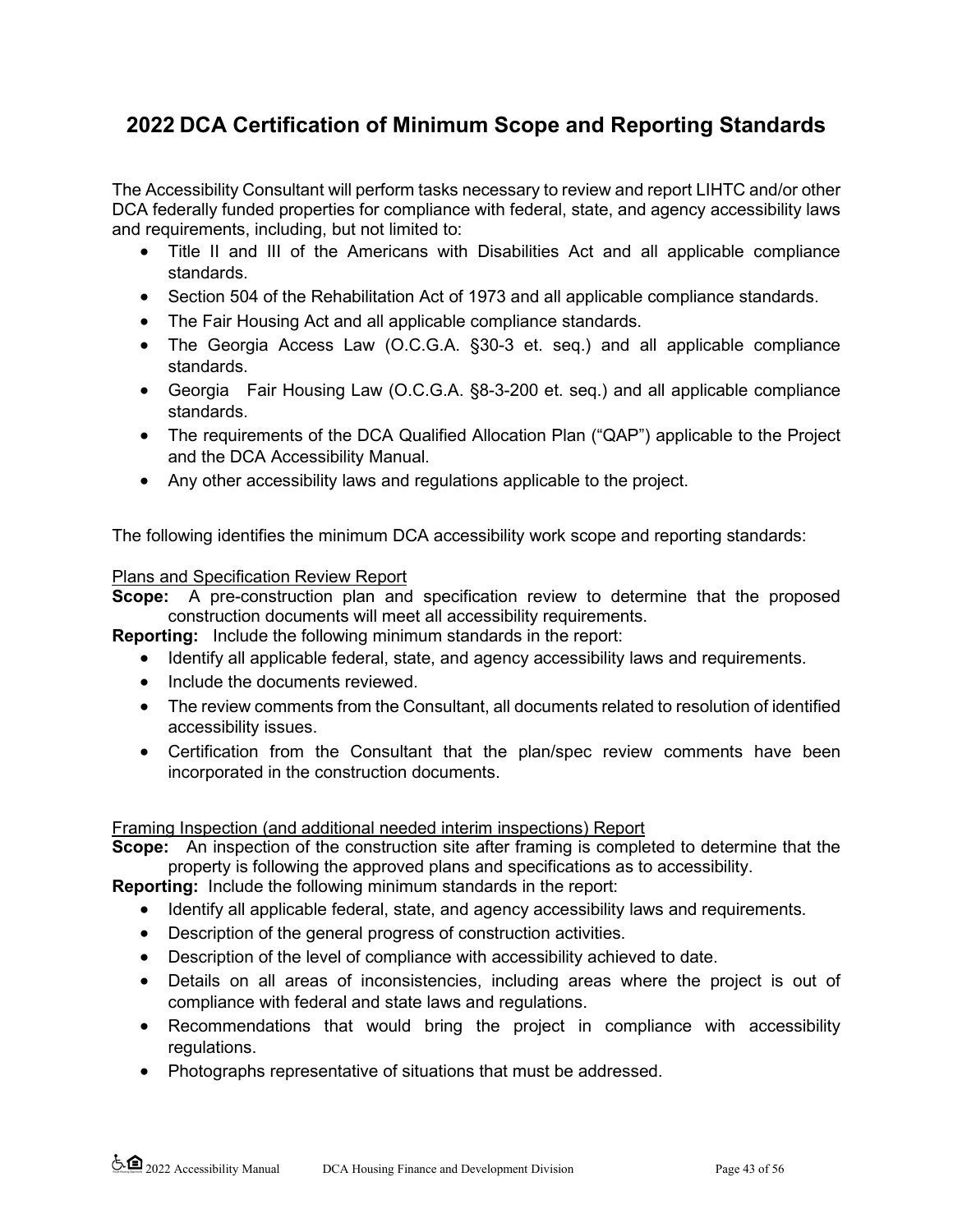#### Final inspection Report

- **Scope:** A final inspection of the property after completion of construction to determine that the property has been constructed in accordance with all accessibility requirements. This will include inspection of:
	- All units designated equipped for the mobility impaired (5% of the project unit count).
	- All units designated equipped for the audio/visual impaired (2% of the project unit count).
	- Where applicable, a random sample of 5% of the units required to comply with the Federal Fair Housing Amendments Act.
	- Overall review of the site for accessibility.

**Reporting:** Include the following minimum standards in the report:

- Identify all applicable federal, state, and agency accessibility laws and requirements.
- Information outlined in the Appendix I DCA "Final Accessibility Inspection Checklist".
- Details on all areas of inconsistencies, including areas where the project is out of compliance with federal and state laws and regulations.
- Recommendations that would bring the project in compliance with DCA, state, federal and industry standards.
- Photographs representative of situations that must be addressed.

#### Certificate of Accessibility Compliance

**Scope:** Following the final report after the general contractor and/or developer has had a reasonable opportunity to correct deficiencies, the Qualified Consultant will confirm that the corrections were executed properly.

**Reporting:** DCA "Consultant Accessibility Certification".

*NOTE: It is incumbent upon the Qualified Consultant to arrange enough visits with his client, the LIHTC Developer, to observe all areas of accessibility and to verify completion of recommended corrections.*

**Certification Statement:** Consultant agrees to comply with all requirements as stated above.

| Company Name:           | Phone: |  |
|-------------------------|--------|--|
|                         |        |  |
| <b>Consultant Name:</b> | Email: |  |

Signature:\_\_\_\_\_\_\_\_\_\_\_\_\_\_\_\_\_\_\_\_\_\_\_\_\_\_\_\_\_\_\_\_\_\_\_\_\_\_\_\_\_\_ Date:\_\_\_\_\_\_\_\_\_\_\_\_\_\_\_\_\_\_\_\_\_

*Note: Executed copy to be included with each report.*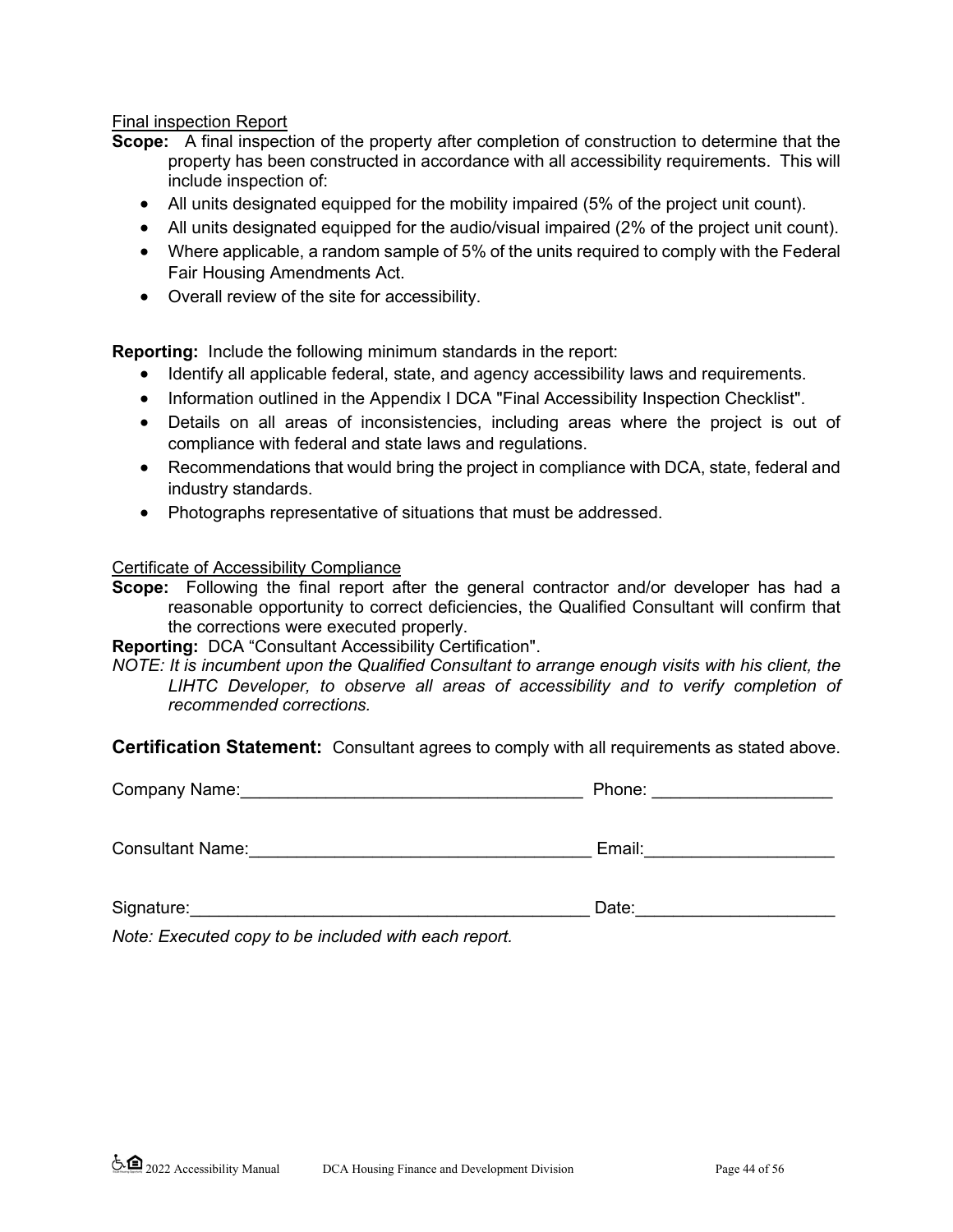**Appendix "H"**

# **Consultant Accessibility Certification**

2022 Accessibility Manual DCA Housing Finance and Development Division Page 45 of 56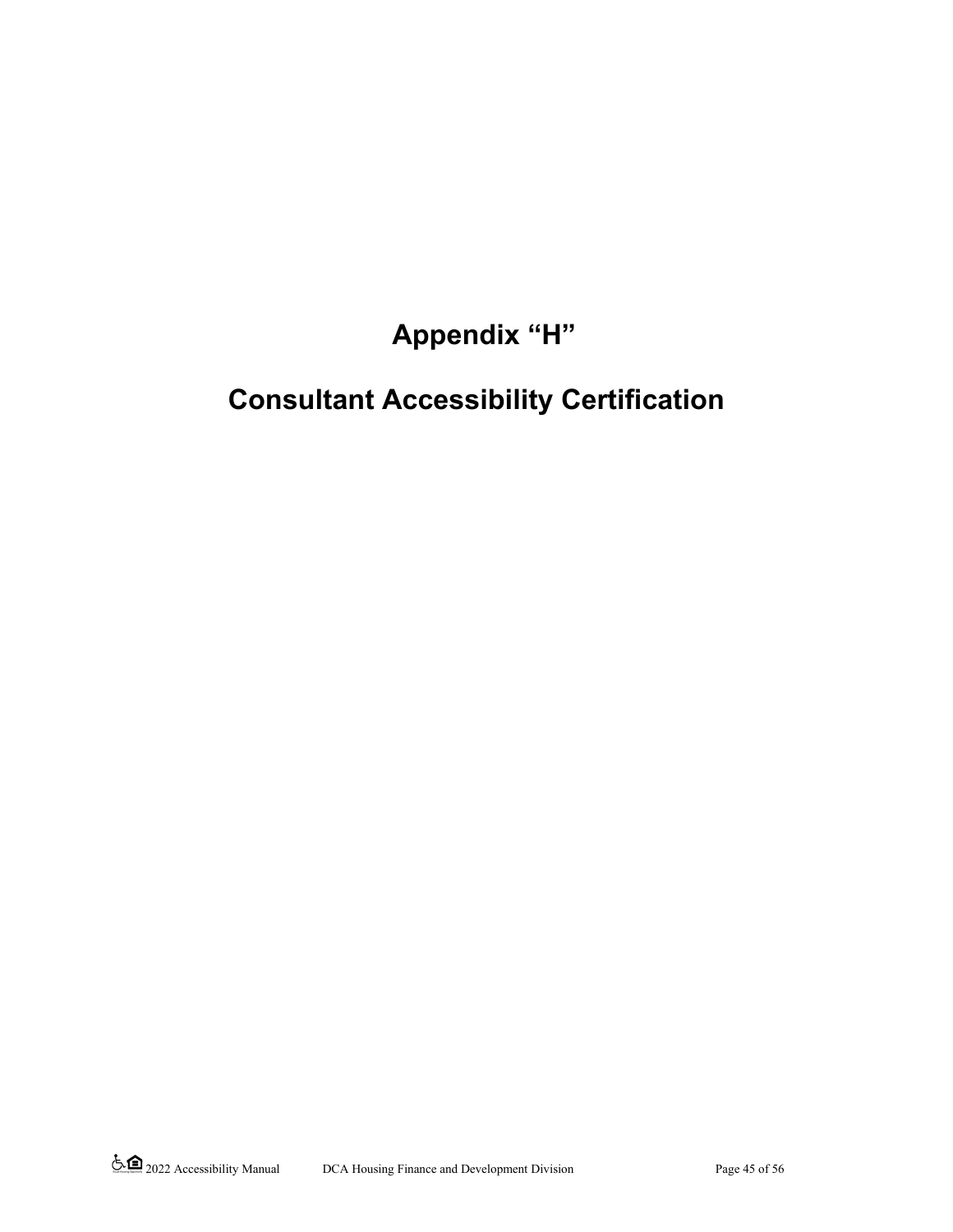# **2022 DCA CONSULTANT ACCESSIBILITY CERTIFICATION**

*(to be completed by Accessibility Consultant)* 

DCA requires that all projects which receive funding under the 2022 Qualified Allocation Plan (QAP) be designed and constructed in a manner so that the "units, common areas, facilities and services" are readily accessible to and usable by disabled persons. All projects that receive allocations of funding under the Plan must comply with DCA QAP accessibility requirements and all applicable Federal and State accessibility laws including but not limited to the laws set forth in the 2022 Accessibility Manual.

- The Fair Housing Amendments Act of 1988 (FHA)
- Americans with Disabilities Act (ADA)
- Section 504 of the Rehabilitation Act of 1973 (Section 504)
- Georgia Fair Housing Law
- Georgia Access Law

In order to meet the requirements of federal and state accessibility policy, the undersigned being first duly sworn on oath do certify to the Georgia Department of Community Affairs (DCA) that the below referenced project was constructed in compliance with all federal and state housing accessibility requirements applicable to the project as agreed to under the "Owner's Statement of Accessibility Compliance". The undersigned verifies the documentation and completion of all outstanding accessibility discrepancies.

| <b>Company Name</b>                             |  | Phone       |      |
|-------------------------------------------------|--|-------------|------|
| Authorized Consultant -- Printed Name and Title |  | Email       |      |
| Authorized Consultant -- Signature              |  | Date Signed | Date |
| <b>Project Address:</b>                         |  |             |      |
| Project Name:                                   |  |             |      |
| Project Number:                                 |  |             |      |
| Applicable QAP:                                 |  |             |      |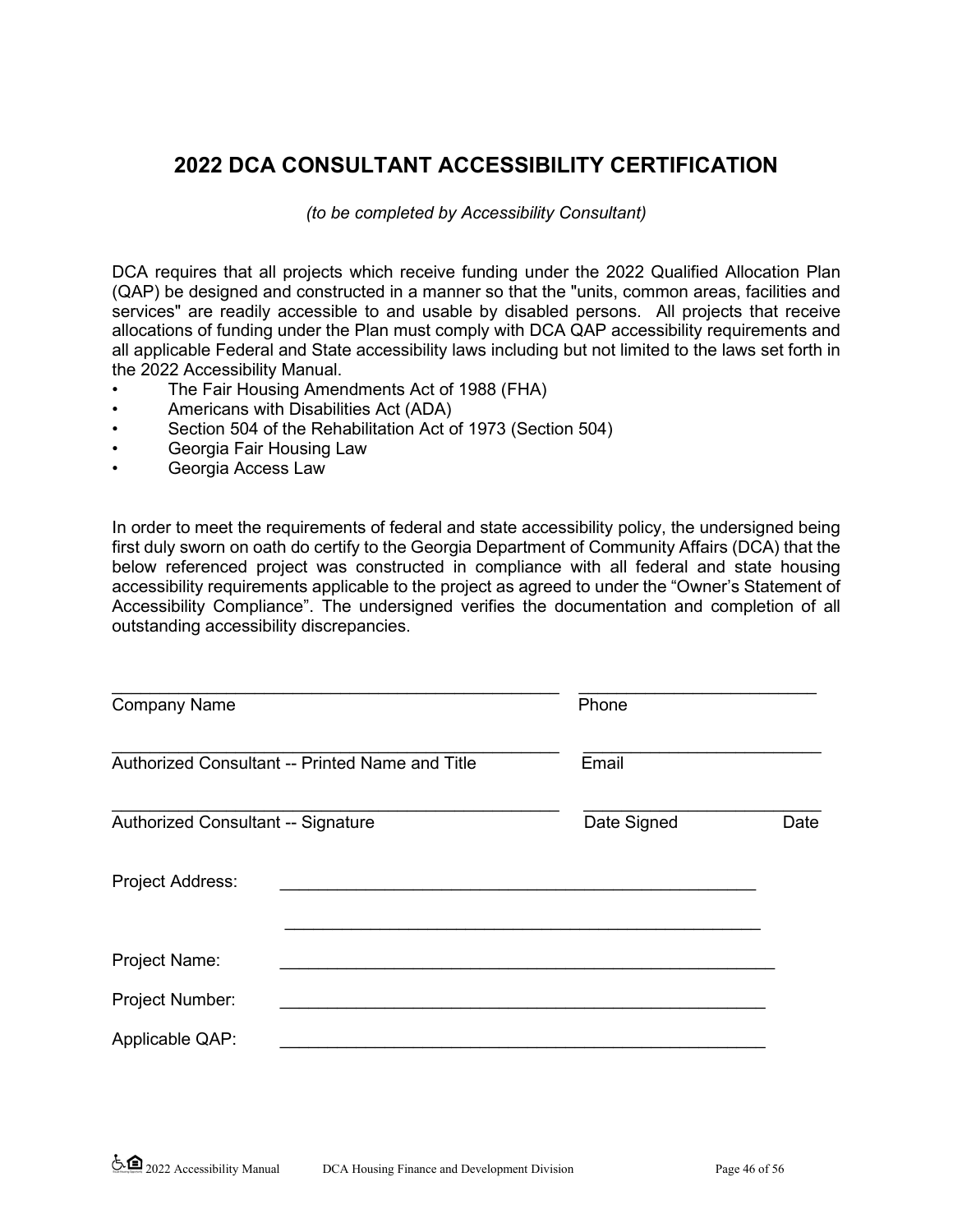# **Appendix "I"**

# **Final Accessibility Inspection Checklist**

The Information outlined in the DCA "Final Accessibility Inspection Checklist**"** form is required to be Included as part of the minimum DCA reporting standards as identified in Appendix G DCA "Certification of Minimum Scope and Reporting Standards".

## *NOTE: See separate Excel file for this referenced appendix.*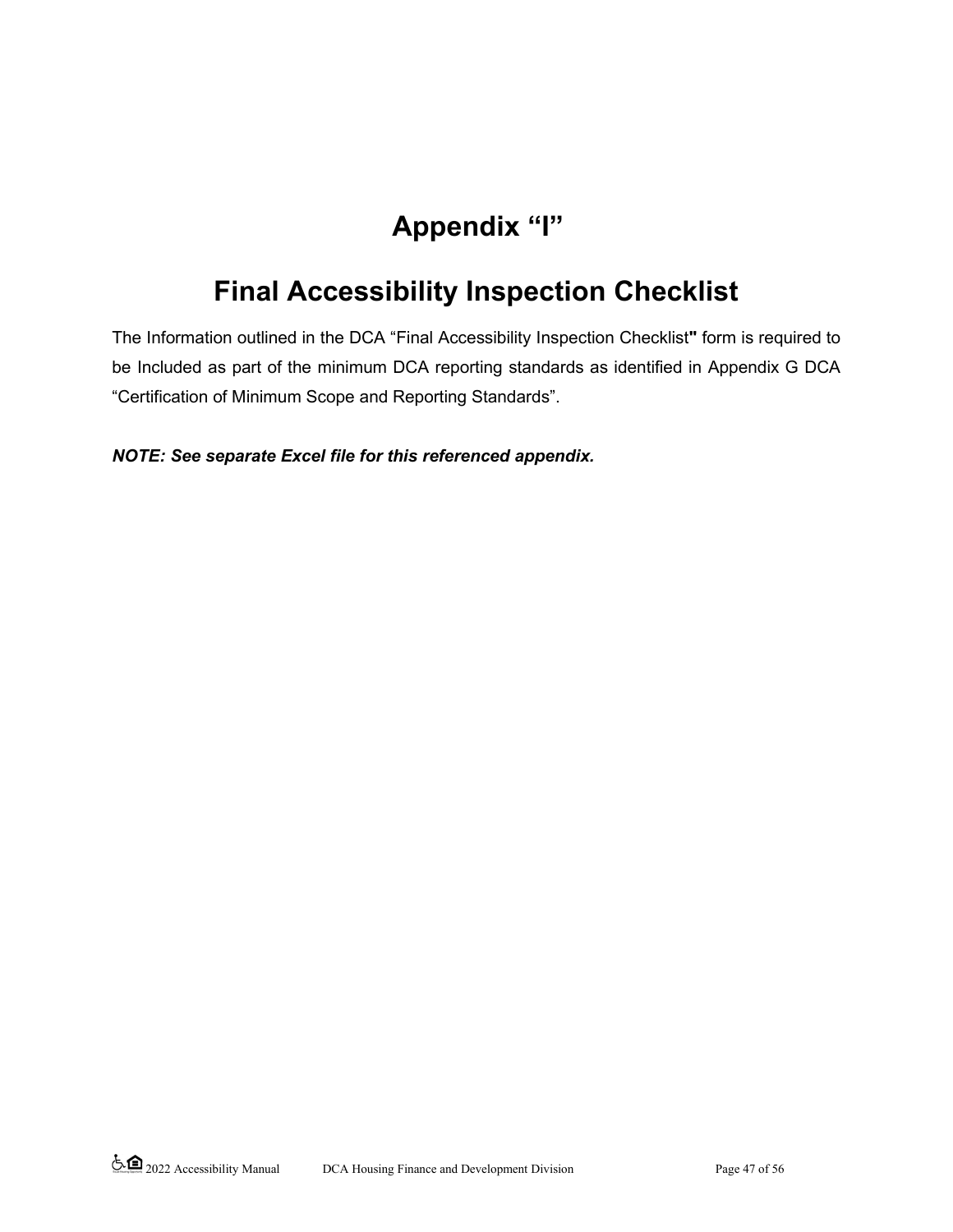# **Appendix "J"**

# **Owner Accessibility Certification**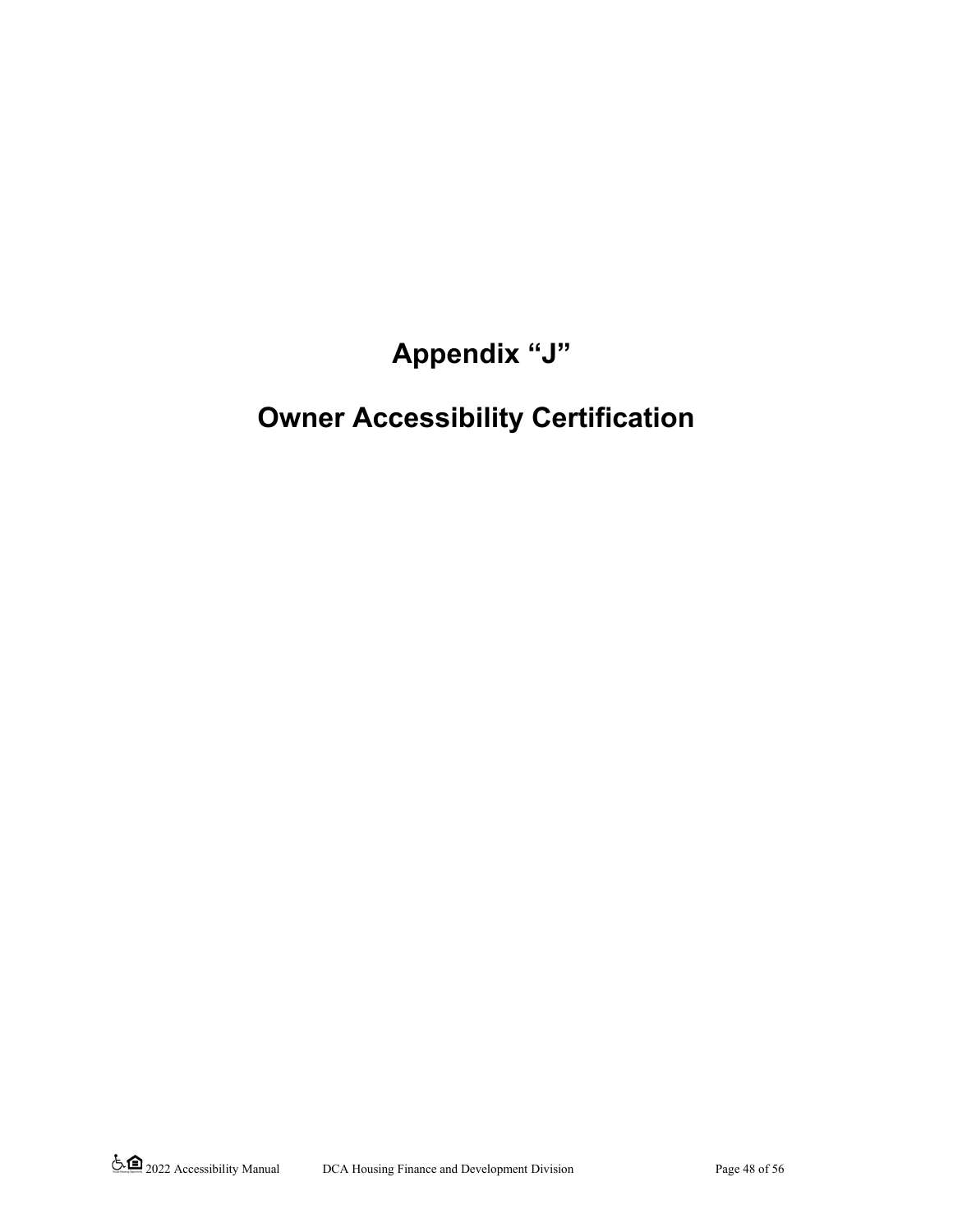

# **2022 OWNER ACCESSIBILITY CERTIFICATION**

*(to be completed by Owner and returned before final draw is issued)* 

In order to meet the requirements of federal and state accessibility policy, the undersigned being first duly sworn on oath do certify to the Georgia Department of Community Affairs (DCA)that the above referenced project was constructed in compliance with all federal and state housing accessibility requirements applicable to the project as agreed to under the "Owner's Statement of Accessibility" Compliance. The undersigned further understands that any deviations from federal and state accessibility requirements are the responsibility of the Owner and, as such, Owner is responsible for such deviations and DCA cannot waive these requirements. I also understand that noncompliance may require me as Owner to make modifications to the project and/or result in repayment of funds to DCA to correct any errors or deficiencies in the project.

| <b>Ownership Entity Name</b>        |                                                           |  |
|-------------------------------------|-----------------------------------------------------------|--|
|                                     | Authorized Owner or Representative-Printed Name and Title |  |
| <b>Authorized Owner-- Signature</b> |                                                           |  |
| Date Signed                         |                                                           |  |
| Project Name and Address:           |                                                           |  |
|                                     |                                                           |  |
|                                     |                                                           |  |
| Project Number:                     |                                                           |  |
| Applicable QAP:                     |                                                           |  |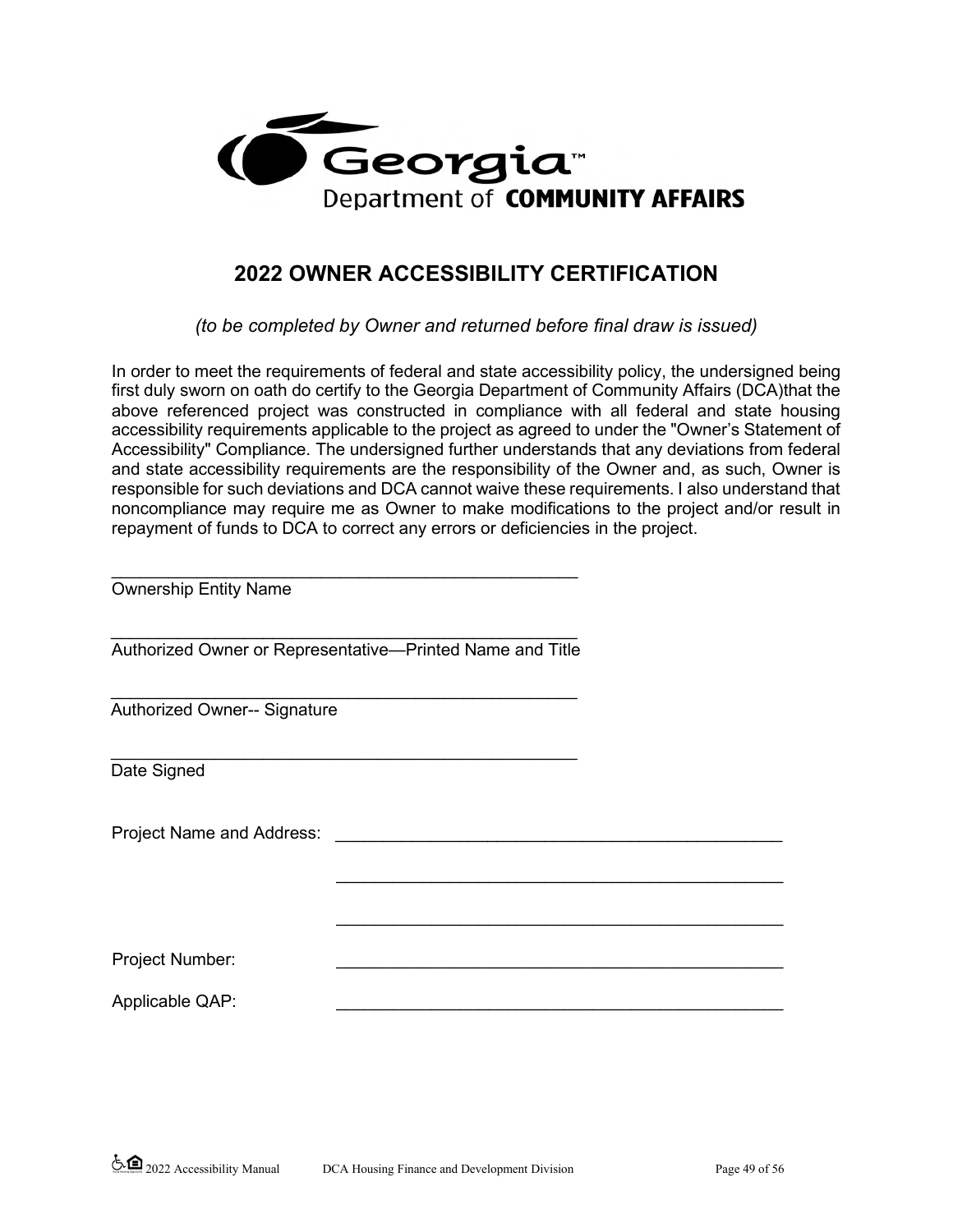# **Appendix "K"**

# **Accessibility Agreement**

- Statements of Accessibility Compliance
- Owner
- Architect
- Contractor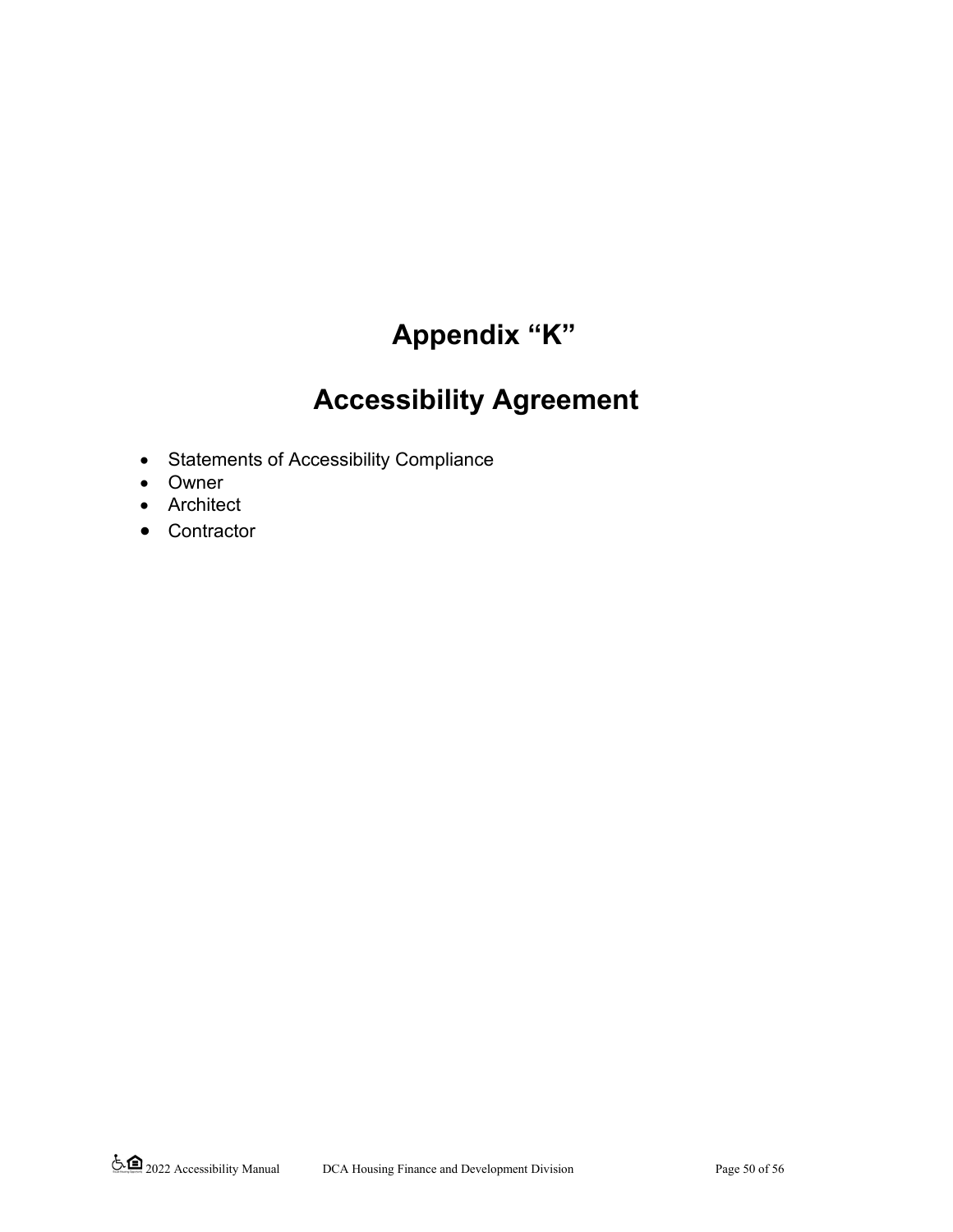

# **2022 ACCESSIBILITY AGREEMENT** - OWNERS, ARCHITECTS AND GENERAL CONTRACTORS

## **Statements of Accessibility Compliance**

Newly constructed and rehabilitated multifamily housing developments funded all, or in part, by the Georgia Department of Community Affairs ("DCA") are subject to statutory and regulatory requirements regarding accessibility. It is the Owner's responsibility to ensure compliance with all federal, state and local laws. All projects funded all, or in part, by DCA must meet the requirements of all federal, state and local accessibility laws, including, but not limited to, the following laws and regulations.

- 1. Title II and III of the Americans with Disabilities Act (ADA) and all applicable compliance standards— applies to all actions of State, and municipal governments as well as all "public entities" (Title II) and public accommodations (Title III).
	- Title III prohibits disability based discrimination and requires privately owned "places of public accommodation" be designed, constructed and altered in compliance with certain accessibility standards.
	- Resource: ADAAG. See <http://www.access-board.gov/adaag/html/adaag.htm> and Georgia Rules and Regulations (Georgia Accessibility Code for Buildings and Facilities 120-3-20).
	- In an apartment complex, typically only affects the leasing office and any areas of the project that is rented to the public (ex. conference rooms)
- 2. Section 504 of the Rehabilitation Act of 1973 (Section 504) and all applicable compliance standard. Section 504 applies to all entities who receive federal funds (examples: HOME, TCAP).
	- A minimum of 5% of the total units in the project must be accessible to individuals with mobility impairments. In addition to the 5% of units made accessible to individuals with mobility impairments, a minimum of 2% of the total units in the project must be accessible to individuals with sensory impairments (hearing or vision)
	- Resource: Uniform Federal Accessibility Standard (UFAS). See [https://www.access](https://www.access-board.gov/guidelines-and-standards/buildings-and-sites/about-the-aba-standards/background/ufas?highlight=WyJ1ZmFzIl0=)[board.gov/guidelines-and-standards/buildings-and-sites/about-the-aba](https://www.access-board.gov/guidelines-and-standards/buildings-and-sites/about-the-aba-standards/background/ufas?highlight=WyJ1ZmFzIl0=)[standards/background/ufas?highlight=WyJ1ZmFzIl0=](https://www.access-board.gov/guidelines-and-standards/buildings-and-sites/about-the-aba-standards/background/ufas?highlight=WyJ1ZmFzIl0=) Affects a smaller number of units than Fair Housing with a higher level of accessibility
- 3. The Fair Housing Amendments Act of 1988 (Fair Housing) and all applicable compliance standards applies to all "covered units" of multifamily development regardless of funding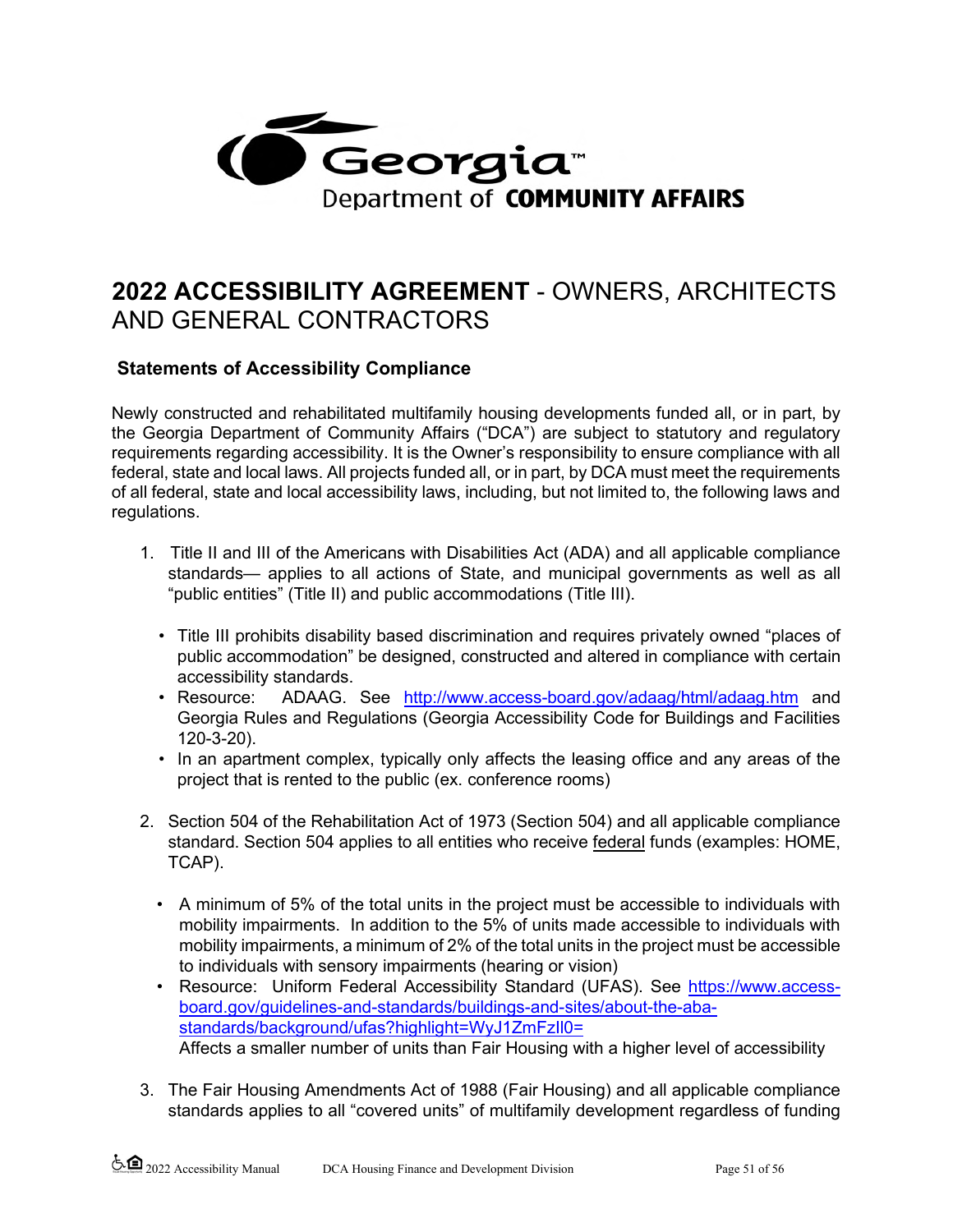source. Covered units include those units in buildings containing 4 or more residential units and constructed on or after March 13, 1991. All ground floor units are "covered and, in buildings that contain elevators, all units are "covered".

All covered units must include:

- 1. Accessible building entrance on an accessible route
- 2. Accessible common and public use areas
- 3. Usable doors
- 4. Accessible route into and through the covered unit
- 5. Accessible environmental controls
- 6. Reinforced bathroom walls for grab bars
- 7. Usable kitchen and bathrooms
- Resource: Fair Housing Design Manual. See <https://www.huduser.gov/portal/publications/destech/fairhousing.html>
- Affects a larger number of units than Section 504 but with a lesser level of accessibility
- 4. The Georgia Access Law (O.C.G.A. §30-3 et. seq.) and all applicable compliance standards applies to public and multifamily buildings. It is the intent of this law to eliminate, insofar as possible, unnecessary physical barriers encountered by persons with disabilities or elderly persons whose ability to participate in the social and economic life is restricted when such persons cannot readily use government buildings, public buildings, and facilities used by the public. All covered multifamily dwellings constructed for first occupancy after March 31, 1993, with a building entrance on an accessible route shall be designed and constructed to conform to the appropriate standards and requirements of Code Sections §30-3-3 and §30-3-5 or in such a manner that:
	- The public and common use areas are readily accessible to and usable by persons with disabilities
	- All the doors designed to allow passage into and within all premises are sufficiently wide to allow passage by persons with disabilities in wheelchairs; and
	- All premises within covered multifamily dwelling units contain the following features of adaptable design:
		- 1. An accessible route into and through the covered dwelling unit
		- 2. Light switches, electrical outlets, thermostats, and other environmental controls in accessible locations
		- 3. Reinforcements in bathroom walls to allow later installation of grab bars around the toilet, tub, shower stall, and shower seat, where such facilities are provided; and
		- 4. Usable kitchens and bathrooms such that an individual in a wheelchair can maneuver about the space.
	- Federal law controls if there is a conflict between this provision and federal law. Where no conflict, provisions which affords persons with disabilities greater access than is required by federal law are required.
	- Resource: Official Code of Georgia Annotated: [http://www.lexisnexis.com/hottopics/gacode/default.asp](http://www.lexis-nexis.com/hottopics/gacode/default.asp)
- 5. Georgia Single Family Accessibility (O.C.G.A. §8-3-172) and all applicable compliance standards applies to single-family affordable housing projects awarded state or federal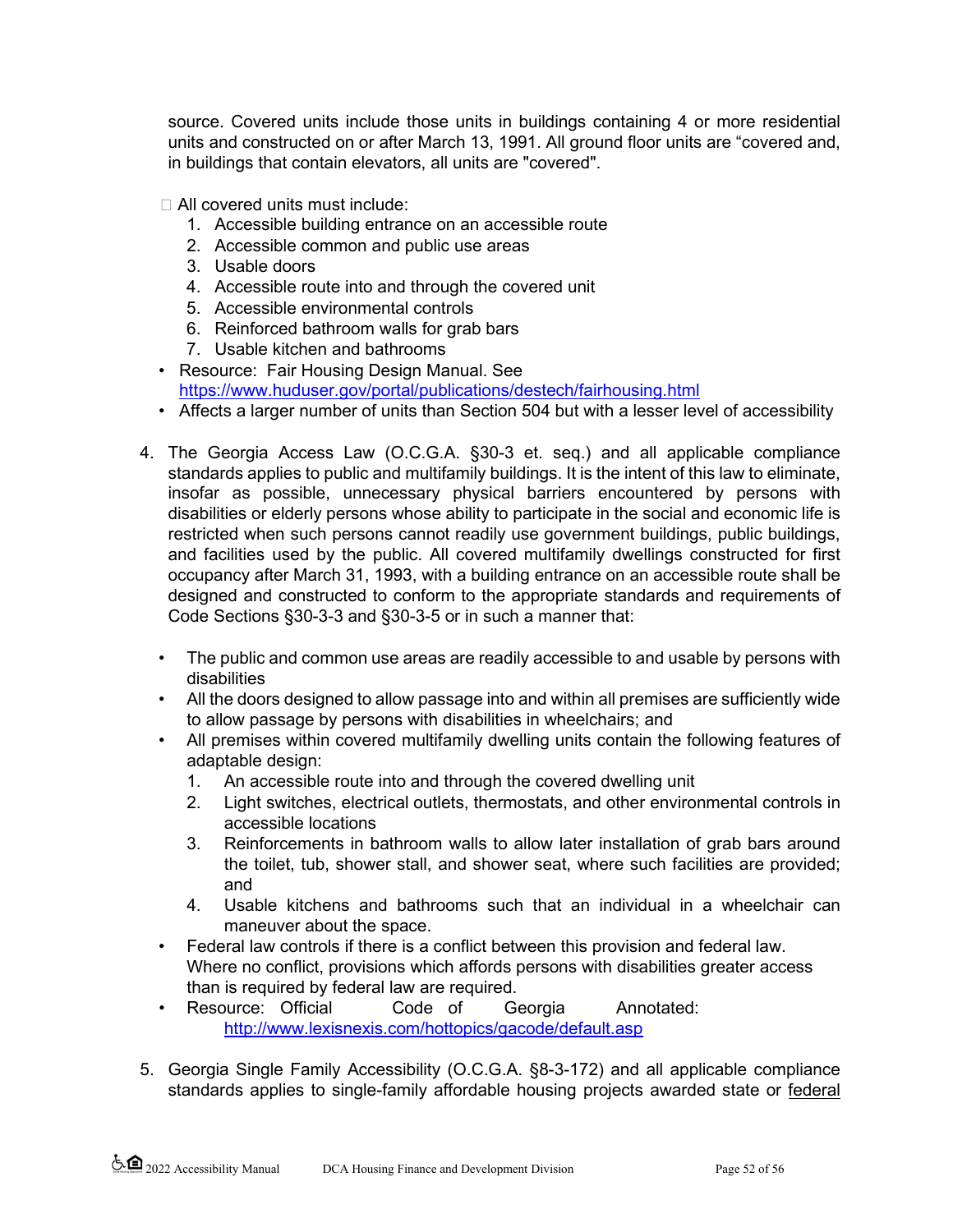funds. Single-family homes under this requirement must have the following accessible features:

- 1. at least one entrance door, whether it is located at the front, side, or back of the building, has to be on an accessible route served by a ramp or no-step entrance and has to have at least a standard 36-inch door.
- 2. on the first floor of the building, each interior door must be at least a standard 32 inch door, unless the door provides access only to a closet of less than 15 square feet in area
- 3. each hallway has a width of at least 36 inches and is level, with ramped or beveled changes at each door threshold
- 4. each bathroom wall is reinforced for potential installation of grab bar
- 5. each electrical panel or breaker box, light switch, or thermostat is not higher than 48 inches above the floor
- 6. each electrical plug or other receptacle is at least 15 inches above the floor
- 7. the main breaker box is located inside the building on the first floor
- 8. Resource: Official Code of Georgia Annotated <http://www.lexisnexis.com/hottopics/gacode/default.asp>
- 6. The requirements of the DCA Qualified Allocation Plan ("QAP") and Accessibility Manual applicable to the Project. As a policy, DCA has adopted the 5% and 2% requirements from Section 504 (see Section #2 above).
	- 1. Resource: Georgia Department of Community Affairs Accessibility Manual: [http://www.dca.ga.gov/housing/housingdevelopment/programs/OAHplansGuides](http://www.dca.ga.gov/housing/housingdevelopment/programs/OAHplansGuidesManuals.asp) [Manuals.asp](http://www.dca.ga.gov/housing/housingdevelopment/programs/OAHplansGuidesManuals.asp)[.](http://www.dca.ga.gov/) A list of resource guides is included in each Accessibility Manual. Please refer to this list.
- 7. Any other accessibility laws and regulations applicable to the project. Local code requirements should be checked for additional requirements.

*The Owner, Architect and General Contractor must sign the attached "Statements of Accessibility Compliance" and return to the DCA Construction Manager within seven (7) days of the Pre-Construction Conference.* 

*The Owner must sign the attached "Accessibility Certification" and return to the DCA Construction Manager at Final Draw.* 

*No draws will be authorized until all three (3) Statements of Accessibility Compliance are returned and Final Draw will not be authorized until the Accessibility Certification is returned.*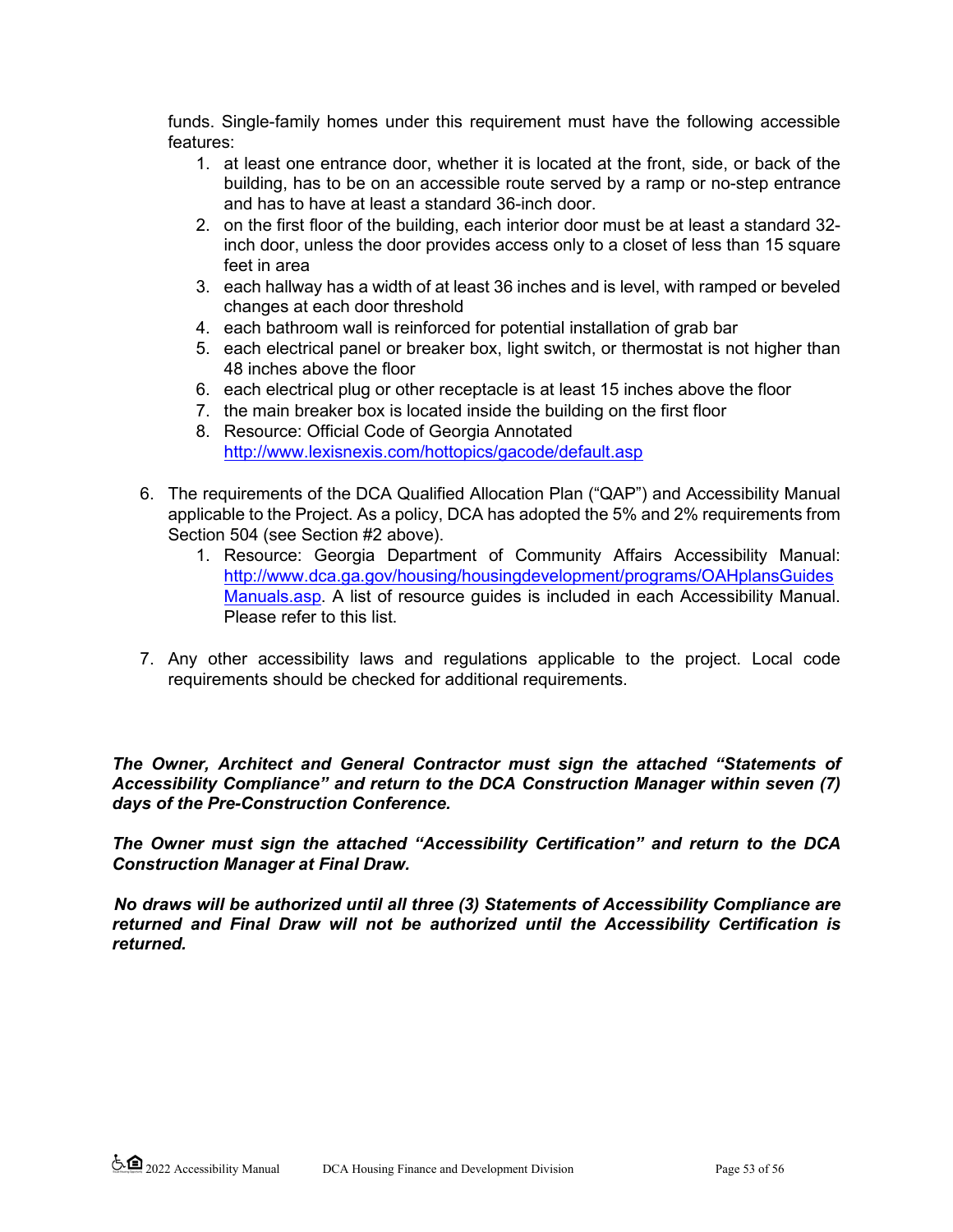# **2022 OWNER'S** STATEMENT OF ACCESSIBILITY COMPLIANCE

*(to be completed and returned within seven (7) days of Pre-Construction Conference)* 

In order to meet the requirements of this policy, I agree that I am thoroughly familiar with all the facts and circumstances concerning the physical development of this project and I understand the above DCA policy and agree to take such actions to ensure compliance with all housing accessibility requirements applicable to said project. I also understand that I must ensure that my Architect and General Contractor understand these same requirements and will design (Architect) and construct (General Contractor) the project according to state and federal requirements. I understand that noncompliance may require me as Owner to make modifications to the project and/or result in repayment of funds to DCA.

\_\_\_\_\_\_\_\_\_\_\_\_\_\_\_\_\_\_\_\_\_\_\_\_\_\_\_\_\_\_\_\_\_\_\_\_\_\_\_\_\_\_\_\_\_\_\_

\_\_\_\_\_\_\_\_\_\_\_\_\_\_\_\_\_\_\_\_\_\_\_\_\_\_\_\_\_\_\_\_\_\_\_\_\_\_\_\_\_\_\_\_\_\_\_

Ownership Entity Name

\_\_\_\_\_\_\_\_\_\_\_\_\_\_\_\_\_\_\_\_\_\_\_\_\_\_\_\_\_\_\_\_\_\_\_\_\_\_\_\_\_\_\_\_\_\_\_\_\_ Authorized Owner or Representative—Printed Name and Title

\_\_\_\_\_\_\_\_\_\_\_\_\_\_\_\_\_\_\_\_\_\_\_\_\_\_\_\_\_\_\_\_\_\_\_\_\_\_\_\_\_\_\_\_\_\_\_\_\_

\_\_\_\_\_\_\_\_\_\_\_\_\_\_\_\_\_\_\_\_\_\_\_\_\_\_\_\_\_\_\_\_\_\_\_\_\_\_\_\_\_\_\_\_\_\_\_\_\_ Authorized Owner-- Signature

\_\_\_\_\_\_\_\_\_\_\_\_\_\_\_\_\_\_\_\_\_\_\_\_\_\_\_\_\_\_\_\_\_\_\_\_\_\_\_\_\_\_\_\_\_\_\_\_\_ Date of Pre-Construction Conference

\_\_\_\_\_\_\_\_\_\_\_\_\_\_\_\_\_\_\_\_\_\_\_\_\_\_\_\_\_\_\_\_\_\_\_\_\_\_\_\_\_\_\_\_\_\_\_\_\_ Date Signed

Project Name and Address: \_\_\_\_\_\_\_\_\_\_\_\_\_\_\_\_\_\_\_\_\_\_\_\_\_\_\_\_\_\_\_\_\_\_\_\_\_\_\_\_\_\_\_\_\_\_\_

Project Number:

Applicable QAP: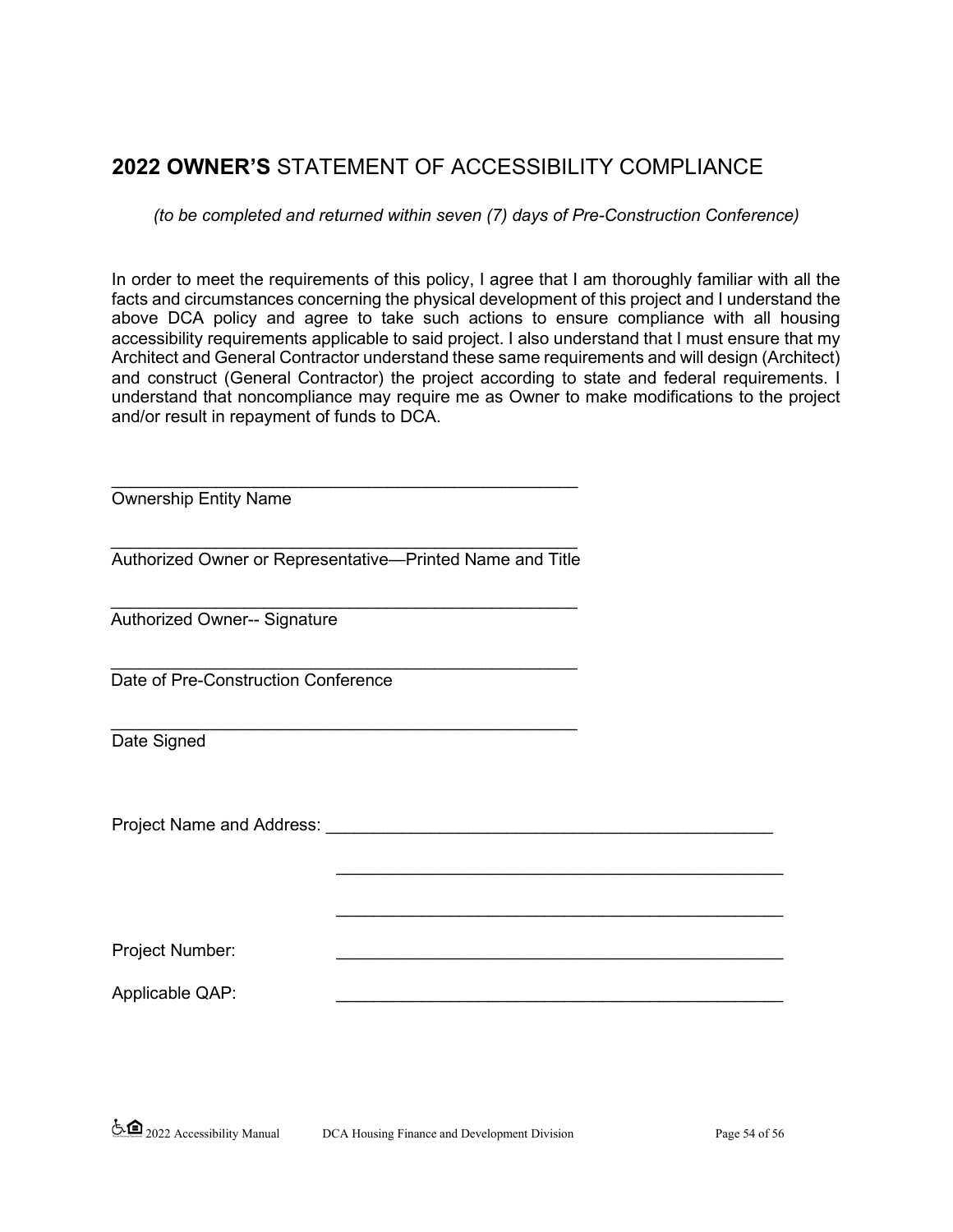# **2022 ARCHITECT'S** STATEMENT OF ACCESSIBILITY COMPLIANCE

#### *(to be completed and returned within seven (7) days of Pre-Construction Conference)*

I have prepared, or caused to be prepared, under my direct supervision, the attached plans and specifications. I understand that I am contractually obligated to know the federal, state and local accessibility laws applicable to the below listed project and have applied them accordingly. To the best of my professional knowledge and belief, I agree that the below listed project as designed is in compliance with all applicable federal, state & local housing and accessibility laws and regulations.

| <b>Architect-- Printed Name</b>     |  |
|-------------------------------------|--|
|                                     |  |
| Architect-- Signature               |  |
|                                     |  |
| Date of Pre-Construction Conference |  |
|                                     |  |
| Date Signed                         |  |
|                                     |  |
| Project Name and Address: ______    |  |
|                                     |  |
|                                     |  |
|                                     |  |
| Project Number:                     |  |
| Applicable QAP:                     |  |